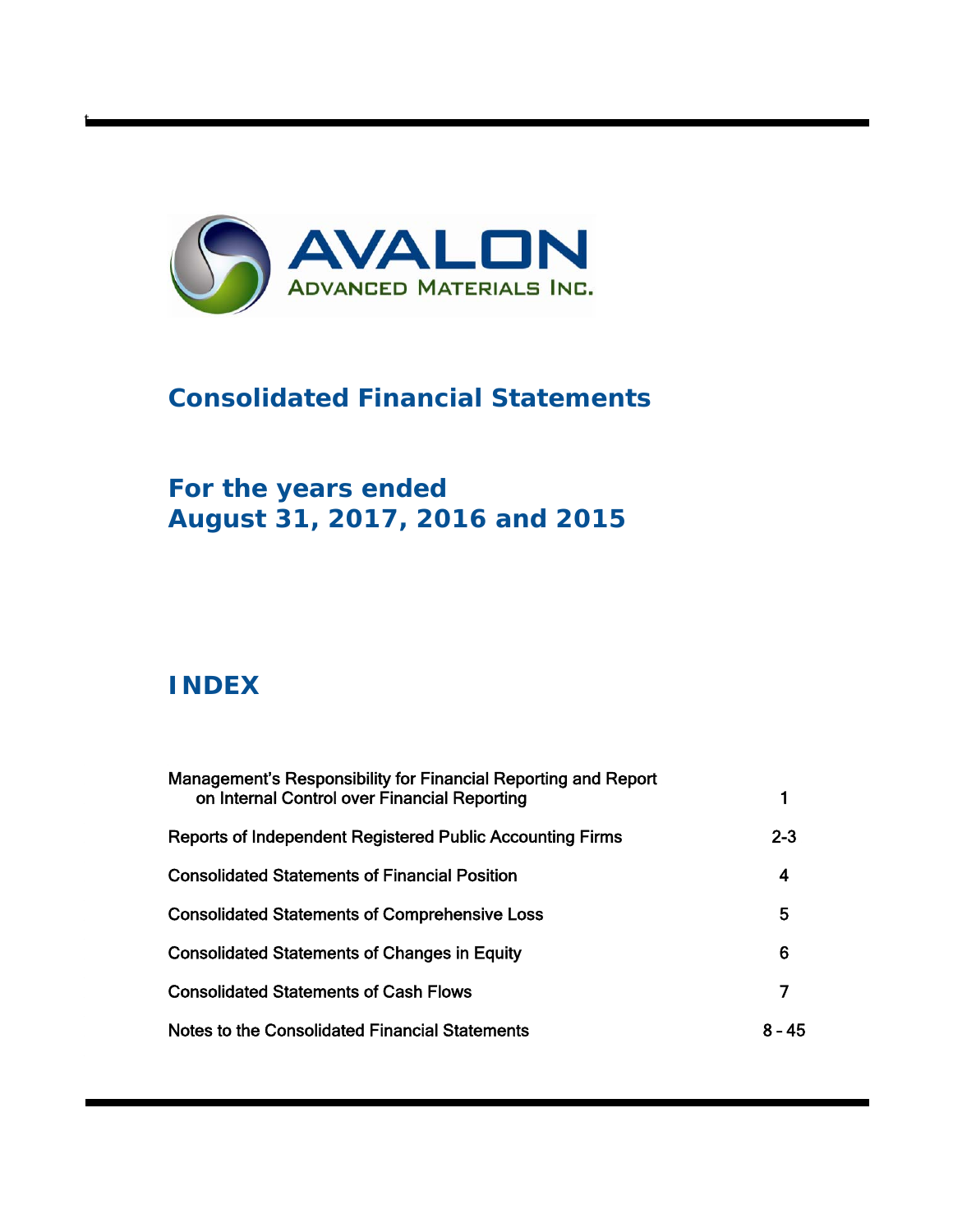# **Management's Report on Internal Control over Financial Reporting**

The Company's management is responsible for establishing and maintaining adequate internal control over financial reporting ("ICFR").

The Company's management assessed the effectiveness of the Company's ICFR as at August 31, 2017. The Company's management used the Committee of Sponsoring Organizations of the Treadway Commission (COSO 2013) framework to evaluate the effectiveness of the Company's ICFR. Based on management's assessment, the Company's internal control over financial reporting is effective as of August 31, 2017.

As at August 31, 2017, the Company is not required under the Exchange Act to obtain an audit on its ICFR under Section 404(b) of Sarbanes-Oxley Act of 2002. Accordingly, the Company's auditor, Ernst and Young LLP, Independent Registered Public Accounting Firm, has not performed an audit on the effectiveness of the Company's ICFR as at August 31, 2017 and has not issued an attestation report on management's assessment of the Company's ICFR.

"Donald S. Bubar" President and CEO

.

"R. James Andersen" CFO and Vice President Finance

Toronto, Ontario November 24, 2017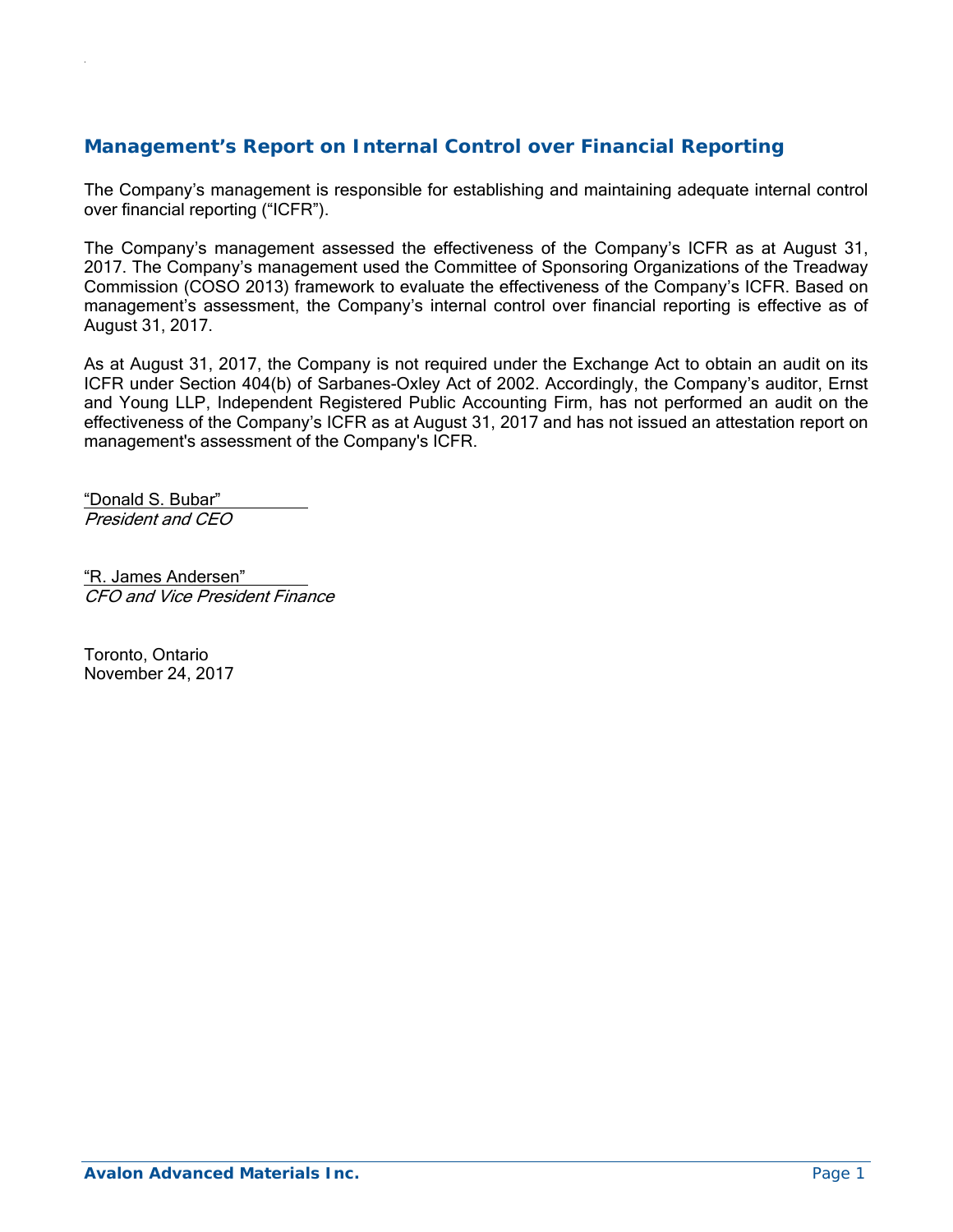#### **REPORT OF INDEPENDENT REGISTERED PUBLIC ACCOUNTING FIRM**

The Board of Directors and Shareholders of Avalon Advanced Materials Inc.:

We have audited the accompanying consolidated statement of financial position of **Avalon Advanced Materials Inc.** (the "Company") as at August 31, 2017, and the related consolidated statement of comprehensive loss, cash flows and changes in equity for the year then ended. These consolidated financial statements are the responsibility of the Company's management. Our responsibility is to express an opinion on these consolidated financial statements based on our audit.

We conducted our audit in accordance with standards of the Public Company Accounting Oversight Board (United States) and Canadian generally accepted auditing standards. Those standards require that we plan and perform the audit to obtain reasonable assurance about whether the financial statements are free of material misstatement. The Company is not required to have, nor were we engaged to perform, an audit of its internal control over financial reporting. Our audits included consideration of internal control over financial reporting as a basis for designing audit procedures that are appropriate in the circumstances, but not for the purpose of expressing an opinion on the effectiveness of the Company's internal control over financial reporting. Accordingly, we express no such opinion. An audit includes examining, on a test basis, evidence supporting the amounts and disclosures in the financial statements. An audit also includes assessing the accounting principles used and significant estimates made by management, as well as evaluating the overall financial statement presentation. We believe that our audits provide a reasonable basis for our opinion.

In our opinion, the consolidated financial statements referred to above present fairly, in all material respects, the financial position of the Company as at August 31, 2017, and its financial performance and its cash flows for the year then ended in accordance with International Financial Reporting Standards as issued by the International Accounting Standards Board.

#### *Emphasis of Matter*

.

The accompanying consolidated financial statements have been prepared assuming that the Company will continue as a going concern. As discussed in Note 1 to the consolidated financial statements, there exists an uncertainty as to the Company's ability to raise additional funds on favourable terms in order to finance its planned activities. These conditions raise substantial doubt about the Company's ability to continue as a going concern. Management's plans in regard to these matters are also described in Note 1. The consolidated financial statements do not include any adjustments to reflect the possible future effects on the recoverability and classification of assets or the amounts and classification of liabilities that might result from the outcome of this uncertainty.

#### *Other Matter*

The consolidated statement of financial position as at August 31, 2016, and the related consolidated statement of comprehensive loss, cash flows and changes in equity for the years ended August 31, 2016 and 2015 were audited by other auditors whose report, dated November 28, 2016, on those statements included an explanatory paragraph that described the conditions that raised substantial doubt about the Company's ability to continue as a going concern as discussed in Note 1 to the consolidated financial statements.

*"/s/ Ernst & Young LLP"*  Chartered Professional Accountants, Licensed Public Accountants November 24, 2017 Toronto, Canada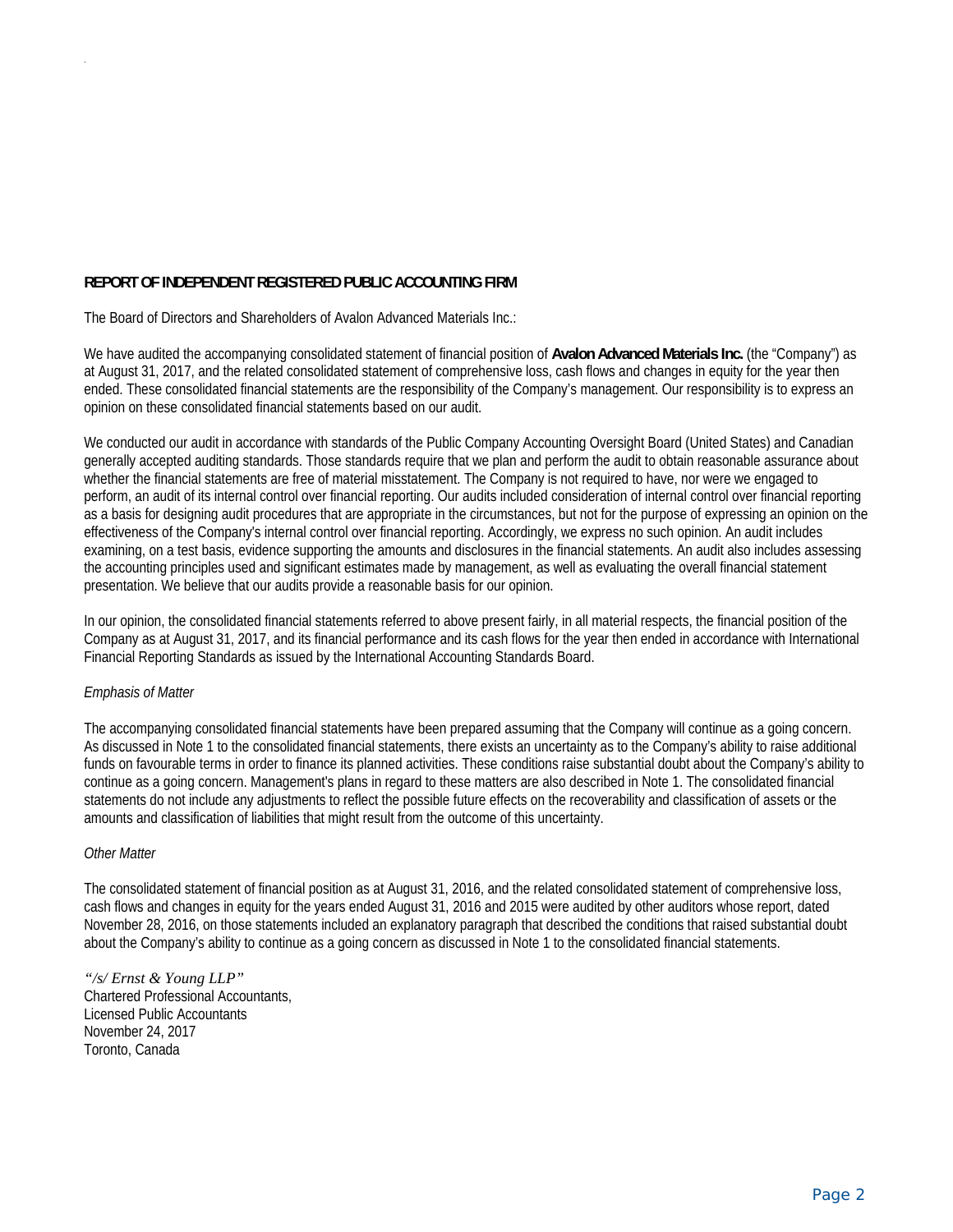# Deloitte.

.

Deloitte LLP Bay Adelaide East 8 Adelaide Street West Suite 200 Toronto ON M5H 0A9 Canada

Tel: 416-601-6150 Fax: 416-601-6151 www.deloitte.ca

# **Report of Independent Registered Public Accounting Firm**

To the Board of Directors and Shareholders of Avalon Advanced Materials Inc.

We have audited the accompanying consolidated statement of financial position of Avalon Advanced Materials Inc. and subsidiaries (the "Company") as at August 31, 2016 and the related consolidated statements of comprehensive loss, cash flows and changes in equity for each of the years in the two year period ended August 31, 2016. These consolidated financial statements are the responsibility of the Company's management. Our responsibility is to express an opinion on these consolidated financial statements based on our audits.

We conducted our audits in accordance with standards of the Public Company Accounting Oversight Board (United States) and Canadian generally accepted auditing standards. Those standards require that we plan and perform the audit to obtain reasonable assurance about whether the financial statements are free of material misstatement. The Company is not required to have, nor were we engaged to perform, an audit of its internal control over financial reporting. Our audits included consideration of internal control over financial reporting as a basis for designing audit procedures that are appropriate in the circumstances, but not for the purpose of expressing an opinion on the effectiveness of the Company's internal control over financial reporting. Accordingly, we express no such opinion. An audit includes examining, on a test basis, evidence supporting the amounts and disclosures in the financial statements. An audit also includes assessing the accounting principles used and significant estimates made by management, as well as evaluating the overall financial statement presentation. We believe that our audits provide a reasonable basis for our opinion.

In our opinion, such consolidated financial statements present fairly, in all material respects, the financial position of Avalon Advanced Materials Inc. and subsidiaries as at August 31, 2016 and the results of their operations and their cash flows for each of the years in the two year period ended August 31, 2016, in accordance with International Financial Reporting Standards as issued by the International Accounting Standards Board.

The accompanying consolidated financial statements have been prepared assuming that the Company will continue as a going concern. As discussed in Note 1 to the consolidated financial statements, there exists an uncertainty as to the Company's ability to raise additional funds on favourable terms in order to finance its planned activities, which raises substantial doubt about its ability to continue as a going concern. Management's plans in regard to these matters are also described in Note 1. The consolidated financial statements do not include any adjustments that might result from the outcome of this uncertainty.

 *"/s/ Deloitte LLP"*

Chartered Professional Accountants Licensed Public Accountants November 28, 2016 Toronto, Canada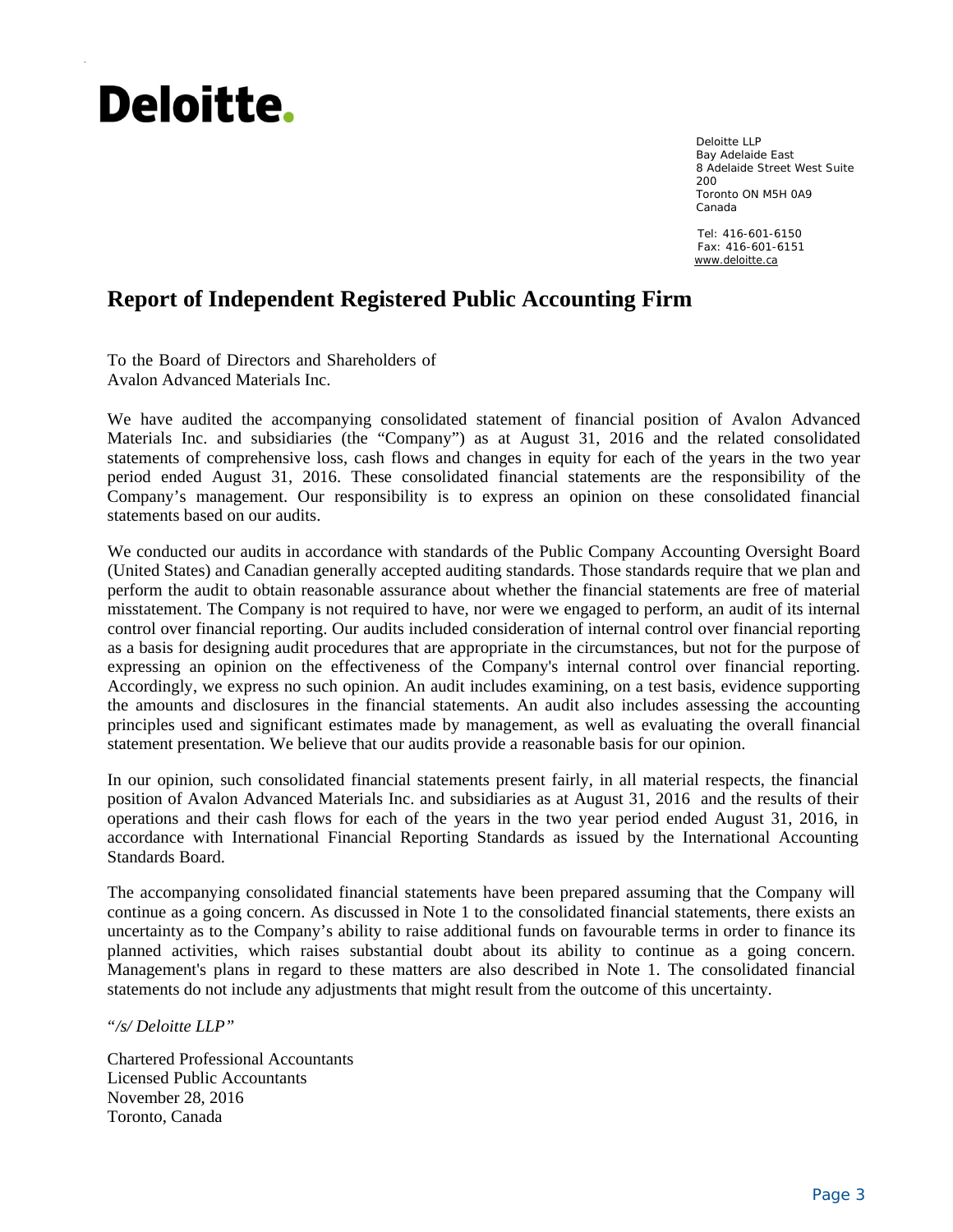#### . **Consolidated Statements of Financial Position (expressed in Canadian Dollars) As at August 31, 2017 and August 31, 2016**

|                                                       | 2017              | 2016              |
|-------------------------------------------------------|-------------------|-------------------|
| <b>Assets</b>                                         |                   |                   |
| <b>Current Assets</b>                                 |                   |                   |
| Cash and cash equivalents (note 5)                    | \$<br>1,073,574   | \$<br>1,360,487   |
| Other receivables                                     | 117,718           | 226,485           |
| Prepaid expenses and deposits                         | 176,189           | 299,894           |
|                                                       | 1,367,481         | 1,886,866         |
| <b>Non-Current Assets</b>                             |                   |                   |
| Exploration and evaluation assets (note 6)            | 14,861,032        | 12,567,244        |
| Property, plant and equipment (note 7)                | 104,207,866       | 104,060,940       |
|                                                       | 119,068,898       | 116,628,184       |
|                                                       | \$<br>120,436,379 | \$<br>118,515,050 |
| <b>Liabilities</b>                                    |                   |                   |
| <b>Current Liabilities</b>                            |                   |                   |
| Accounts payable                                      | \$<br>399,220     | \$<br>223,661     |
| <b>Accrued liabilities</b>                            | 412,149           | 502,734           |
| Deferred flow-through share premium (note 8)          | 49,467            | 96,617            |
| Warrants denominated in foreign currency (note 9)     | 181,671           | 411,418           |
|                                                       | 1,042,507         | 1,234,430         |
| <b>Non-Current Liabilities</b>                        |                   |                   |
| Convertible redeemable preferred shares (note 10)     | 2,646,000         |                   |
| Derivative liabilities (note 11)                      | 133,162           |                   |
| Site closure and reclamation provisions (note 12)     | 303,600           | 263,600           |
|                                                       | 3,082,762         | 263,600           |
|                                                       |                   |                   |
|                                                       | 4,125,269         | 1,498,030         |
| <b>Shareholders' Equity</b>                           |                   |                   |
| Share Capital (note 13b)                              | 169,593,205       | 167, 181, 354     |
| Reserve for Warrants (note 13c)                       | 4,258,213         | 4,313,701         |
| Reserve for Share Based Payments (note 13d)           | 16,955,411        | 16,700,417        |
| Reserve for Brokers' Compensation Warrants (note 13e) | 294,166           | 254,112           |
| <b>Accumulated Deficit</b>                            | (74,789,885)      | (71, 432, 564)    |
|                                                       | 116,311,110       | 117,017,020       |
|                                                       | \$<br>120,436,379 | \$<br>118,515,050 |

The accompanying notes are an integral part of these consolidated financial statements. Commitments (note 23)

Approved on behalf of the Board

"Donald S. Bubar", Director

"Brian MacEachen" , Director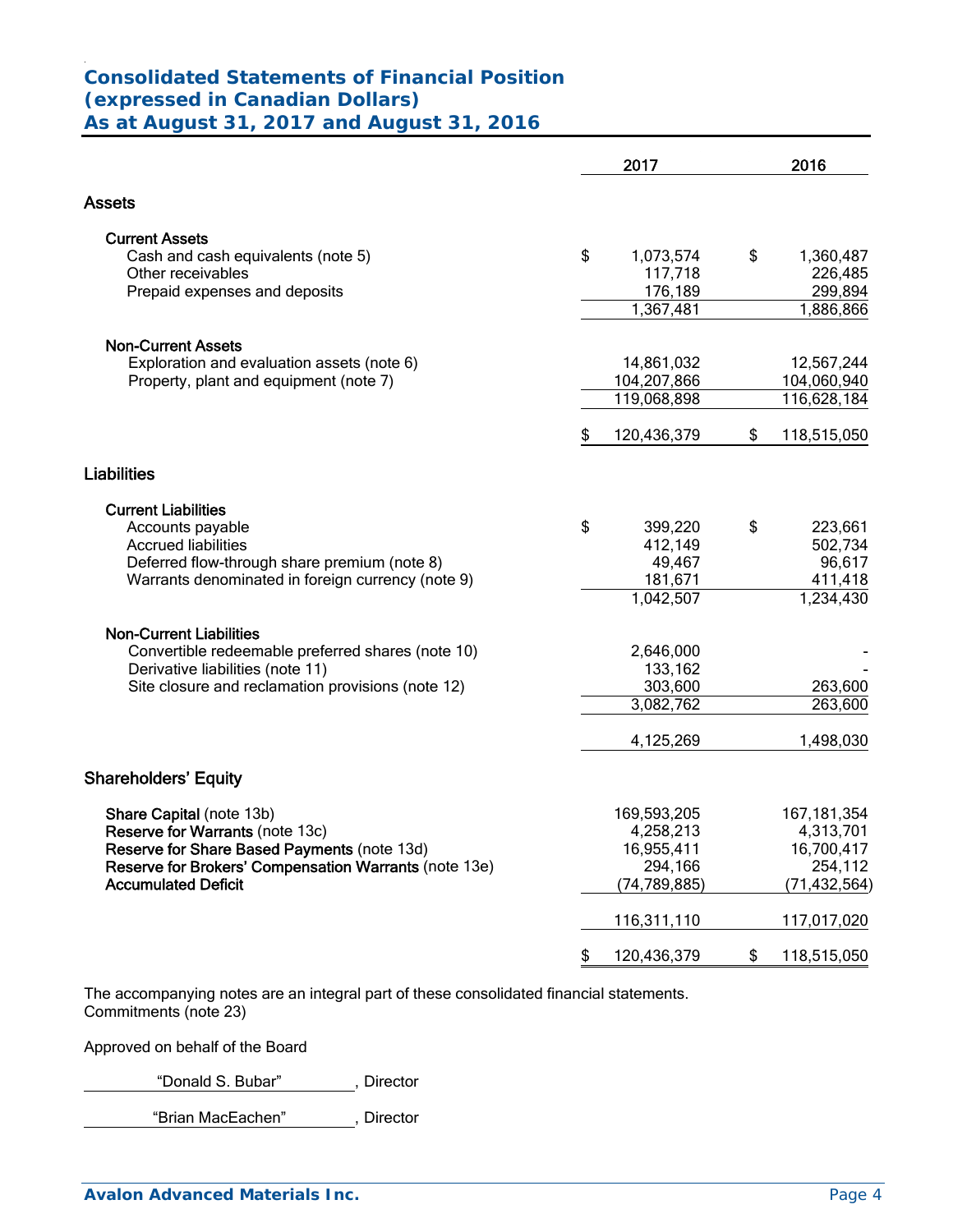# **Consolidated Statements of Comprehensive Loss (expressed in Canadian Dollars, except number of shares) For the years ended August 31**

.

|                                                                                | 2017              | 2016          | 2015                |
|--------------------------------------------------------------------------------|-------------------|---------------|---------------------|
| Revenue                                                                        |                   |               |                     |
| Interest                                                                       | \$<br>28,211      | \$<br>35,160  | \$<br>66,014        |
| <b>Expenses</b>                                                                |                   |               |                     |
| Corporate and administrative (note 14)                                         | 2,877,792         | 3,221,418     | 3,949,320           |
| Impairment loss on exploration and evaluation<br>assets (note 6)               | 178,118           | 223,938       | 6,425               |
| Write-off of land acquisition option payments (note 15)                        |                   |               | 212,960             |
| General exploration                                                            | 23,677            | 37,987        | 33,782              |
| Depreciation (note 7)                                                          | 35,656            | 38,282        | 55,730              |
| Share based compensation (note 13)                                             | 183,108           | 345,435       | 788,880             |
| Foreign exchange loss (gain)                                                   | 5,137             | (9,274)       | (25, 355)           |
| Financing transaction costs (note 10, 13)                                      | 601,335           | 10,598        |                     |
| Increase (Decrease) in fair value of warrants                                  |                   |               |                     |
| denominated in foreign currency (note 9)                                       | (229, 747)        | 122,561       | (1,431,765)         |
| Increase in fair value of convertible redeemable<br>preferred shares (note 10) | 131,250           |               |                     |
| Increase (Decrease) in fair value of derivative                                |                   |               |                     |
| liabilities (note 11)                                                          | (103, 326)        |               |                     |
|                                                                                | 3,703,000         | 3,990,945     | 3,589,977           |
| Net Loss before Income Taxes                                                   | (3,674,789)       | (3,955,785)   | (3,523,963)         |
| Deferred Income Tax Recoveries (note 20)                                       | 317,468           | 416,140       | 347,589             |
| Net Loss and Total Comprehensive Loss for the year                             | \$<br>(3,357,321) | (3,539,645)   | \$<br>(3, 176, 374) |
|                                                                                |                   |               |                     |
| Loss per Share - Basic and Diluted (note 21)                                   | \$<br>(0.018)     | (0.021)       | \$<br>(0.023)       |
| <b>Weighted Average Number of Common Shares</b>                                |                   |               |                     |
| <b>Outstanding, Basic and Diluted</b>                                          | 187,869,637       | 167, 184, 272 | 139,893,312         |

The accompanying notes are an integral part of these consolidated financial statements.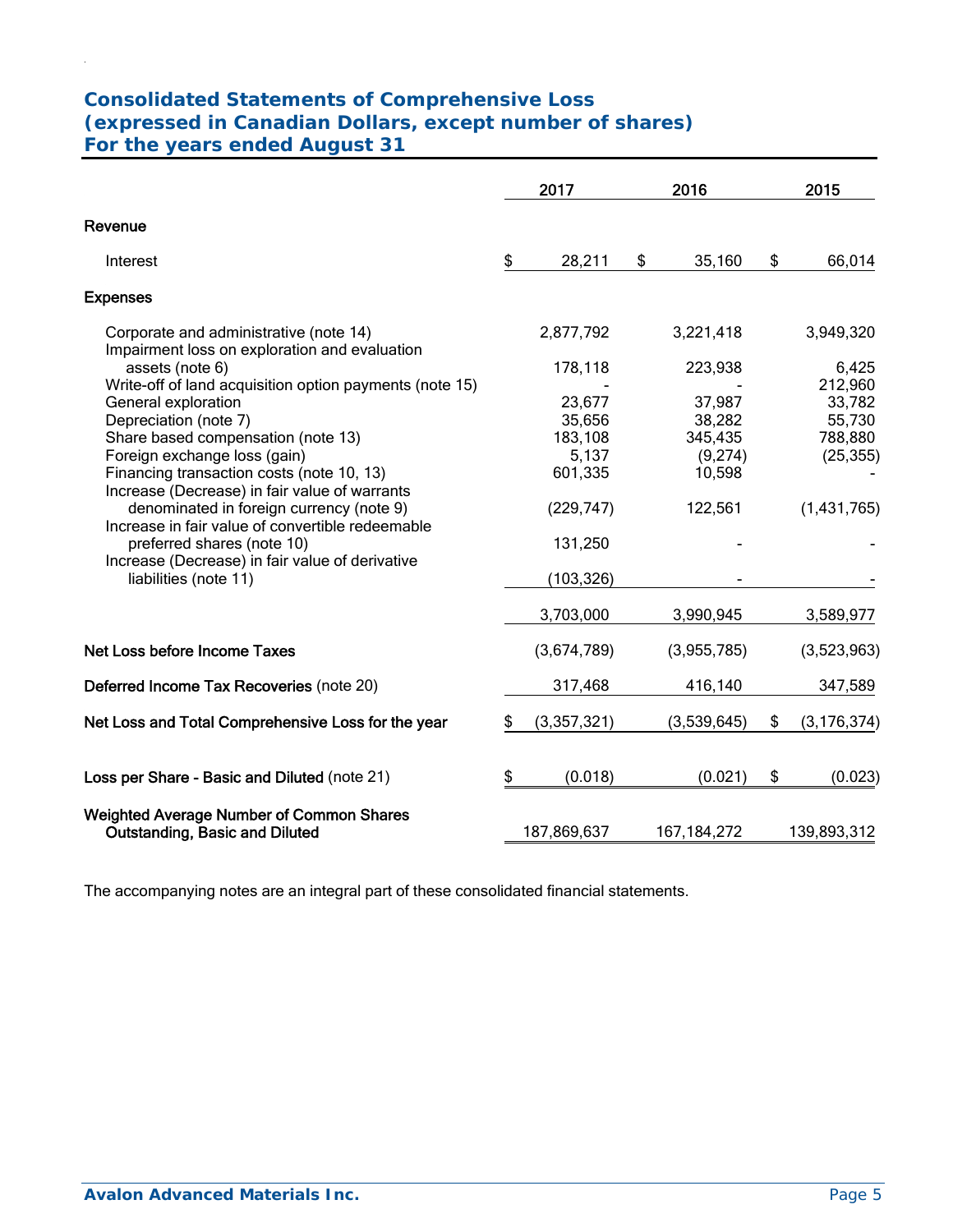# **Consolidated Statements of Changes in Equity (expressed in Canadian Dollars, except number of shares) For the years ended August 31**

|                                                             |                            | <b>Share Capital</b> | Reserves        |                                |    |                                             |                                      |               |
|-------------------------------------------------------------|----------------------------|----------------------|-----------------|--------------------------------|----|---------------------------------------------|--------------------------------------|---------------|
|                                                             | Number of<br><b>Shares</b> | <b>Amount</b>        | <b>Warrants</b> | <b>Share Based</b><br>Payments |    | <b>Brokers'</b><br>Compensation<br>Warrants | <b>Accumulated</b><br><b>Deficit</b> | Total         |
| Balance at September 1, 2014                                | 126,343,686                | \$158,553,485        | \$<br>3.863.018 | \$15,270,866                   | \$ | 123,576                                     | \$ (64, 716, 545)                    | \$113,094,400 |
| Equity offerings (note 13b)                                 | 26,391,796                 | 7,295,234            | 184,370         |                                |    |                                             |                                      | 7,479,604     |
| Issue for other considerations (note 13b)                   |                            |                      | 1,184           |                                |    |                                             |                                      | 1,184         |
| Exercise of options (note 13b)                              | 50,000                     | 11,000               |                 |                                |    |                                             |                                      | 11,000        |
| Reserve transferred on exercise of options                  |                            | 4,282                |                 | (4,282)                        |    |                                             |                                      |               |
| Compensation warrants issued on equity offerings (note 13b) |                            |                      |                 |                                |    | 95,662                                      |                                      | 95,662        |
| Share based compensation (note 13d)                         |                            |                      |                 | 978,358                        |    |                                             |                                      | 978,358       |
| Share issuance costs - cash                                 |                            | (1,075,249)          | (24, 703)       |                                |    |                                             |                                      | (1,099,952)   |
| Share issuance costs - compensation warrants issued         |                            | (92, 761)            | (2,901)         |                                |    |                                             |                                      | (95, 662)     |
| Net loss for the year                                       |                            |                      |                 |                                |    |                                             | (3, 176, 374)                        | (3, 176, 374) |
| Balance at August 31, 2015                                  | 152,785,482                | \$164,695,991        | \$<br>4,020,968 | \$16,244,942                   | \$ | 219,238                                     | \$ (67,892,919)                      | \$117,288,220 |
| Equity offerings (note 13b)                                 | 26,253,724                 | 2,592,656            | 317,030         |                                |    |                                             |                                      | 2,909,686     |
| Issue for other considerations (note 13b)                   |                            |                      | 1,353           |                                |    |                                             |                                      | 1,353         |
| Exercise of warrants (note 13b)                             | 125,000                    | 18,750               | $\overline{a}$  |                                |    |                                             |                                      | 18,750        |
| Reserve transferred on exercise of warrants (note 13b)      | $\blacksquare$             | 3,049                | (3,049)         |                                |    |                                             |                                      |               |
| Exercise of brokers' compensation warrants (note 13b)       | 360,000                    | 45,000               |                 |                                |    |                                             |                                      | 45,000        |
| Reserve transferred on exercise of compensation warrants    |                            | 19,573               |                 |                                |    | (19, 573)                                   |                                      |               |
| Compensation warrants issued on equity offerings (note 13b) |                            |                      |                 |                                |    | 54,447                                      |                                      | 54,447        |
| Share based compensation (note 13d)                         |                            |                      | $\blacksquare$  | 455,475                        |    |                                             |                                      | 455,475       |
| Share issuance costs - cash                                 |                            | (150, 174)           | (16,580)        |                                |    |                                             |                                      | (166, 754)    |
| Share issuance costs - compensation warrants issued         |                            | (43, 491)            | (6,021)         |                                |    |                                             |                                      | (49, 512)     |
| Net loss for the year                                       |                            |                      | $\blacksquare$  |                                |    |                                             | (3,539,645)                          | (3,539,645)   |
| Balance at August 31, 2016                                  | 179,524,206                | \$167,181,354        | \$<br>4,313,701 | \$16,700,417                   | \$ | 254,112                                     | $$$ (71,432,564)                     | \$117,017,020 |
| Equity offerings (note 13b)                                 | 13,545,454                 | 2,064,182            |                 |                                |    |                                             |                                      | 2,064,182     |
| Issue for other considerations (note 13b)                   | 500,000                    | 92,500               |                 |                                |    |                                             |                                      | 92,500        |
| Conversion of redeemable preferred shares                   | 890,861                    | 110,250              |                 |                                |    |                                             |                                      | 110,250       |
| Exercise of warrants (note 13b)                             | 2,275,000                  | 341,250              |                 |                                |    |                                             |                                      | 341,250       |
| Reserve transferred on exercise of warrants                 |                            | 55,488               | (55, 488)       |                                |    |                                             |                                      |               |
| Compensation warrants issued on equity offerings (note 13b) |                            |                      |                 |                                |    | 40,054                                      |                                      | 40,054        |
| Share based compensation (note 13d)                         |                            |                      |                 | 254,994                        |    |                                             |                                      | 254,994       |
| Share issuance costs - cash                                 |                            | (211, 765)           |                 |                                |    |                                             |                                      | (211, 765)    |
| Share issuance costs - compensation warrants issued         |                            | (40, 054)            |                 |                                |    |                                             |                                      | (40, 054)     |
| Net loss for the year                                       |                            |                      |                 |                                |    |                                             | (3,357,321)                          | (3,357,321)   |
| Balance at August 31, 2017                                  | 196,735,521                | \$169,593,205        | \$<br>4,258,213 | \$16,955,411                   | \$ | 294,166                                     | $$$ (74,789,885)                     | \$116,311,110 |

The accompanying notes are an integral part of these consolidated financial statements.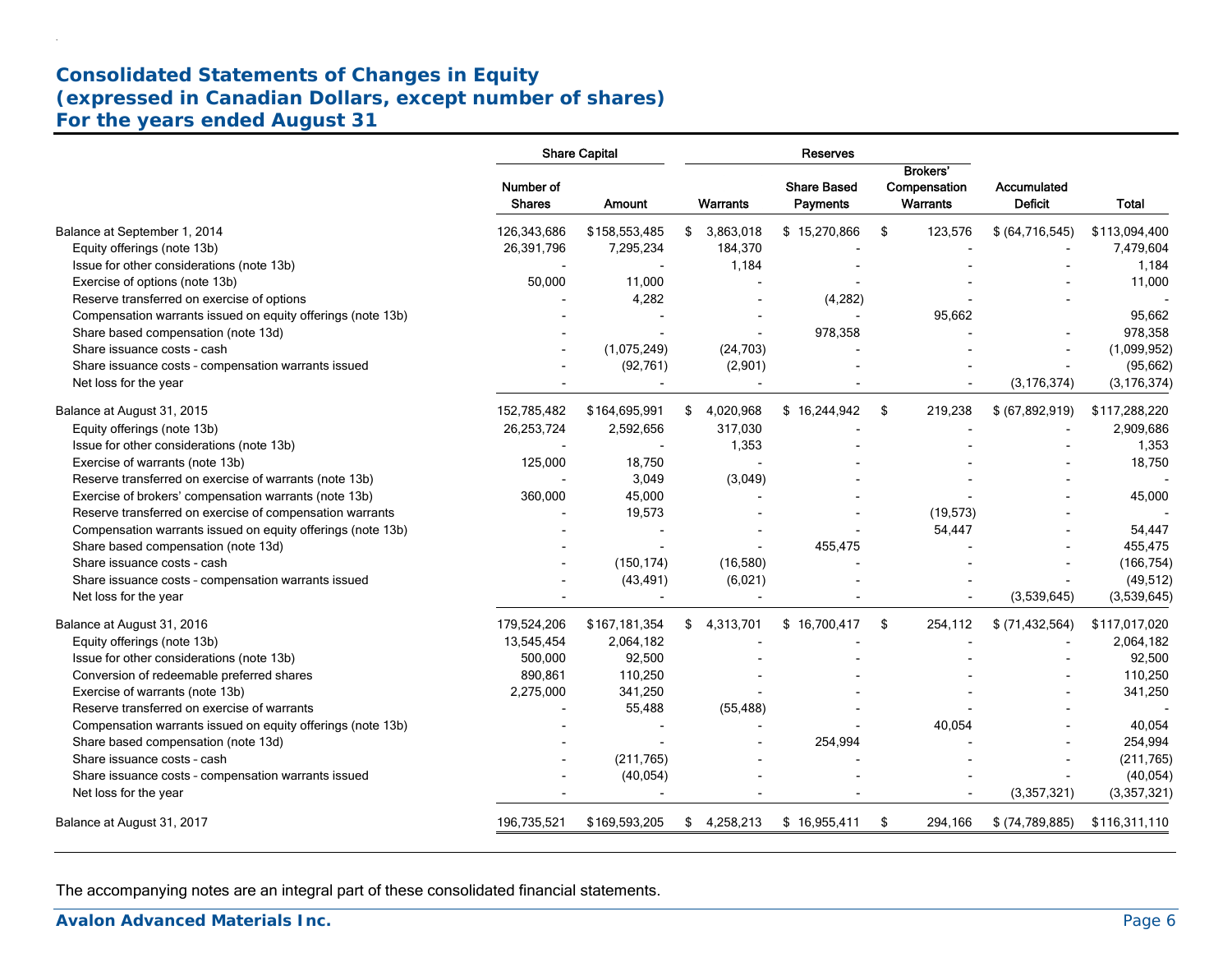# **Consolidated Statements of Cash Flows (expressed in Canadian Dollars) For the years ended August 31**

.

|                                                                                                                                                                                                                                      | 2017                                         | 2016                                       | 2015                                       |
|--------------------------------------------------------------------------------------------------------------------------------------------------------------------------------------------------------------------------------------|----------------------------------------------|--------------------------------------------|--------------------------------------------|
| <b>Operating Activities</b>                                                                                                                                                                                                          |                                              |                                            |                                            |
| Cash paid to employees<br>Cash paid to suppliers<br>Interest received                                                                                                                                                                | \$<br>(1,620,250)<br>(1, 162, 240)<br>28,211 | \$<br>(1,669,257)<br>(1,646,458)<br>50,374 | \$<br>(2,020,914)<br>(1,866,686)<br>62,019 |
| Cash Used By Operating Activities                                                                                                                                                                                                    | (2,754,279)                                  | (3, 265, 341)                              | (3,825,581)                                |
| <b>Financing Activities</b>                                                                                                                                                                                                          |                                              |                                            |                                            |
| Net proceeds from equity offerings<br>Proceeds from exercise of warrants<br>Net proceeds from issuance of preferred shares<br>Proceeds from exercise of stock options<br>Proceeds from exercise of brokers' compensation<br>warrants | 2,159,353<br>341,250<br>2,260,153            | 2,955,112<br>18,750<br>45,000              | 7,290,345<br>11,000                        |
| Cash Provided by Financing Activities                                                                                                                                                                                                | 4,760,756                                    | 3,018,862                                  | 7,301,345                                  |
| <b>Investing Activities</b>                                                                                                                                                                                                          |                                              |                                            |                                            |
| Exploration and evaluation assets<br>Property, plant and equipment                                                                                                                                                                   | (2, 160, 674)<br>(127, 579)                  | (3,439,231)<br>(210, 815)                  | (1,947,465)<br>(2,323,514)                 |
| Cash Used by Investing Activities                                                                                                                                                                                                    | (2, 288, 253)                                | (3,650,046)                                | (4,270,979)                                |
| <b>Change in Cash and Cash Equivalents</b>                                                                                                                                                                                           | (281, 776)                                   | (3,896,525)                                | (795, 215)                                 |
| Foreign Exchange Effect on Cash                                                                                                                                                                                                      | (5, 137)                                     | 9,274                                      | 25,355                                     |
| Cash and Cash Equivalents - beginning of year                                                                                                                                                                                        | 1,360,487                                    | 5,247,738                                  | 6,017,598                                  |
| Cash and Cash Equivalents - end of year                                                                                                                                                                                              | \$<br>1,073,574                              | \$<br>1,360,487                            | \$<br>5,247,738                            |

The accompanying notes are an integral part of these consolidated financial statements.

Supplemental Cash Flow Information (note 19)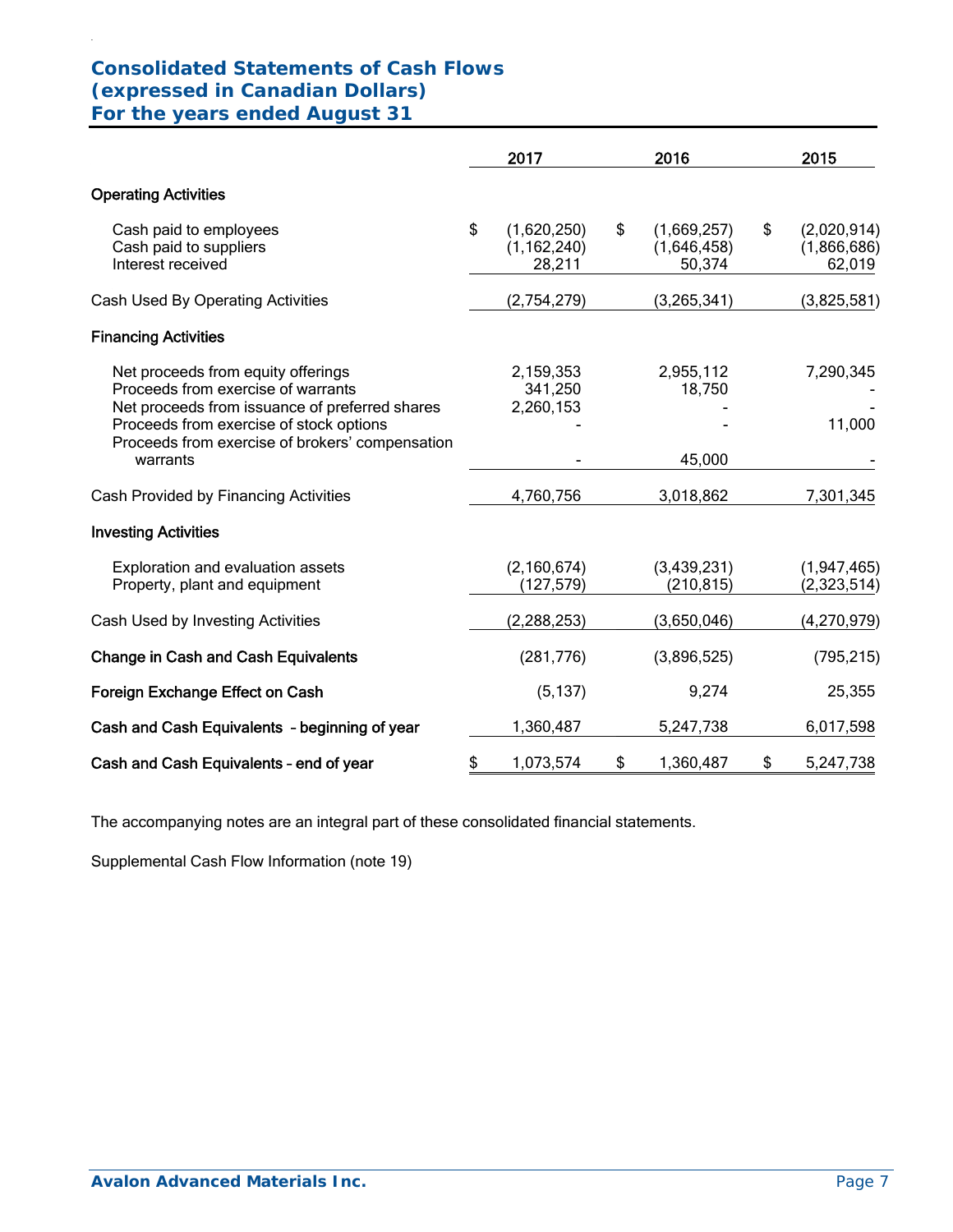# **1. Nature of Operations and Going Concern Uncertainty**

Avalon Advanced Materials Inc. ("Avalon") is a publicly listed company incorporated in Canada and continued under the *Canada Business Corporations Act*. Avalon's common shares are listed on the Toronto Stock Exchange (the "TSX") (TSX: AVL), on the OTCQX® Best Market (OTCQX: AVLNF), and the Frankfurt Stock Exchange in Germany.

The registered address, principal address and records office of Avalon is located at 130 Adelaide Street West, Suite 1901, Toronto, Ontario, Canada, M5H 3P5.

Avalon, together with its subsidiaries (collectively, the "Company") is principally engaged in the acquisition, exploration, evaluation and development of specialty metal and mineral properties, located principally in Canada. To date, the Company has not earned any significant revenues.

The realization of amounts shown for its development asset – the Nechalacho Rare Earth Elements Project (the "Nechalacho REE Project") and its exploration and evaluation assets is dependent upon the discovery of economically recoverable reserves (where not already identified), the ability of the Company to obtain the necessary financing to develop these assets, and future profitable production or proceeds of disposition from these assets.

These consolidated financial statements have been prepared in accordance with International Financial Reporting Standards ("IFRS") as issued by the International Accounting Standards Board ("IASB") applicable to a going concern, which assumes the Company will continue to meet its obligations and discharge its liabilities in the normal course of business for the foreseeable future. Different bases of measurement may be appropriate when a company is not expected to continue operations for the foreseeable future. The Company is in the exploration and development stage and raises funds in the equity markets to conduct its business activities. The Company has incurred losses in the current and prior years, with a net loss of \$3,357,321 for the year ended August 31, 2017 (2016 - \$3,539,645) and an accumulated deficit of \$74,789,885 as at August 31, 2017 (2016 – \$71,432,564). The Company's cash and cash equivalents balance at August 31, 2017 was \$1,073,574 (2016 - \$1,360,487), working capital was \$324,974 (2016 - \$652,436). Excluding the deferred flow-through share premium of \$49,467 (2016 - \$96,617) and the liability for warrants denominated in foreign currency of \$181,671 (2016 - \$411,418), the Company's adjusted working capital as at August 31, 2017 was \$556,112 (calculated by adding back the deferred flowthrough share premium of \$49,467 and the liability for warrants denominated in foreign currency of \$181,671 to the working capital of \$324,974). The adjusted working capital as at August 31, 2016 was \$1,160,471.

Given the continuation of weak investor sentiment and capital market conditions in the junior resource sector, there exists an uncertainty as to the Company's ability to raise additional funds on favorable terms. This condition indicates the existence of a material uncertainty that raises substantial doubt about the Company's ability to continue as a going concern. As at August 31, 2017, the Company is required to incur additional Canadian exploration expenses ("CEE") of \$538,510 by December 31, 2018. These amounts represent the remaining balance of the required expenditures resulting from the private placements completed in June and August 2017. As at August 31, 2016, the Company was required to incur additional CEE of \$495,195 by December 31, 2017, which had been incurred during the year ended August 31, 2017. The Company's expenditures on other discretionary exploration and development activities have some scope for flexibility in terms of amount and timing, which can be adjusted accordingly. Management intends to finance these expenditures over the next twelve months with funds currently on hand and through planned equity financings. In November 2017, the Company completed a private placement and issued 3,215,000 flow-through common shares and 4,800,000 non-flow-through units for gross proceeds of \$1,042,175 and is required to incur CEE of \$466,175 by December 31, 2018 (in addition to the CEE requirement of \$538,510 noted above).

These consolidated financial statements do not reflect the adjustments to the carrying values of assets and liabilities and the reported expenses and statement of financial position classifications that would be necessary should the going concern assumption be inappropriate, and those adjustments could be material.

These consolidated financial statements have been reviewed and approved by the Company's Audit Committee and the Board of Directors on November 24, 2017.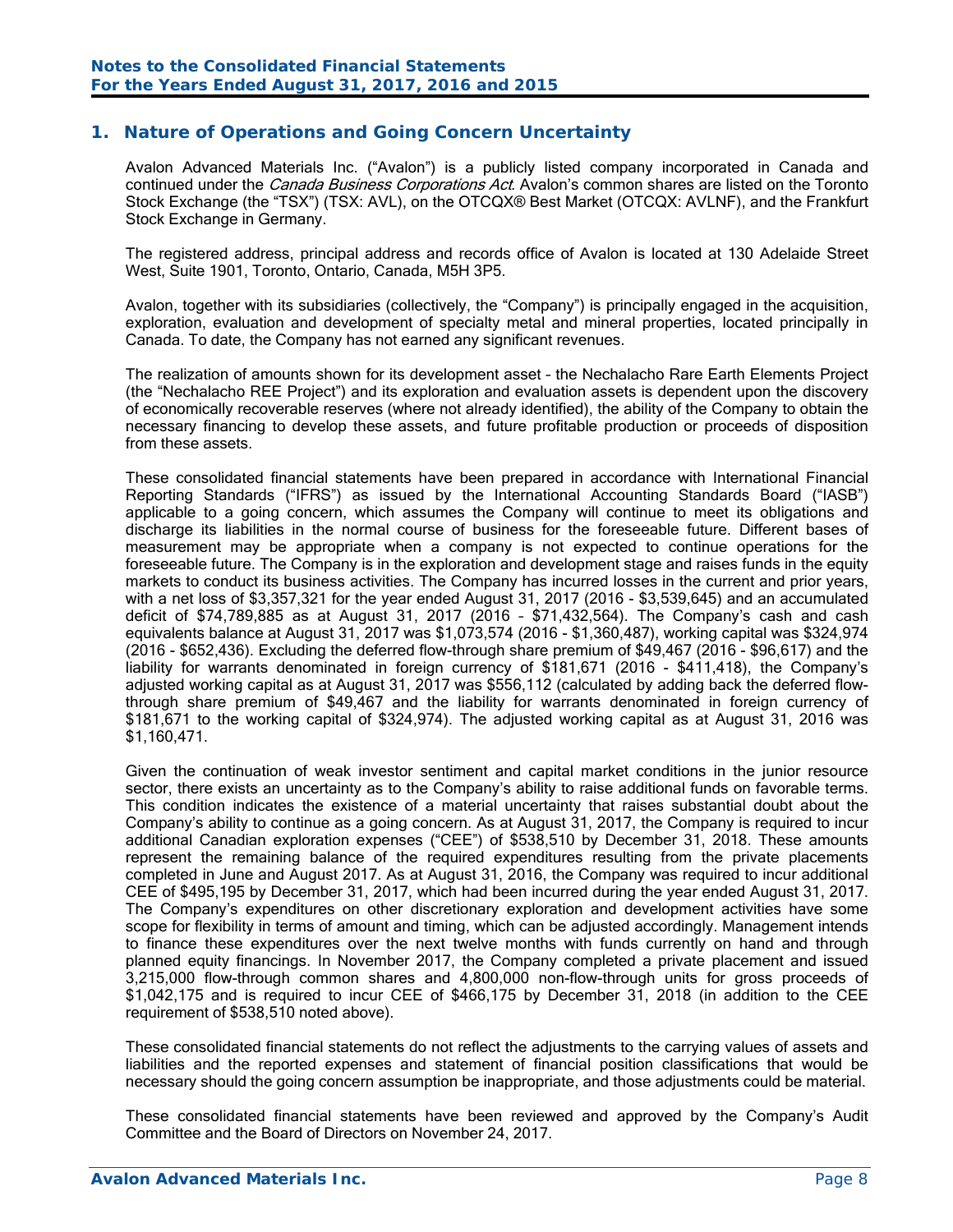#### **2. Basis of Presentation**

#### *a) Statement of Compliance and Basis of Presentation*

These consolidated financial statements, including comparatives, have been prepared using accounting policies in compliance with IFRS as issued by the IASB.

These consolidated financial statements have been prepared on a going concern basis using the historical cost basis, except for certain financial instruments which are measured at fair value in accordance with the policies disclosed in Note 3.

#### *b) Basis of Consolidation*

These consolidated financial statements include the accounts of the Company and the entities controlled by the Company. Control exists when the Company is exposed, or has rights, to variable returns from its involvement with the investee and has the ability to affect those returns through its power over the investee. The financial statements of subsidiaries are included in the consolidated financial statements from the date that control commences until the date that control ceases.

These consolidated financial statements include the accounts of the Company and its wholly-owned subsidiaries, 8110131 Canada Inc., Nolava Minerals Inc. ("Nolava"), Avalon Rare Metals Ltd. ("ARML"), Avalon Rare Metals Processing Inc. ("ARMP"), and Avalon Rare Metals Processing LLC ("ARMLLC"). Nolava, ARML, ARMP and ARMLLC are incorporated in the United States of America ("USA").

ARML, ARMP and ARMLLC have not carried on any significant operations since their inception. During the year ended August 31, 2012, 8110131 Canada Inc. acquired certain net smelter returns ("NSR") royalty interests in the Company's properties which were held by third parties. Nolava had held certain mining claims in Utah, USA and had conducted exploration work on those mining claims during fiscal year 2011 to fiscal year 2014. ARMP and ARMLLC were dissolved on February 11, 2015 and March 4, 2016, respectively. All intercompany transactions and balances have been eliminated on consolidation of the accounts.

#### **3. Summary of Significant Accounting Policies**

The principal accounting policies followed by the Company are summarized as follows:

#### *a) Foreign Currency Transactions*

#### Functional and Presentation Currency

Items included in the consolidated financial statements of the Company and each of its subsidiaries (the "Group") are measured using the currency of the primary economic environment in which the entity operates (the "functional currency"). The functional currency of the Company and its subsidiaries is the Canadian dollar ("\$"). The consolidated financial statements of the Group are presented in Canadian dollars.

#### Transactions and Balances

In preparing the financial statements of the individual entities, transactions in currencies other than the entity's functional currency (i.e. foreign currencies) are recorded at the rates of exchange prevailing at the dates of the transactions. At each statement of financial position date, monetary assets and liabilities are translated using the foreign exchange rates prevailing at the end of each reporting period. Non-monetary assets and liabilities are translated using the historical rate on the date of the transaction. Non-monetary assets and liabilities that are stated at fair value are translated using the historical rate on the date that the fair value was determined. All gains and losses on translation of these foreign currency transactions are included in foreign exchange loss (gain) in the consolidated statement of comprehensive loss.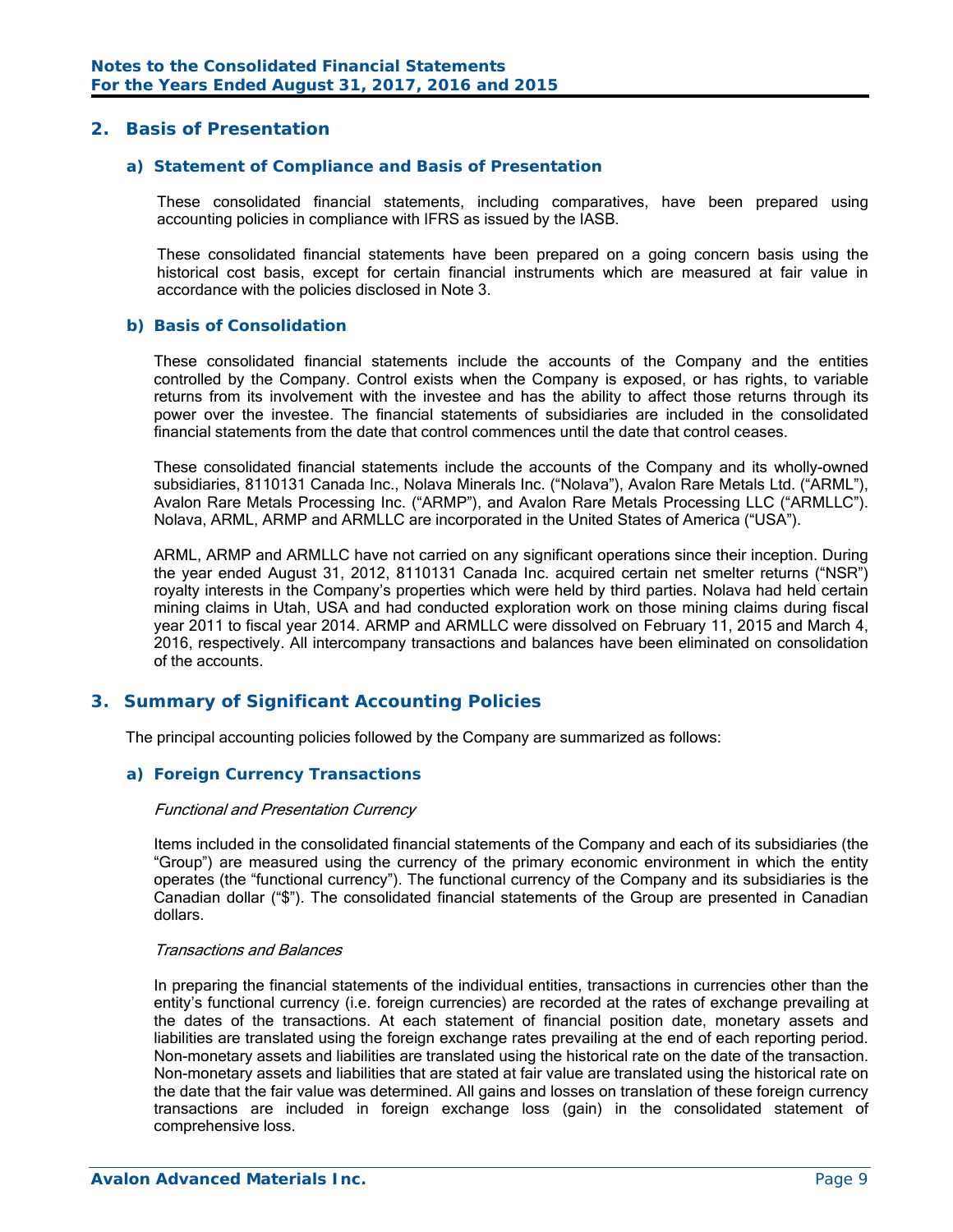On consolidation, exchange differences arising from the translation of the net investment in foreign operations, and of borrowings and other currency instruments designated as hedges of such investments, are taken to shareholders' equity. When a foreign operation is partially disposed of or sold, exchange differences that were recorded in equity are recognized in profit or loss as part of the gain or loss on sale. At the present time, the functional currency of the Company and its subsidiaries is Canadian dollar and hence this does not currently apply to the Company.

#### *b) Share Based Payments*

Equity-settled share based payments to employees (including directors and senior executives) and others providing similar services are measured at the fair value of the equity instruments at the grant date. The fair value of the share-based payment is measured by reference to the fair value of the equity instrument granted, which in turn is determined using the Black-Scholes option-pricing model on the date of the grant, with management's assumptions for the risk-free rate, dividend yield, volatility factors of the expected market price of the Company's common shares, exercise price, current market price of the underlying equity to be settled with, expected forfeitures and the life of the options.

The fair value of the equity-settled share based payments is recognized over the vesting period in which the service conditions are fulfilled, ending on the date in which the grantee becomes fully entitled to the award, based on the Company's estimate of equity instruments that will eventually vest, and is either expensed or capitalized to exploration and evaluation assets or property, plant and equipment, with a corresponding increase in equity.

Equity-settled share-based payment transactions with parties other than employees are measured at the fair value of the goods or services received, except where that fair value cannot be estimated reliably, in which case they are measured at the fair value of the equity instruments granted, measured at the date the Company obtains the goods or the counterparty renders the service.

#### *c) Leases*

Leases are classified as finance leases whenever the terms of the lease transfer substantially all the risks and rewards of ownership to the lessee. All other leases are classified as operating leases.

Assets held under finance leases are initially recognized as assets of the Company at the inception of the lease at their fair value or, if lower, at the present value of the minimum lease payments.

Finance lease payments are apportioned between finance expenses and reduction of the lease obligation so as to achieve a constant rate of interest on the remaining balance of the liability. Finance expenses are recognized immediately in profit or loss, unless they are directly attributable to qualifying assets, in which case they are capitalized in accordance with the Company's general policy on borrowing costs.

Operating lease payments are recognized as an expense on a straight-line basis over the lease term, except where another systematic basis is more representative of the time pattern in which economic benefits from the leased asset are consumed.

#### *d) Income Taxes*

#### Current Income Taxes

 Tax currently payable is based on taxable profit for the year. Taxable profit differs from profit as reported in the consolidated statements of comprehensive loss because of items of income or expense that are taxable or deductible in other years and items that are never taxable or deductible. The Company's liability for current tax is calculated using tax rates that have been enacted or substantively enacted by the end of the reporting period.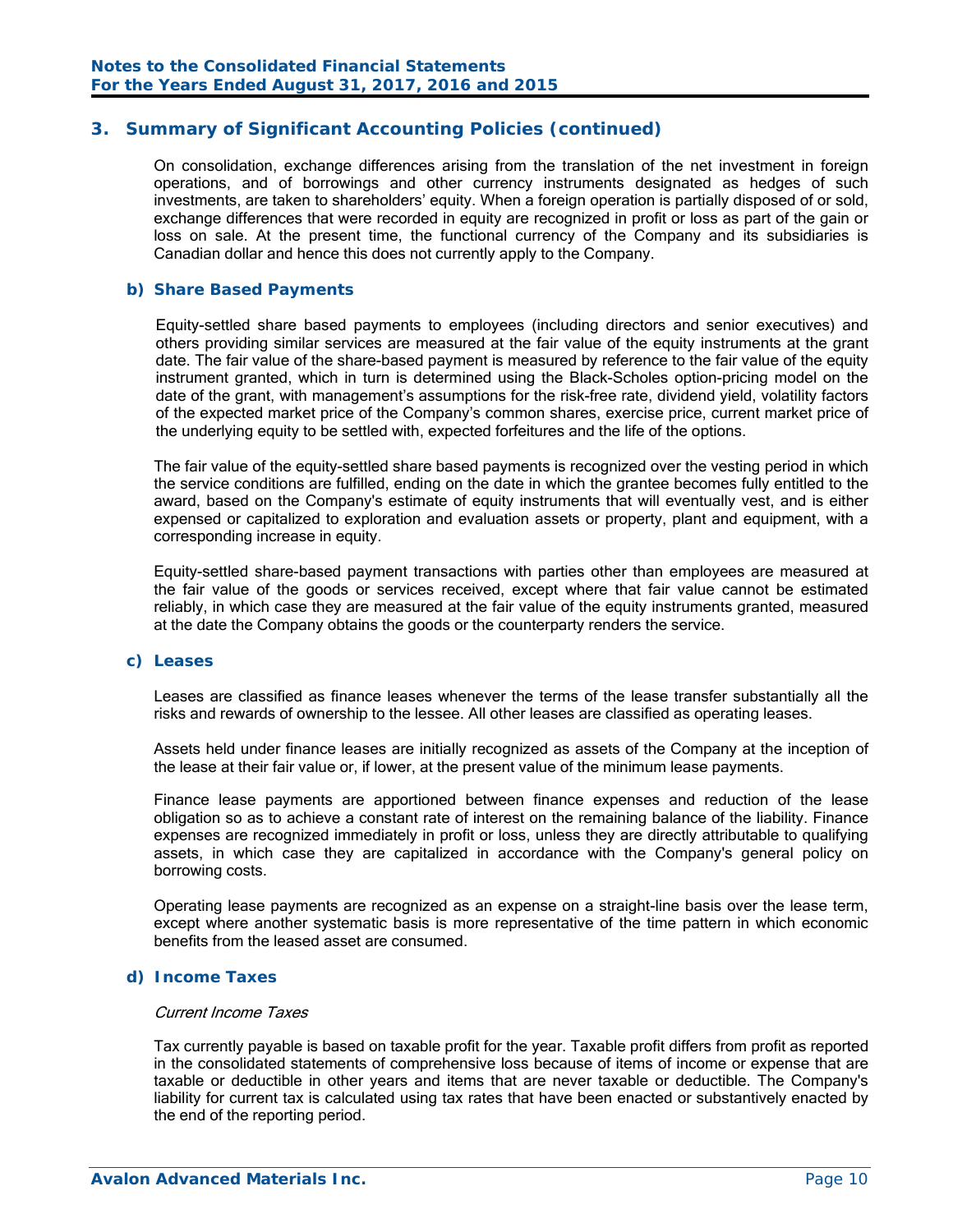#### Deferred Income Taxes

Deferred tax assets and liabilities represent income taxes expected to be payable or recoverable on differences between the carrying amount of assets and liabilities in the Company's consolidated financial statements and the corresponding tax basis used in the computation of taxable profit. Deferred tax assets also represent income taxes expected to be recoverable on unclaimed losses carried forward.

Deferred taxes are calculated using the asset and liability method. Deferred tax liabilities are generally recognized for all taxable temporary differences, with some exceptions described below. Deferred tax assets are recognized to the extent that it is probable that taxable profits will be available against which deductible temporary differences can be used. Neither deferred tax liabilities, nor deferred tax assets, are recognized as a result of temporary differences that arise from the initial recognition of goodwill or a transaction, other than a business combination, that affects neither accounting profit nor taxable profit. Deferred tax assets and liabilities are offset when there is a legally enforceable right to offset the current tax assets against the current tax liabilities and when they relate to income taxes levied by the same taxation authority and the Company intends to settle its current tax assets and liabilities on a net basis.

Deferred tax asset and liabilities are measured as of the date of the consolidated statement of financial position using the enacted or substantively enacted tax rates that are expected to be in effect when the differences reverse or when unclaimed losses are utilized.

The carrying amount of deferred tax assets is reviewed at the end of each reporting period and adjusted to the extent that it is no longer probable that sufficient taxable profit will be available to allow the benefit of all or part of the asset to be utilized. To the extent that an asset not previously recognized fulfils the criteria for asset recognition, a deferred tax asset is recognized.

Deferred tax is recognized in the consolidated statements of comprehensive loss, unless it relates to items recognized directly in equity, in which case the deferred tax related to those items is also recognized directly in equity.

#### *e) Flow-through Shares*

The Company has, from time to time, issued flow-through shares to finance a portion of its exploration and development programs. Pursuant to the terms of the related flow-through share agreements, the Company has agreed to incur eligible flow-through expenditures and renounce the tax deductions associated with these qualifying expenditures to the subscribers.

The excess of cash consideration received over the market price of the Company's shares at the date of the announcement of the flow-through share financing ("Flow-through Share Premium") is recorded in the consolidated statement of financial position as a deferred flow-through share premium liability when the flow-through shares are issued. When a unit comprised of a flow-through share with an attached share purchase warrant is issued, the Company has adopted the fair value approach with respect to the measurement of the three components (share, warrant and Flow-through Share Premium) of such unit and use the relative fair value method to allocate the proceeds to each of the three components of the unit.

The Company recognizes a proportion of the Flow-through Share Premium through the consolidated statement of comprehensive loss as a reduction of deferred income tax expense with a corresponding reduction to the deferred flow-through share premium liability as the eligible flow-through expenditures are incurred.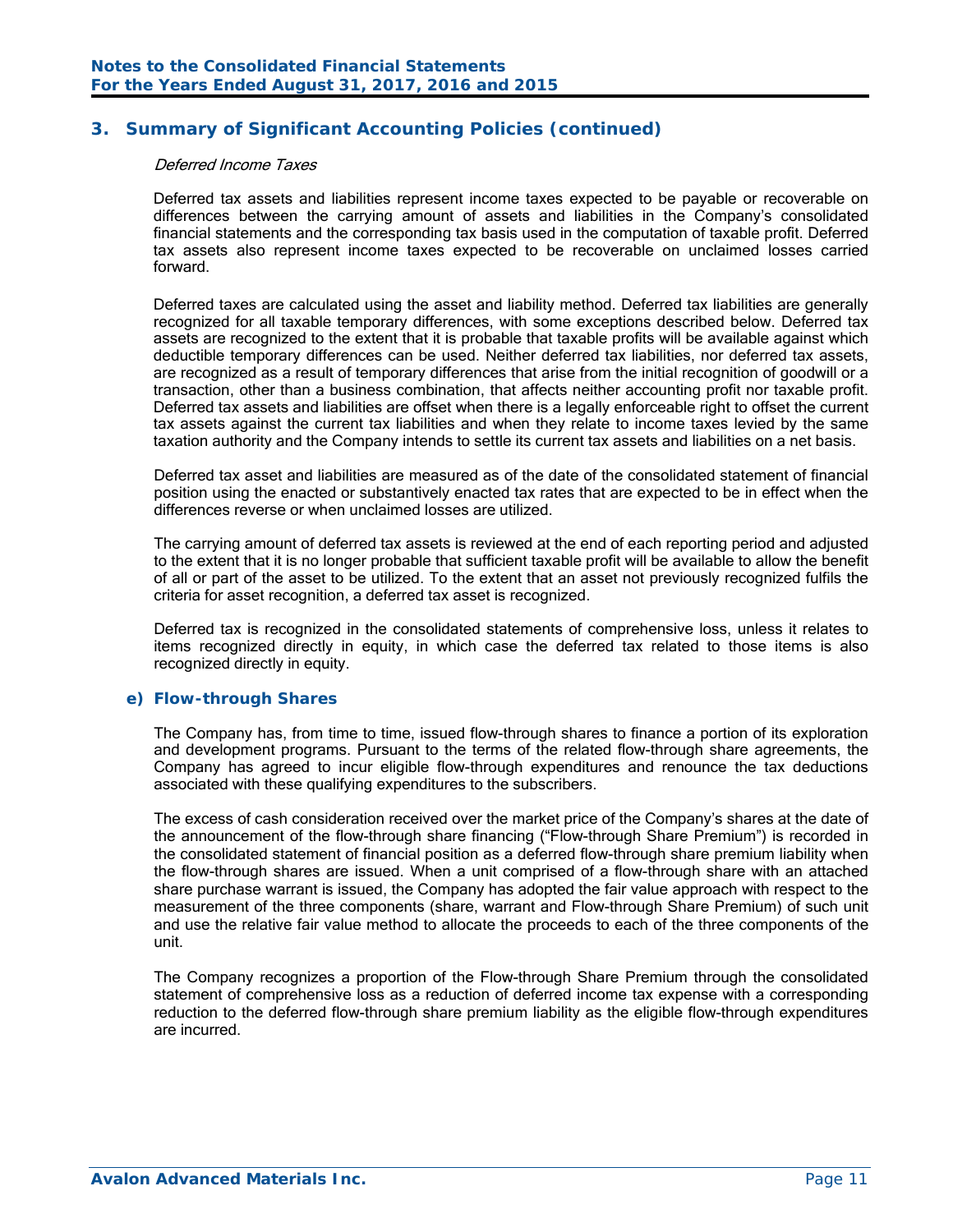#### *f) Loss per Share*

The basic loss per share is computed by dividing the net loss by the weighted average number of common shares outstanding during the year. The diluted loss per share reflects the potential dilution of common share equivalents, such as outstanding stock options and share purchase warrants, in the weighted average number of common shares outstanding during the year, if dilutive. The "treasury stock method" is used for the assumed proceeds upon the exercise of the options and warrants that are used to purchase common shares at the average market price during the year.

#### *g) Other Comprehensive Income (Loss)*

Other Comprehensive income (loss) is the change in the Company's net assets that results from transactions, events and circumstances that are not related to the Company's shares and that are not included in net profit or loss. Such items include unrealized gains or losses on available-for-sale investments, gains or losses on certain hedging derivative instruments and foreign currency gains or losses related to translation of the financial statements of foreign operations. The Company's comprehensive income (loss) and components of other comprehensive income are presented in the consolidated statements of comprehensive loss and the consolidated statements of changes in equity.

#### *h) Cash and Cash Equivalents*

Cash and cash equivalents include bank deposits and highly liquid short-term money market investments that are readily convertible to known amounts of cash and which are subject to an insignificant risk of changes in value, such as bankers' acceptance notes, treasury bills and guaranteed investment certificates ("GICs").

#### *i) Exploration and Evaluation Assets*

These assets relate to mineral rights acquired and exploration and evaluation expenditures incurred in respect to resource projects that are in the exploration and evaluation stage.

Exploration and evaluation expenditures include costs which are directly attributable to acquisition, surveying, geological, geochemical, geophysical, exploratory drilling, land maintenance, sampling, and assessing technical feasibility and commercial viability. These expenditures are capitalized as exploration and evaluation assets until the technical feasibility and commercial viability of extracting the mineral resource of a project are demonstrable. During the exploration period, exploration and evaluation assets are not amortized.

Exploration and evaluation assets are allocated to cash generating units ("CGUs") for the purpose of assessing such assets for impairment and each project is identified as a separate CGU. A project is tested for impairment when facts and circumstances suggest that the carrying amount of that project may exceed its recoverable amount, and the recoverable amount of the project is estimated. If the recoverable amount of the project is estimated to be less than its carrying amount, the carrying amount of the project is reduced to its recoverable amount, and an impairment loss is recognized immediately in the consolidated statement of comprehensive loss.

 Once the technical feasibility and commercial viability of extracting a mineral resource of a project are demonstrable, the relevant exploration and evaluation asset is assessed for impairment, and any impairment loss is recognized, prior to the balance being reclassified as a development asset in property, plant and equipment.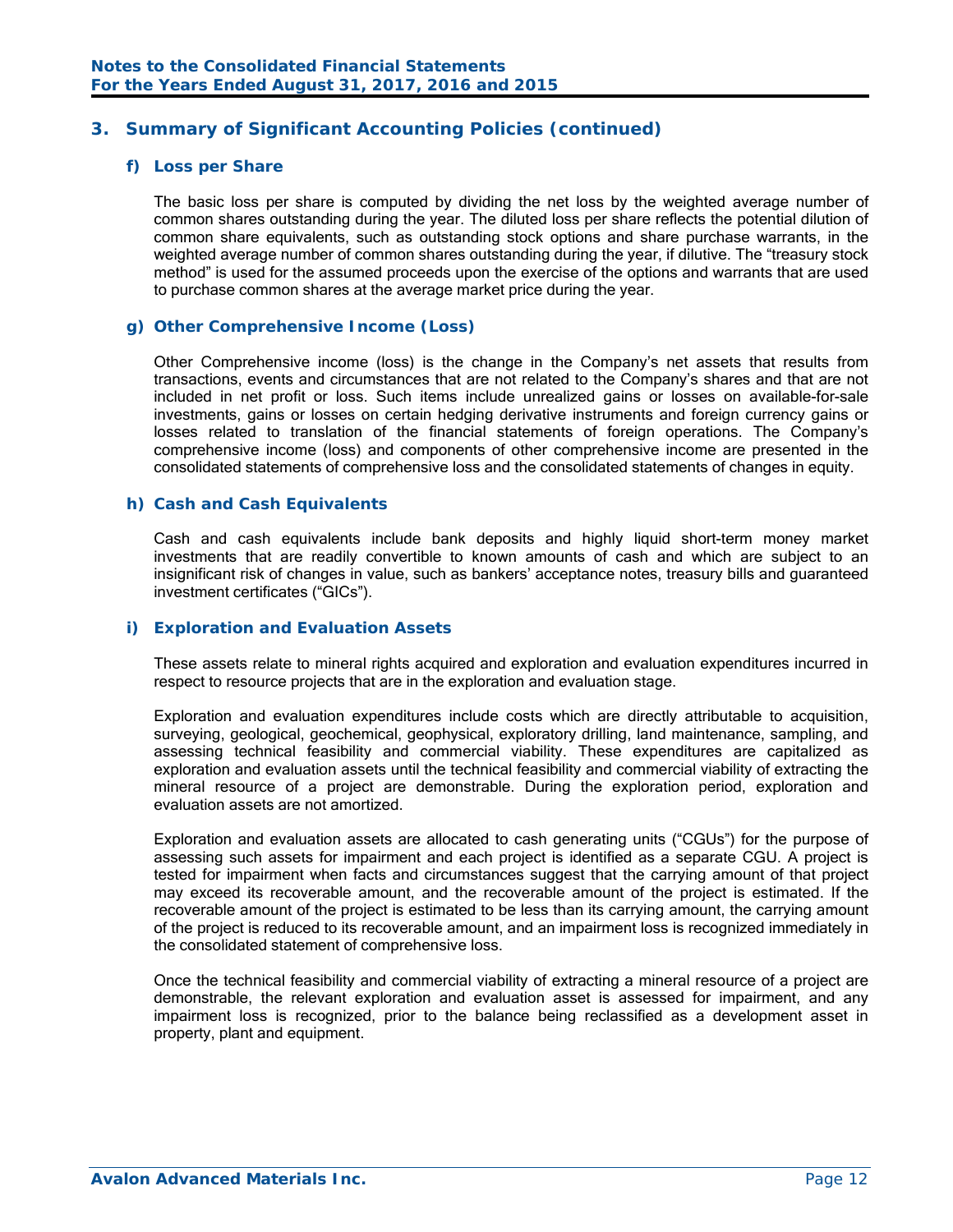The determination of the demonstration of technical feasibility and commercial viability is subject to a significant degree of judgment and assessment of all relevant factors. In general, technical feasibility may be demonstrable once a positive feasibility study is completed. When determining the commercial viability of a project, in addition to the receipt of a feasibility study, the Company also considers factors such as the existence of markets and/or long term contracts for the product, and the ability to obtain the relevant operating permits.

All subsequent expenditures to ready the property for production are capitalized within development assets, other than those costs related to the construction of property, plant and equipment.

Once production has commenced, all costs included in development assets are reclassified to mining properties.

Exploration and evaluation expenditures incurred prior to the Company obtaining the right to explore the property are recorded as an expense in the period in which they are incurred.

#### *j) Property, plant and equipment*

Property, plant and equipment ("PPE") are stated at cost less any accumulated depreciation and accumulated impairment losses. The cost of an item of PPE consists of the purchase price, any costs directly attributable to bringing the asset to the location and condition necessary for its intended use and an initial estimate of the costs of dismantling and removing the item and restoring the site on which it is located.

Depreciation is provided over the estimated useful lives of the Company's assets on the following basis and rates per annum:

| Airstrip<br><b>Building</b><br>Computer and office equipment<br><b>Exploration equipment</b><br>Leasehold improvements | - 8% on a declining balance basis<br>straight line basis over its estimated useful life<br>- 25% to 33 1/3% on a declining balance basis<br>- 30% on a declining balance basis<br>straight line basis over the shorter of the term of the |
|------------------------------------------------------------------------------------------------------------------------|-------------------------------------------------------------------------------------------------------------------------------------------------------------------------------------------------------------------------------------------|
|                                                                                                                        | lease and useful life                                                                                                                                                                                                                     |

An item of PPE is derecognized upon disposal, when held for sale or when no future economic benefits are expected to arise from the continued use of the asset. Any gain or loss arising on disposal of the asset, determined as the difference between the net disposal proceeds and the carrying amount of the asset, is recognized immediately in the consolidated statement of comprehensive loss.

The Company conducts an annual assessment of the residual balances, useful lives and depreciation methods being used for PPE and any changes arising from this assessment are applied by the Company prospectively as a change in estimate.

Where an item of PPE comprises major components with different useful lives, the components are accounted for as separate items of PPE. Expenditures incurred to replace a component of an item of PPE that is accounted for separately, including major inspection and overhaul expenditures, are capitalized.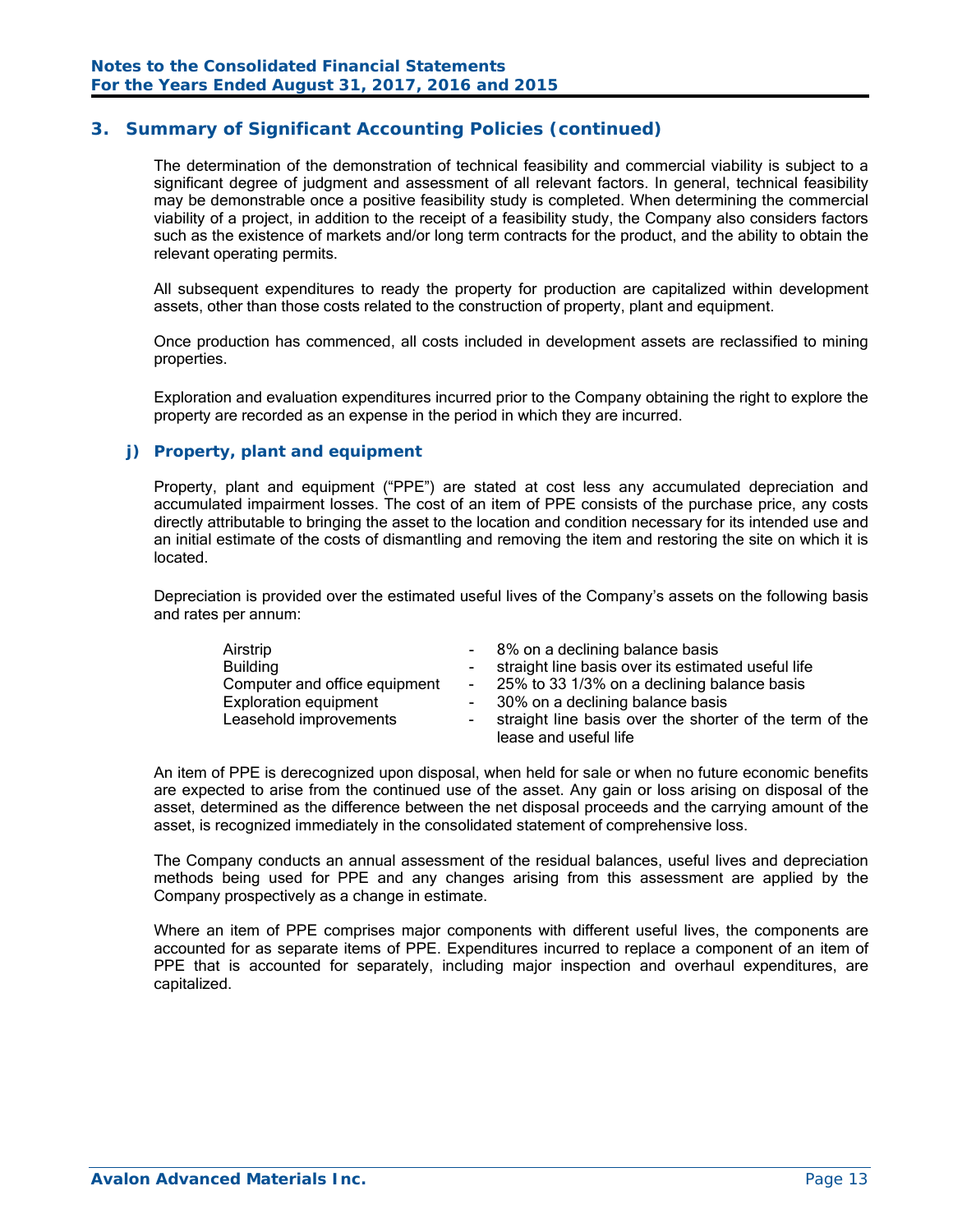#### *k) Impairment of Non-Financial Assets*

At the end of each reporting period, the Company reviews the carrying amounts of its non-financial assets with finite lives at the CGU level to determine whether there is any indication that those assets have suffered an impairment loss. If any such indication exists, the recoverable amount of the relevant CGU is estimated in order to determine the extent of the impairment loss, if any. A CGU is the smallest identifiable group of assets that generates cash inflows that are largely independent of the cash inflows from other assets or groups of assets. The Company's CGUs are typically its significant individual exploration and evaluation assets, development projects or mines. In certain circumstances, when the recoverable amount of an individual asset can be determined, impairment assessment is performed at the individual asset level. Where a reasonable and consistent basis of allocation can be identified, corporate assets are also allocated to individual CGUs, or otherwise they are allocated to the smallest group of CGUs for which a reasonable and consistent allocation basis can be identified.

The recoverable amount of an asset is the higher of fair value less costs of disposal and value in use. In assessing value in use, the estimated future cash flows are discounted to their present value using a pre-tax discount rate that reflects current market assessments of the time value of money and the risks specific to the asset for which the estimates of future cash flows have not been adjusted.

If the recoverable amount of an asset (or CGU) is estimated to be less than its carrying amount, the carrying amount of the asset (or CGU) is reduced to its recoverable amount, and an impairment loss is recognized immediately in profit or loss.

At the end of each reporting period, the Company assesses whether there is any indication that impairment losses that were recognized in prior periods may no longer exist or have decreased. If such an indication exists, the estimated recoverable amount of the asset (or CGU) is revised and the carrying amount of the asset (or CGU) is increased to the revised estimate of its recoverable amount, to the extent that the increased carrying amount does not exceed the carrying amount that would have been determined had no impairment loss been recognized for the asset (or CGU) in prior years. A reversal of an impairment loss is recognized immediately in profit or loss.

#### *l) Financial Instruments*

Financial assets and financial liabilities are recognized when the Company becomes a party to the contractual provisions of the instrument. Financial assets and financial liabilities are initially measured at fair value. Transaction costs that are directly attributable to the acquisition or issuance of financial assets and financial liabilities (other than financial assets and financial liabilities recorded at fair value through profit or loss) are added to or deducted from the fair value of the financial assets or financial liabilities, as appropriate, on initial recognition. Transaction costs directly attributable to the acquisition of financial assets or financial liabilities recorded at fair value through profit or loss are recognized immediately in the consolidated statement of comprehensive loss.

#### Financial Assets

The Company recognizes all financial assets initially at fair value and classifies them into one of the following specified categories: fair value through profit or loss ("FVTPL"), held-to-maturity ("HTM"), available-for-sale ("AFS") and loans and receivables. HTM instruments and loans and receivables are measured at amortized cost. AFS instruments are measured at fair value with unrealized gains and losses recognized in other comprehensive income. Instruments classified as FVTPL are measured at fair value with unrealized gains and losses recognized in profit or loss for the period.

 The fair value of financial instruments traded in active markets (such as FVTPL and AFS securities) is based on quoted market prices at the date of the consolidated statement of financial position. The quoted market price used for financial assets held by the Company is the current bid price.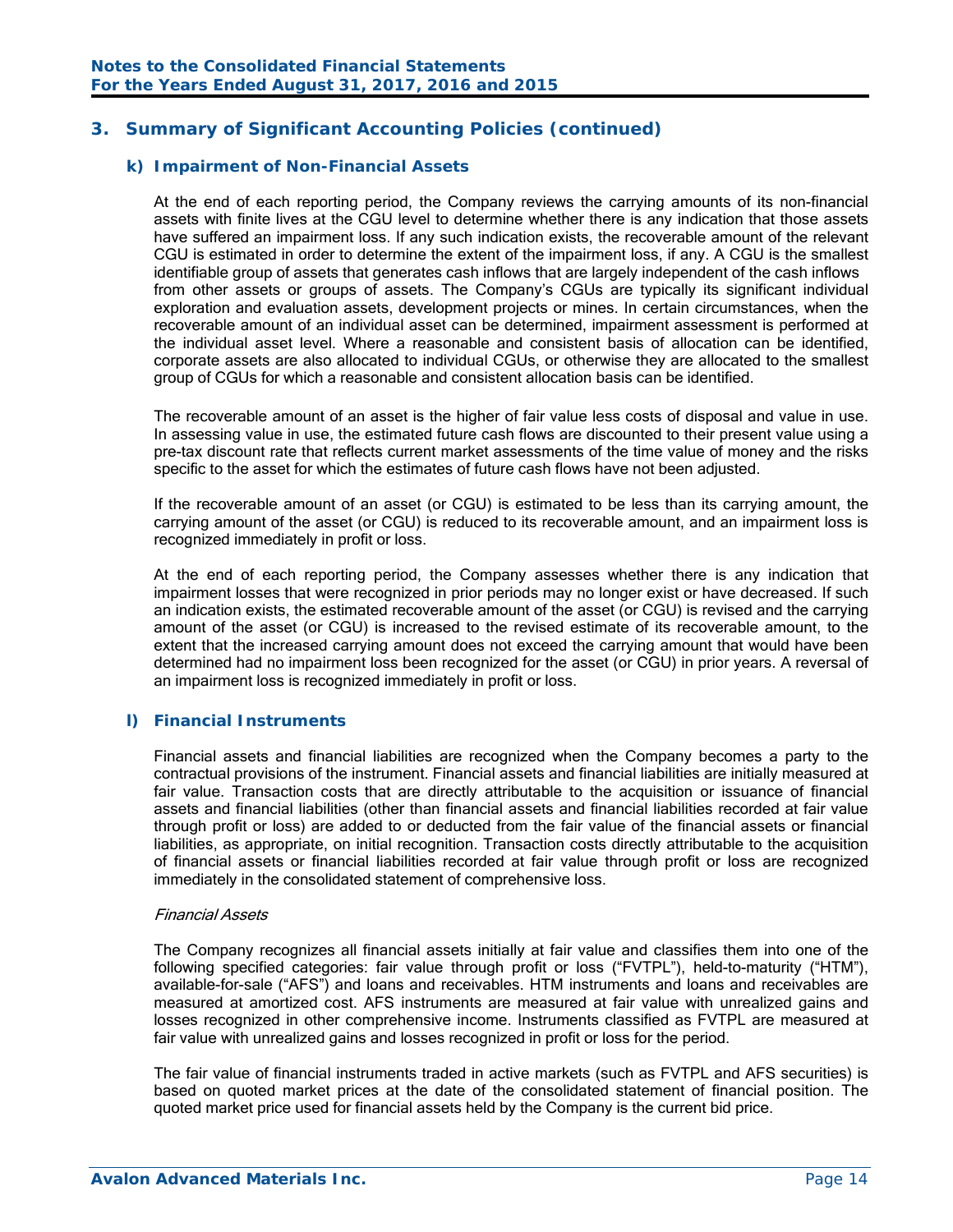#### Impairment of Financial Assets

Financial assets, other than those classified as FVTPL, are assessed for indicators of impairment at the end of each reporting period. Financial assets are considered to be impaired when there is objective evidence of an incurred loss, as a result of one or more events that occurred after the initial recognition of the financial asset, and that the estimated future cash flows of the investment have been affected.

#### Financial Liabilities and Equity Instruments

#### Financial liabilities

Financial liabilities are classified as either financial liabilities at FVTPL or other financial liabilities. Financial liabilities classified as FVTPL are measured at fair value with unrealized gains and losses recognized in profit or loss for the period. Other financial liabilities including borrowings are initially measured at fair value net of transaction costs, and subsequently measured at amortized cost using the effective interest method.

The effective interest method is a method of calculating the amortized cost of a financial liability and of allocating interest expense over the relevant period. The effective interest rate is the rate that discounts estimated future cash payments (including all fees and points paid or received that form an integral part of the effective interest rate, transaction costs and other premiums or discounts) through the expected life of the financial liability, or (where appropriate) a shorter period, to a net carrying amount on initial recognition.

#### Equity instruments

An equity instrument is any contract that evidences a residual interest in the assets of an entity after deducting all of its liabilities. Equity instruments issued by the Company are recognized at the proceeds received, net of direct issuance costs.

Repurchase of the Company's own equity instruments is recognized and deducted directly in equity. No gain or loss is recognized in the consolidated statement of comprehensive loss on the purchase, sale, issuance or cancellation of the Company's own equity instruments.

#### Offsetting financial instruments

Financial assets and financial liabilities are offset and the net amount reported in the consolidated statement of financial position if, and only if, there is a currently enforceable legal right to offset the recognized amounts and there is an intention to settle on a net basis, or to realize the asset and settle the liability simultaneously.

The Company's financial assets and liabilities are classified and subsequently measured as follows:

| <b>Asset/Liability</b>                      | <b>Classification</b>       | <b>Subsequent Measurement</b> |
|---------------------------------------------|-----------------------------|-------------------------------|
| Cash and cash equivalents                   | Loans and receivables       | Amortized cost                |
| Other receivables                           | Loans and receivables       | Amortized cost                |
| Accounts payable                            | Other financial liabilities | Amortized cost                |
| <b>Accrued liabilities</b>                  | Other financial liabilities | Amortized cost                |
| Convertible redeemable preferred shares     | <b>FVTPL</b>                | Fair value                    |
| Derivative liabilities                      | <b>FVTPL</b>                | Fair value                    |
| Warrants denominated in foreign<br>currency | <b>FVTPL</b>                | Fair value                    |
|                                             |                             |                               |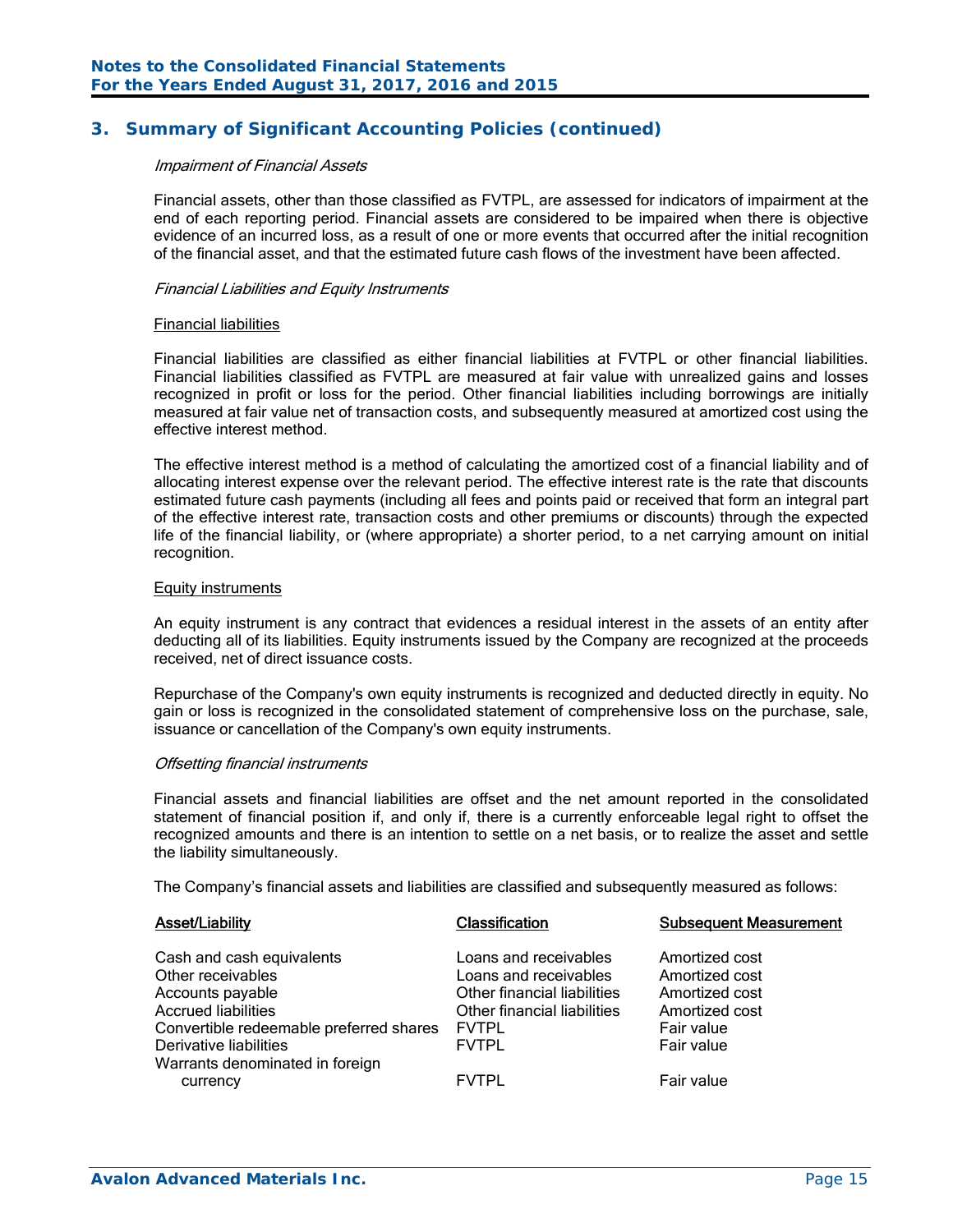#### *m) Site Closure and Reclamation Provision*

The Company's mining exploration activities are subject to various governmental laws and regulations relating to the protection of the environment. These environmental regulations are continually changing and are generally becoming more restrictive. The Company has made, and intends to make in the future, expenditures to comply with such laws and regulations or constructive obligations.

Provision for site closure costs is recorded at the time an environmental disturbance occurs, and is measured at the Company's best estimate of the expected value of future cash flows required to reclaim the disturbance upon site closure, discounted to their net present value. The net present value is determined using a pre-tax discount rate that is specific to the liability. The estimated net present value is re-measured at the end of each reporting period, or when changes in circumstances occur and/or new material information becomes available. Increases or decreases to the provision arise due to changes in legal, constructive or regulatory requirements, the extent of environmental remediation required and cost estimates. The net present value of the estimated costs of these changes is recorded in the period in which the change is identified and quantifiable.

Upon initial recognition of site closure provision there is a corresponding increase to the carrying amounts of related assets and the cost is amortized as an expense on a units-of-production basis over the life of the related assets. The value of the provision is progressively increased over the life of the operation as the effect of discounting unwinds and such increase is recognized as an interest expense.

#### *n) Other Provisions*

 Provisions are recognized when the Company has a present obligation (legal or constructive) as a result of a past event, it is probable that the Company will be required to settle the obligation, and a reliable estimate can be made of the amount of the obligation.

 Provisions are measured at the present value of the expenditures expected to be required to settle the obligation using a pre-tax rate that reflects current market assessments of the time value of money and the risks specific to the provision. The increase in the provision due to the passage of time is recognized as an interest expense.

#### *o) Related Party Disclosure*

 Parties are considered to be related if one party has the ability, directly or indirectly, to control the other party or exercise significant influence over the other party in making financial and operating decisions. Parties are also considered to be related if they are subject to common control or common significant influence. Related parties may be individuals or corporate entities. A transaction is considered to be a related party transaction when there is a transfer of resources or obligations between related parties. Related party transactions that are in the normal course of business and have commercial substance are measured at fair value.

#### *p) Segment Reporting*

An operating segment is a component of the Company that engages in business activities from which it may earn revenues and incur expenses. In determining the Company's segment structure, consideration is given to the similar operational and political risks to which the Company's current operations within the same business and regulatory environment are exposed.

The Company's current operations comprise a single reporting operating segment engaged in the acquisition, exploration, evaluation and development of rare metal and mineral properties located principally in Canada. The Company has conducted exploration work on certain mineral claims in the United States from fiscal 2011 to fiscal 2014, and considers Canada and the United States as a single geographical segment as the Company is exposed to similar operational and political risks when conducting mineral exploration and evaluation activities in both Canada and the United States.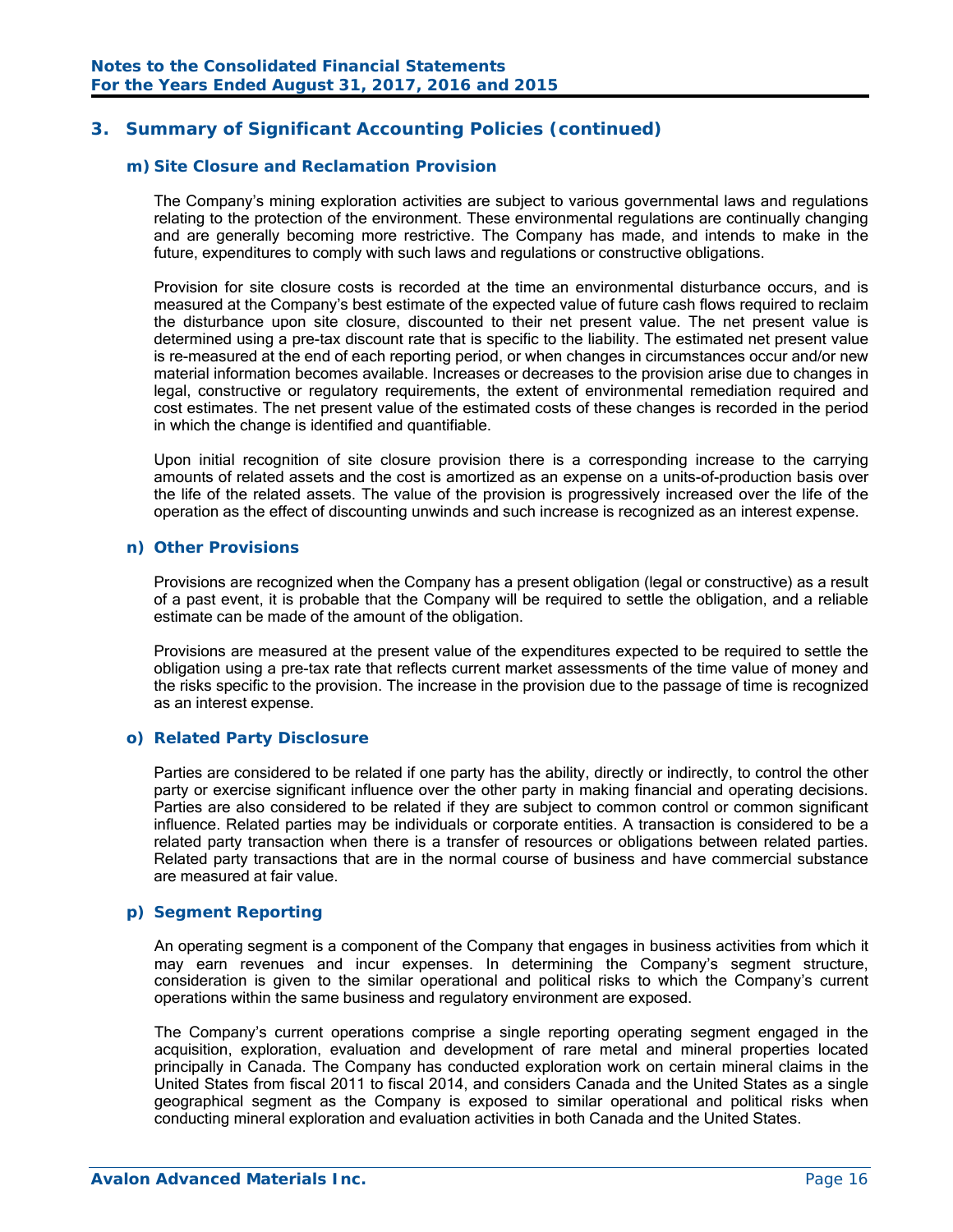#### *q) Critical Accounting Judgments and Estimation Uncertainties*

 The preparation of the consolidated financial statements in conformity with IFRS requires that the Company's management make critical judgments, estimates and assumptions about future events that affect the amounts reported in the consolidated financial statements and the related notes thereto. Actual results may differ from those estimates. Estimates and assumptions are reviewed on an on-going basis based on historical experience and other factors that are considered to be relevant under the circumstances. Revisions to estimates are accounted for prospectively.

 The Company has identified the following significant areas where critical accounting judgments, estimates and assumptions are made and where actual results may differ from these estimates under different assumptions and conditions and may materially affect financial results or the financial position reported in future periods.

 Further details of the nature of these assumptions and conditions may be found in the relevant notes to the consolidated financial statements.

#### Key Sources of Estimation Uncertainty

Information about assumptions and estimation uncertainties that have a significant risk of resulting in a material adjustment are included in the following notes:

#### Recoverability of Exploration and Evaluation Assets, Development Assets and Property, Plant and **Equipment**

 The Company assesses its long-lived assets, specifically all exploration and evaluation assets, development assets and PPE at each reporting date to determine whether any indication of impairment exists. Where an indicator of impairment exists, a formal estimate of the recoverable amount is made, which is the higher of the fair value less costs of disposal and value in use. These assessments require the use of estimates and assumptions such as long-term commodity prices, discount rates, foreign exchange rates, future capital requirements, exploration potential and operating performance.

#### Determination of Reserve and Resource Estimates

Mineral reserves and resources are estimates of the amount of ore that can be economically and legally extracted from the Company's exploration and development properties. The estimation of recoverable reserves is based upon factors such as estimates of commodity prices, production costs, production techniques, future capital requirements and foreign exchange rates, along with geological assumptions and judgments made in estimating the size and grade of the ore body. Changes in the reserve or resource estimates may impact the carrying value of exploration and evaluation assets, development assets, PPE, site closure and reclamation provision and amortization expense.

#### Fair Value of Share Based Payments and Warrants

The Company follows IFRS 2, Share-based Payment, in determining the fair value of share based payments. This calculated amount is not based on historical cost, but is derived based on assumptions (such as the expected volatility of the price of the underlying security, expected hold period before exercise, dividend yield and the risk-free rate of return) input into a pricing model. The model requires that management make forecasts as to future events, including estimates of: the average future hold period of issued stock options and compensation warrants before exercise, expiry or cancellation; future volatility of the Company's share price in the expected hold period; dividend yield; and the appropriate risk-free rate of interest. The resulting value calculated is not necessarily the value that the holder of the option or warrant could receive in an arm's length transaction, given that there is no market for the options or compensation warrants and they are not transferable. Similar calculations are made in estimating the fair value of the warrant component of an equity unit. The assumptions used in these calculations are inherently uncertain. Changes in these assumptions could materially affect the related fair value estimates.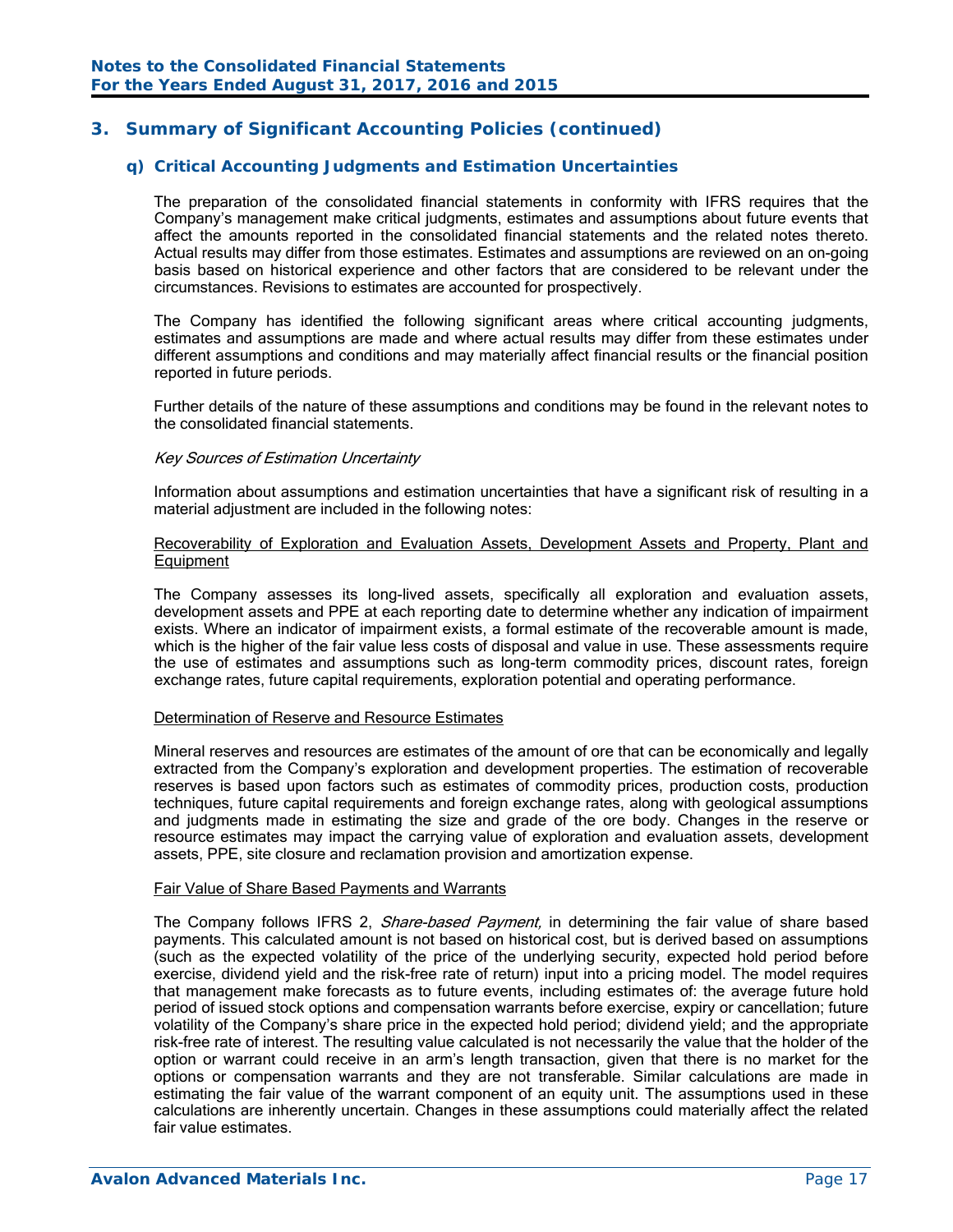#### Site Closure and Reclamation Provision

The Company's accounting policy for the recognition of a site closure and reclamation obligation requires significant estimates and assumptions such as: requirements of the relevant legal and regulatory framework, the magnitude of possible disturbance and the timing thereof, extent and costs of required closure and rehabilitation activity, and discount rate. These uncertainties may result in future actual expenditures differing from the amounts currently provided. Site closure and reclamation provision recognized is periodically reviewed and updated based on the facts and circumstances available at the time. Changes to the estimated future costs are recognized in the Statement of Financial Position by adjusting both the site closure and reclamation asset and provision.

#### Property, Plant and Equipment - Estimated Useful Lives

Management estimates the useful lives of PPE based on the period during which the assets are expected to be available for use. The amounts and timing of recorded expenses for depreciation of PPE for any period are affected by these estimated useful lives. The estimates are reviewed at least annually and are updated if expectations change as a result of physical wear and tear, technical or commercial obsolescence and legal or other limits to use. It is possible that changes in these factors may cause significant changes in the estimated useful lives of the Company's PPE in the future.

#### Critical Judgments

Information about critical judgments in applying accounting policies that have most significant effect on the consolidated financial statements are as follows:

#### Capitalization of Exploration and Evaluation Costs

Exploration and evaluation costs incurred during the year are recorded at cost. Capitalized costs include costs directly attributable to exploration and evaluation activities, including salaries and benefits of employees who are directly engaged in the exploration and evaluation activities. Administrative and other overhead costs are expensed. Exploration and evaluation costs incurred that have been determined to have future economic benefits and can be economically recoverable are capitalized. In making this judgment, management assesses various sources of information including but not limited to the geologic and metallurgic information, history of conversion of mineral deposits to proven and probable mineral reserves, scoping and feasibility studies, proximity of operating facilities, operating management expertise and existing permits.

#### **4. Recent Accounting Pronouncements**

The following pronouncements are issued but not yet effective for the year ended August 31, 2017:

#### *a) IFRS 9, Financial Instruments*

IFRS 9, *Financial instruments* ("IFRS 9") was issued by the IASB in July 2014 and will replace IAS 39, Financial Instruments: recognition and measurement ("IAS 39"). IFRS 9 utilizes a single approach to determine whether a financial asset is measured at amortized cost or fair value and a new mixed measurement model for debt instruments having only two categories: amortized cost and fair value. The approach in IFRS 9 is based on how an entity manages its financial instruments in the context of its business model and the contractual cash flow characteristics of the financial assets. Final amendments released in July 2014 also introduce a new expected loss impairment model and limited changes to the classification and measurement requirements for financial assets. IFRS 9 is effective for annual periods beginning on or after January 1, 2018. The Company is currently evaluating the impact of this standard and amendments on its consolidated financial statements. However it is expected that the adoption of IFRS 9 will not have any significant impact on the Company's consolidated financial statements given its current business model and the amount of its financial assets.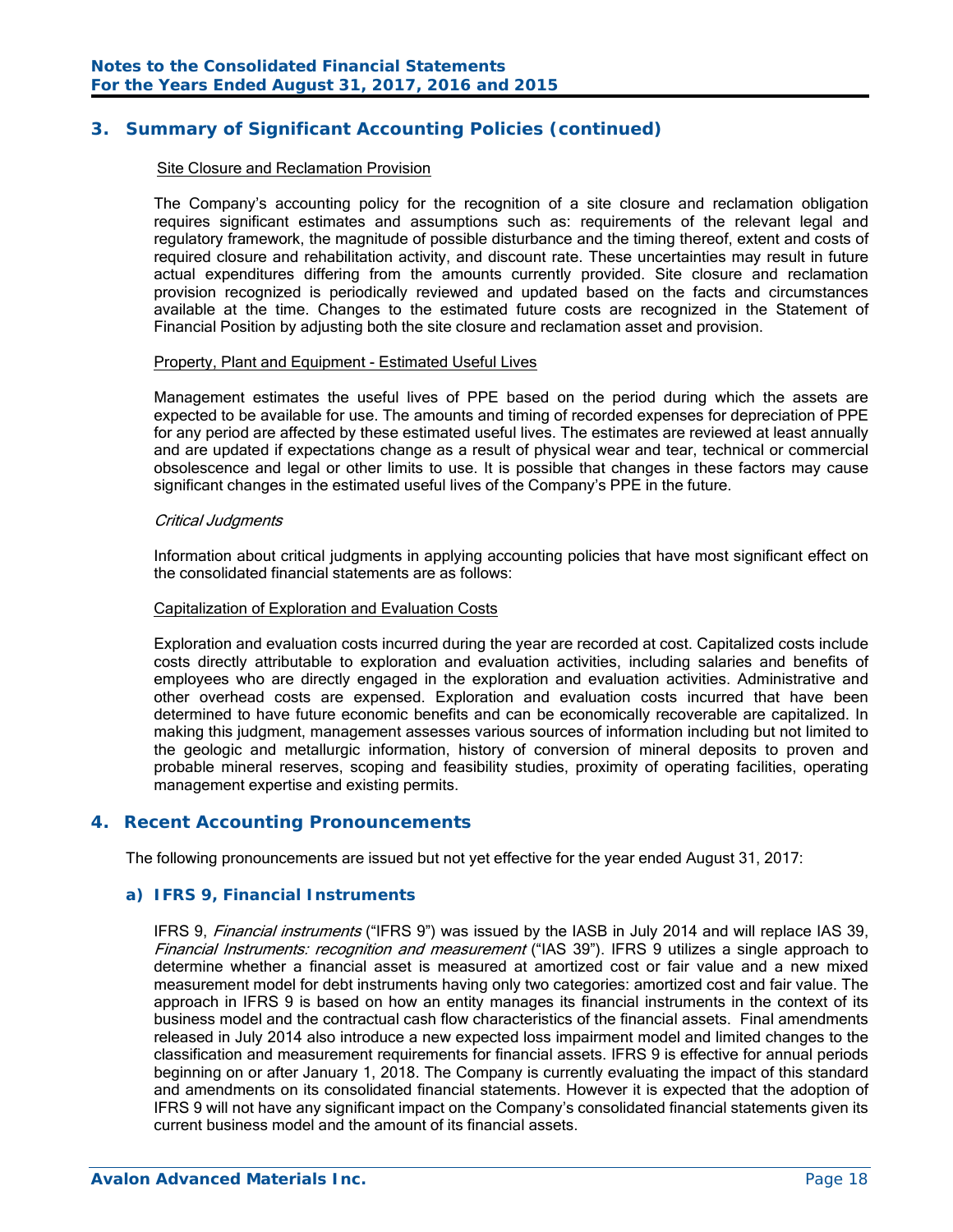# **4. Recent Accounting Pronouncements (continued)**

#### *b) IFRS 15, Revenue from Contracts and Customers*

IFRS 15, Revenue from Contracts and Customers ("IFRS 15") was issued by the IASB in May 2014, and will replace IAS 18, Revenue, IAS 11, Construction Contracts, and related interpretations on revenue. IFRS 15 sets out the requirements for recognizing revenue that apply to all contracts with customers, except for contracts that are within the scope of the standards on leases, insurance contracts and financial instruments. IFRS 15 uses a control based approach to recognize revenue which is a change from the risk and reward approach under the current standard. Companies can elect to use either a full or modified retrospective approach when adopting this standard and it is effective for annual periods beginning on or after January 1, 2018. The Company is currently evaluating the impact of IFRS 15 on its consolidated financial statements. However it is expected that the adoption of IFRS 15 will not have any significant impact on the Company's consolidated financial statements as the Company is not currently generating any significant revenue.

#### *c) IFRS 16, Leases*

 IFRS 16, Leases ("IFRS 16") was issued by the IASB in January 2016, and will replace IAS 17 Leases. IFRS 16 specifies the methodology to recognize, measure, present and disclose leases. The standard provides a single lessee accounting model, requiring lessees to recognize assets and liabilities for all leases except for short-term leases and leases with low value assets. IFRS 16 substantially carries forward the lessor accounting requirements in IAS 17. IFRS 16 is effective for annual periods beginning on or after January 1, 2019, with early adoption permitted if IFRS 15 has also been adopted. A lessee will apply IFRS 16 to its leases either retrospectively to each prior reporting period presented; or retrospectively with the cumulative effect of initially applying IFRS 16 being recognized at the date of initial application. The Company is currently evaluating the impact of IFRS 16 on its consolidated financial statements.

#### **5. Cash and Cash Equivalents**

Cash and cash equivalents are comprised of the following:

|                                    |    | August 31,<br>2017 |  |           |  |
|------------------------------------|----|--------------------|--|-----------|--|
| Cash held in bank accounts         | S. | 317,162            |  | 250,445   |  |
| Guaranteed investment certificates |    | 756,412            |  | 1,110,042 |  |
|                                    |    | 1,073,574          |  | 1,360,487 |  |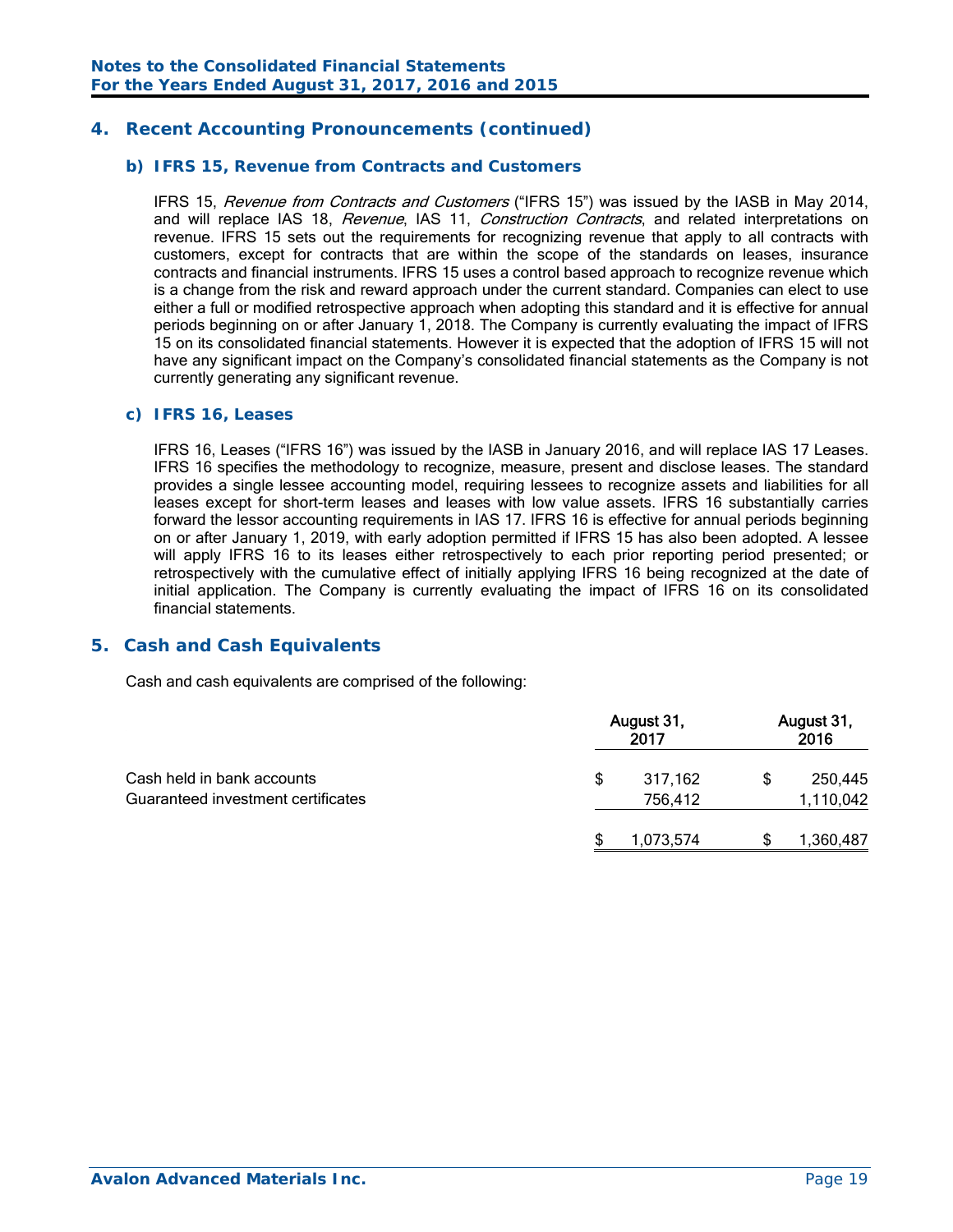# **6. Exploration and Evaluation Assets**

|                                         |   | September 1,<br>2015 |   | <b>Expenditures</b> |    | Impairment<br>Loss |   | August 31,<br>2016 |
|-----------------------------------------|---|----------------------|---|---------------------|----|--------------------|---|--------------------|
| Separation Rapids Lithium Project (a)   | S | 5,637,890            | S | 1,843,520           | \$ |                    | S | 7,481,410          |
| East Kemptville Tin-Indium Project (b)  |   | 3,148,165            |   | 1,862,905           |    |                    |   | 5,011,070          |
| Miramichi Tin Property (c)              |   | 202,925              |   | 15,695              |    | (218, 620)         |   |                    |
| Mount Douglas Tin-Tungsten Property (d) |   |                      |   | 46,663              |    |                    |   | 46,663             |
| Warren Township Anorthosite Project (e) |   |                      |   | 5,318               |    | (5,318)            |   |                    |
| Other (f)                               |   | 15,000               |   | 13,101              |    |                    |   | 28,101             |
|                                         |   | 9,003,980            |   | 3,787,202           | S  | (223, 938)         |   | 12,567,244         |

|                                                                                   | September 1,<br>2016 | <b>Expenditures</b> | Impairment<br>Loss           | August 31,<br>2017 |
|-----------------------------------------------------------------------------------|----------------------|---------------------|------------------------------|--------------------|
| Separation Rapids Lithium Project (a)                                             | 7,481,410            | 2,042,200           | \$<br>٠                      | 9,523,610          |
| East Kemptville Tin-Indium Project (b)<br>Mount Douglas Tin-Tungsten Property (d) | 5,011,070<br>46,663  | 311,352<br>88,446   | $\blacksquare$<br>(135, 109) | 5,322,422          |
| Warren Township Anorthosite Project (e)                                           |                      | 3,080               | (3,080)                      |                    |
| Other (f)                                                                         | 28,101               | 26,828              | (39,929)                     | 15,000             |
|                                                                                   | 12,567,244           | 2,471,906           | (178, 118)                   | 14,861,032         |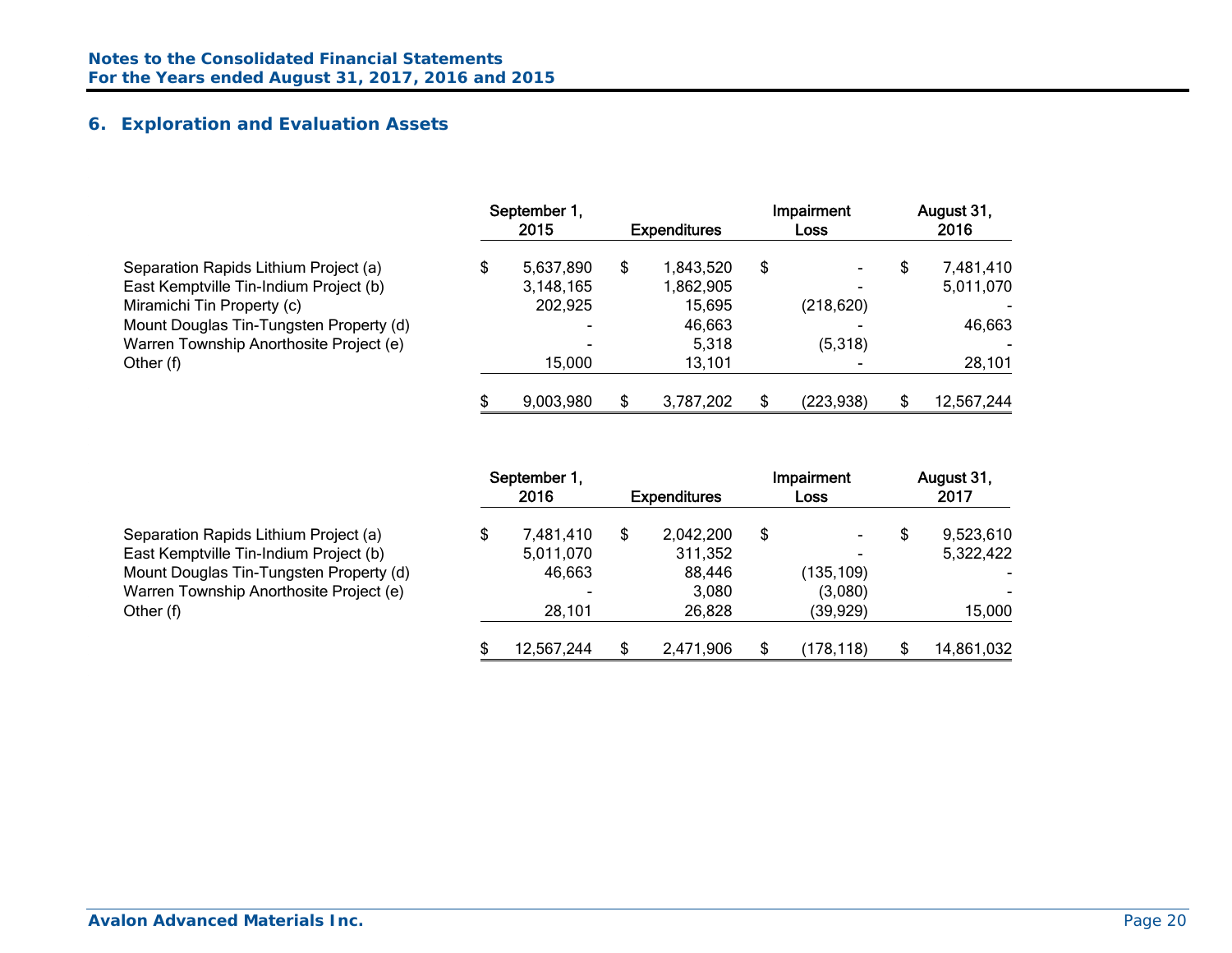# **6. Exploration and Evaluation Assets (continued)**

a) Separation Rapids Lithium Project, Ontario

The Company owns a 100% interest in certain mineral claims and a mining lease in the Kenora area of Ontario. During the year ended August 31, 2017, the Company acquired a 100% interest in seven mineral claims located adjacent to the north and west of the Company's existing Separation Rapids property and issued 500,000 common shares at the fair value of \$0.185 per share.

b) East Kemptville Tin-Indium Project, Nova Scotia

During the year ended August 31, 2007, the Company was granted a special exploration licence to search and prospect for all minerals except for coal, salt, potash and uranium within four claims in the East Kemptville area of Yarmouth, Nova Scotia. The special licence has been renewed multiple times since then.

In September 2014, the Company submitted an application for a new special licence reflecting the entire original mine site. During the quarter ended May 31, 2015, by Order in Council, the Government of Nova Scotia approved an application for a new special licence reflecting the entire original mine site. The current special licence has a term of three years beginning February 2, 2015 and includes a requirement to incur \$5.25 million in expenditures by January 31, 2018 (of which \$3,152,858 had been incurred by August 31, 2017). Subsequent to the year ended August 31, 2017, the Company has commenced the process toward converting the Special Licence into a mining lease.

The Company also has a number of regular exploration licences covering certain claims in the same proximity to the claims covered under the special exploration licence.

c) Miramichi Tin Property, New Brunswick

The Company owned a 100% interest in certain claims located in York County, New Brunswick, which were staked by the Company during the year ended August 31, 2012.

As at August 31, 2016, the Company had decided not to renew the claims when they were due for renewal in September 2016, accordingly the cost incurred to-date of \$218,620 had been written off as an impairment loss during the year ended August 31, 2016. These claims expired in September 2016.

d) Mount Douglas Tin-Tungsten Property, New Brunswick

During the year ended August 31, 2016, the Company entered into an option agreement to earn a 100% interest (subject to a 2.0% NSR, which can be bought back for \$1.0 million) in certain mineral claims located in Charlotte County, New Brunswick. As at August 31, 2017, the Company had decided to terminate the option agreement, accordingly the cost incurred to-date of \$135,109 had been written off as an impairment loss during the year ended August 31, 2017. These claims were returned to the original owner in September 2017.

e) Warren Township Anorthosite Project, Ontario

The Company owns a 100% interest in certain claims located near Foleyet, Ontario, which were staked by the Company during the year ended August 31, 2003. During the year ended August 31, 2013, the Company entered into a Mining Lease with the Province of Ontario under the Mining Act of Ontario covering these claims.

No substantial work has been carried out on the Warren Township project during the last five years and no work was planned or budgeted for fiscal 2018. In addition, no new potential customer has been identified for the project's calcium feldspar product. The current outlook as at August 31, 2017 for the Warren Township project remains unchanged. It is management's view that the fair value of this project has been significantly impaired and has estimated the recoverable amount of this project as at August 31, 2017 to be \$nil.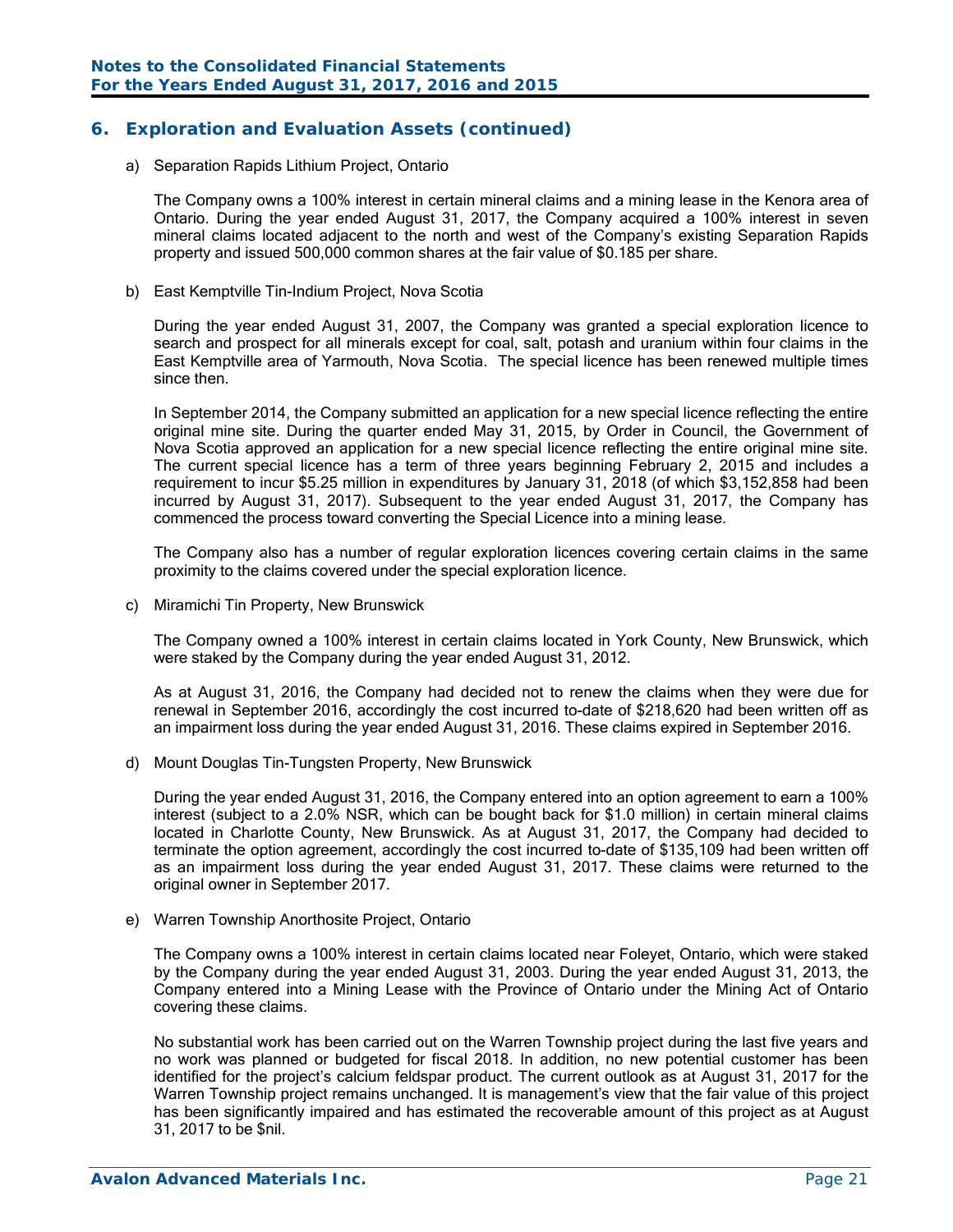# **6. Exploration and Evaluation Assets (continued)**

#### f) Other Resource Properties

The Company has a 100% interest in several claims in the Lilypad Lakes Tantalum Property, a 2.0% NSR interest in certain claims of the East Cedartree Gold Property located near Kenora, Ontario, and a 2.4% NSR interest in the Wolf Mountain Platinum-Palladium Project.

During the year ended August 31, 2016, the Company entered into an option agreement to earn a 100% interest (subject to a 2.0% NSR, which can be bought back for \$1.0 million) in certain mineral claims located south of St. George, New Brunswick. During the year ended August 31, 2017, the Company had terminated the option agreement and returned these claims to the original owners and, accordingly, the cost incurred to-date of \$39,929 had been written off as an impairment loss during the year ended August 31, 2017.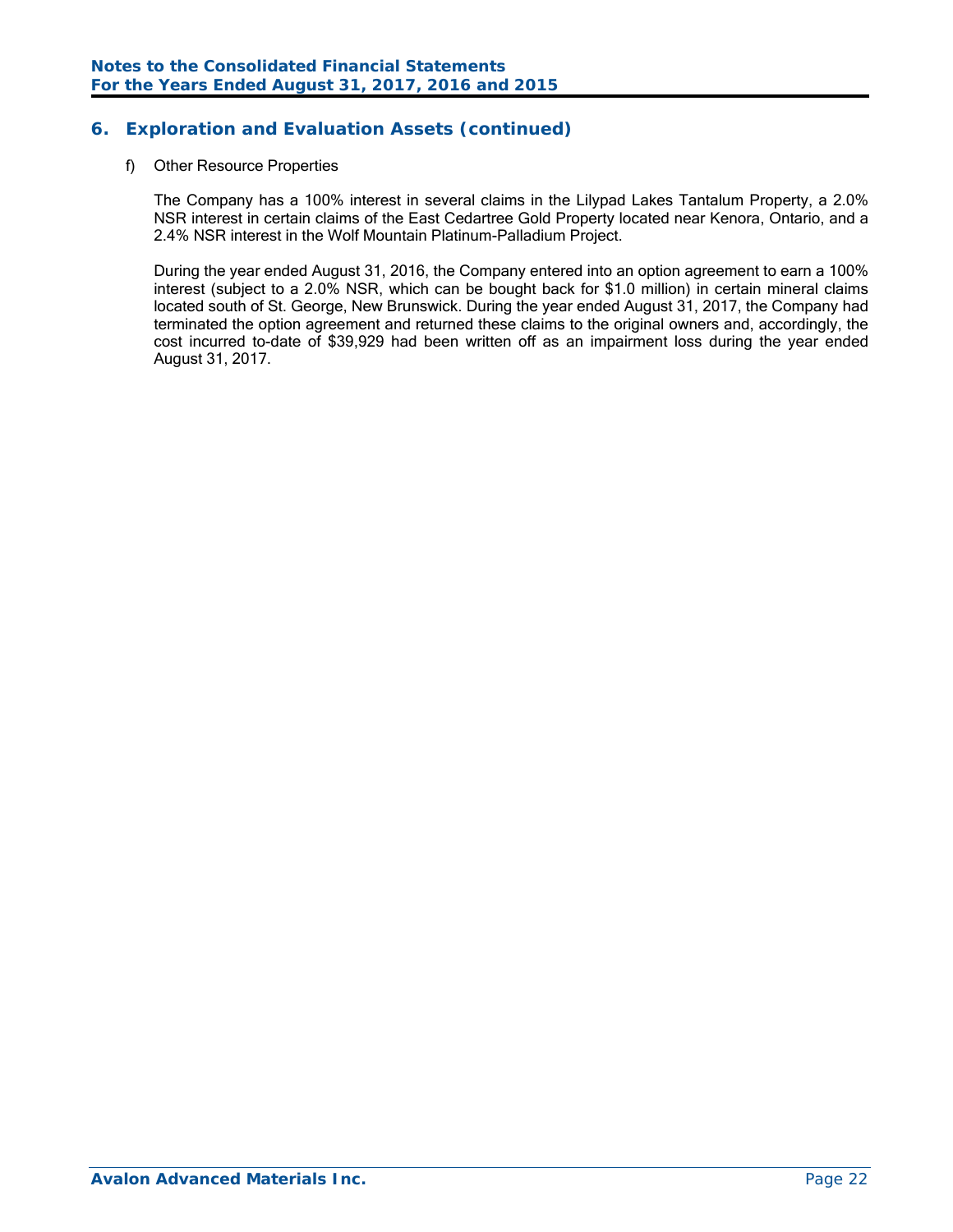# **7. Property, Plant and Equipment**

|                                                            | Nechalacho<br><b>REE Project</b><br>(a) |     | Airstrip |             | Computer<br>and Office<br>Equipment | Land and<br><b>Building</b> | <b>Exploration</b><br><b>Equipment</b> | Leasehold<br>Improvements | <b>Total</b>          |
|------------------------------------------------------------|-----------------------------------------|-----|----------|-------------|-------------------------------------|-----------------------------|----------------------------------------|---------------------------|-----------------------|
| Cost                                                       |                                         |     |          |             |                                     |                             |                                        |                           |                       |
| As at September 1, 2015                                    | \$103,122,245                           | \$  | 646,860  | \$          | 301,556                             | \$<br>74,455                | \$<br>680,884                          | \$<br>94,594              | \$<br>104,920,594     |
| Additions                                                  | 298,081                                 |     |          |             |                                     |                             |                                        |                           | 298,081               |
| As at August 31, 2016                                      | 103,420,326                             |     | 646,860  |             | 301,556                             | 74,455                      | 680,884                                | 94,594                    | 105,218,675           |
| <b>Additions</b><br><b>Disposals</b>                       | 198,342                                 |     |          |             | 36,603<br>(120, 069)                |                             | 2,975                                  |                           | 237,920<br>(120, 069) |
| As at August 31, 2017                                      | \$103,618,668                           | \$  | 646,860  | \$          | 218,090                             | \$<br>74,455                | \$<br>683,859                          | \$<br>94,594              | \$<br>105,336,526     |
| <b>Accumulated Depreciation</b><br>As at September 1, 2015 | \$<br>$\blacksquare$                    | \$  | 192,178  | \$          | 226,295                             | \$<br>537                   | \$<br>559,419                          | \$<br>74,876              | \$<br>1,053,305       |
| Depreciation expense                                       |                                         |     | 26,485   |             | 22,507                              | 3,223                       | 36,440                                 | 15,775                    | 104,430               |
| As at August 31, 2016                                      |                                         |     | 218,663  |             | 248,802                             | 3,760                       | 595,859                                | 90,651                    | 1, 157, 735           |
| Depreciation expense<br><b>Disposals</b>                   |                                         |     | 24,366   |             | 32,715<br>(120, 069)                | 3,223                       | 26,747                                 | 3,943                     | 90,994<br>(120, 069)  |
| As at August 31, 2017                                      | \$<br>$\sim$ 10 $\pm$                   | -\$ | 243,029  | $$^{\circ}$ | 161,448                             | \$<br>6,983                 | \$<br>622,606                          | \$<br>94,594              | \$<br>1,128,660       |
| <b>Net Book Value</b>                                      |                                         |     |          |             |                                     |                             |                                        |                           |                       |
| As at August 31, 2016                                      | \$103,420,326                           | \$  | 428,197  | \$          | 52,754                              | \$<br>70,695                | \$<br>85,025                           | \$<br>3,943               | \$<br>104,060,940     |
| As at August 31, 2017                                      | 103,618,668                             | \$  | 403,831  | \$          | 56,642                              | \$<br>67,472                | \$<br>61,253                           | \$                        | \$<br>104,207,866     |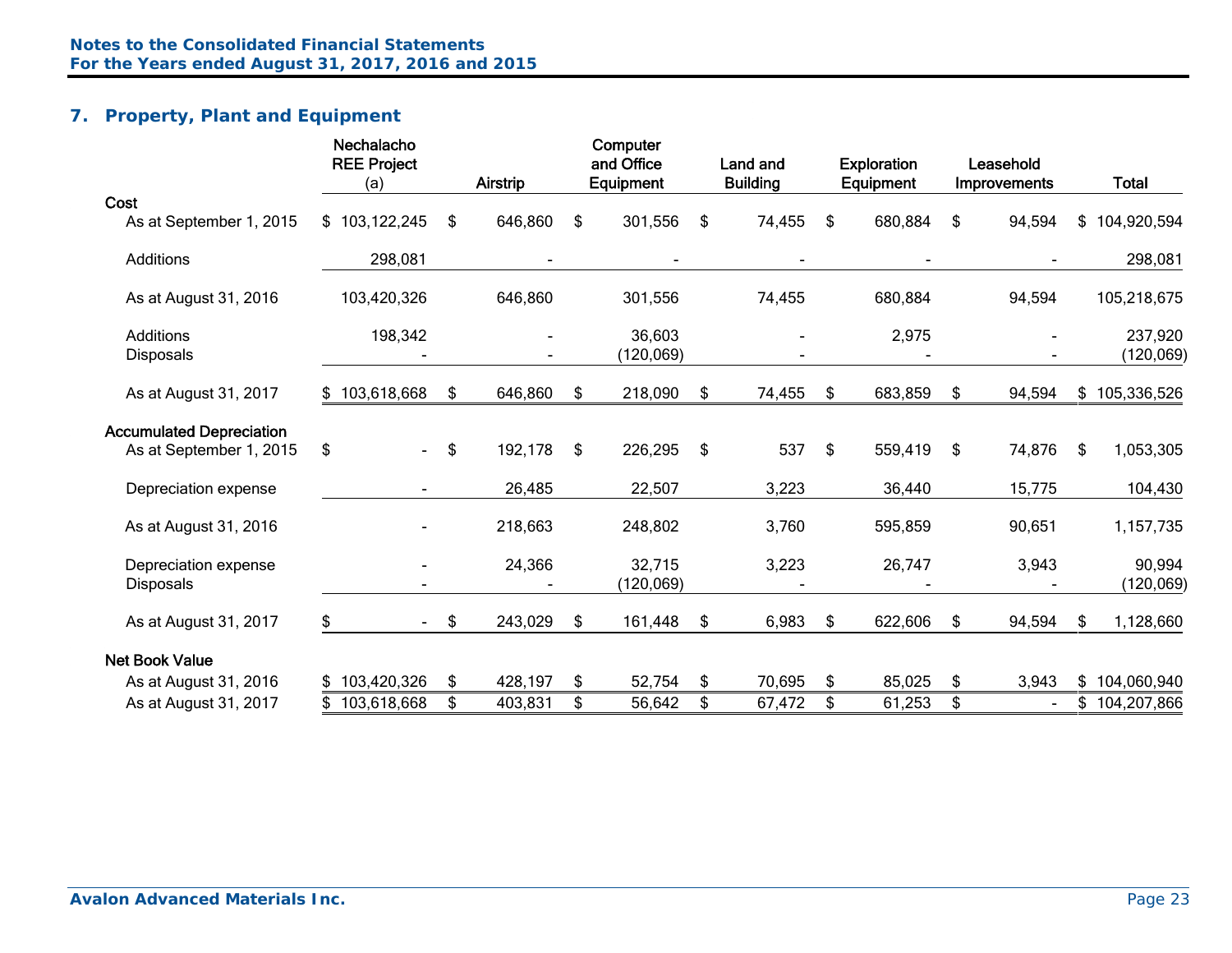# **7. Property, Plant and Equipment (continued)**

a) Nechalacho REE Project, Northwest Territories

During the year ended August 31, 2005, the Company acquired a 100% interest in five mining leases covering the Nechalacho rare earth elements deposit ("Nechalacho Deposit") located at Thor Lake in the Mackenzie Mining District of the Northwest Territories. In addition, three mineral claims were staked in 2009 to cover favorable geology to the west of the mining leases.

The property is subject to an underlying 2.5% net smelter returns ("NSR") royalty agreement. which can be bought back at the principal amount of \$150,000 compounded annually at the average Canadian prime rate from May 2, 1982 to the buyback date, and which currently approximates \$1.46 million.

During the year ended August 31, 2012, the Company entered into an accommodation agreement (the "Accommodation Agreement") with the Deninu K'ue First Nation ("DKFN"). The DKFN is one of three Akaitcho bands who have used, occupied and have constitutionally protected aboriginal rights with respect to the lands on which the Nechalacho Deposit in the Northwest Territories is located.

The Accommodation Agreement provides for business and employment opportunities for the DKFN related to the Nechalacho Deposit and associated facilities in the Northwest Territories and contains measures to mitigate environmental and cultural impacts that may result from the project development. The Accommodation Agreement also commits the DKFN to supporting timely completion of the environmental assessment, permitting and development processes of the Nechalacho REE Project, and provides for the DKFN to participate in the project economics.

In conjunction with the Accommodation Agreement, the Company had issued 10,000 common shares of the Company in August 2012 and granted an aggregate of 50,000 non-transferrable common share purchase warrants of the Company to the DKFN since signing the Accommodation Agreement until August 31, 2016 (of which 10,000 warrants were granted during the year ended August 31, 2016). The common shares are subject to certain contractual restrictions on transfer pending receipt of certain regulatory permits and approvals for the Nechalacho REE Project.

# **8. Deferred Flow-Through Share Premium**

A summary of the changes in the deferred flow-through share premium amount is set out below:

| Balance - September 1, 2015<br>Increase relating to flow-through common shares issued (note 13b)<br>Decrease relating to CEE incurred | \$<br>293,808<br>218,949<br>(416, 140) |
|---------------------------------------------------------------------------------------------------------------------------------------|----------------------------------------|
| Balance - August 31, 2016<br>Increase relating to flow-through common shares issued (note 13b)<br>Decrease relating to CEE incurred   | 96,617<br>270,318<br>(317, 468)        |
| Balance - August 31, 2017                                                                                                             | \$<br>49,467                           |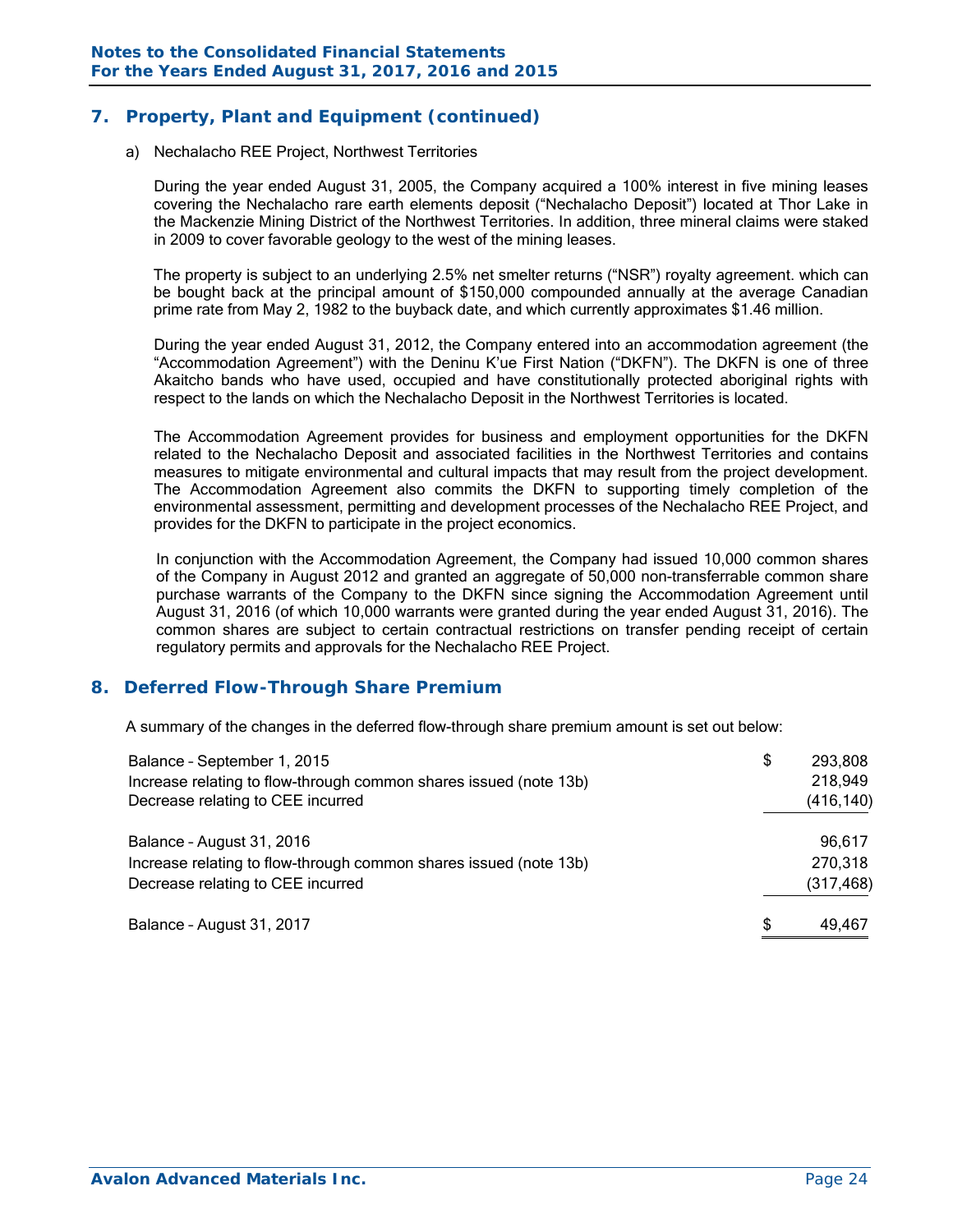#### **9. Warrants Denominated in Foreign Currency**

The following table reconciles the outstanding warrants (with an exercise price in a currency that is not the functional currency of the Company) to purchase common shares of the Company at the beginning and end of the respective years:

|                                                                  | <b>Number</b><br>of Warrants | Amount                   |
|------------------------------------------------------------------|------------------------------|--------------------------|
| Balance - September 1, 2015<br>Increase (Decrease) in fair value | 6,466,513                    | \$<br>288,857<br>122,561 |
| Balance - August 31, 2016<br>Increase (Decrease) in fair value   | 6,466,513                    | 411,418<br>(229, 747)    |
| Balance - August 31, 2017                                        | 6,466,513                    | 181,671                  |

In June 2014, the Company issued 9,237,875 units of the Company at a price of \$0.469 (US\$0.433) per unit ("US\$ Unit") pursuant to a security purchase agreement for gross proceeds of \$4,331,200 (US\$4,000,000). Each US\$ Unit was comprised of one common share and 0.70 of one common share purchase warrant (each whole warrant, a "US\$ Warrant"). Each US\$ Warrant is exercisable into one common share of the Company at an exercise price of US\$0.56 per share commencing on December 13, 2014 until June 13, 2021, and is subject to certain anti-dilution provisions, which may reduce the exercise price, with a floor of US\$0.5095 per share. The adjusted exercise price as calculated by the anti-dilution provisions as at August 31, 2017 is US\$0.5223.

In accordance with IAS 32 and IAS 39, the fair value of the warrant component of the Unit has been classified as a financial liability at FVTPL and recorded at fair value at the time of issuance, and was remeasured at each financial statement reporting date using the Black-Scholes pricing model, with the resulting change in value being recorded as increase or decrease in fair value of derivative liabilities in the consolidated statement of comprehensive loss.

# **10. Convertible Redeemable Preferred Shares**

In March 2017, the Company entered into a preferred share purchase agreement (the "Agreement") with an entity managed by the Lind Partners ("Lind") and issued 500 Series A1 Preferred Shares (the "Preferred Shares") at a price of \$5,000 per share for gross proceeds of \$2,500,000. Pursuant to Canadian securities laws, the securities issuable under this private placement will be subject to a hold period, which expired on July 11, 2017 (the "Hold Period").

The Preferred Shares do not carry a dividend and have a redemption value that starts at \$5,000 per share and increases by \$250 per share each quarter over a 24 months period ending on March 10, 2019, to a cap of \$6,750 per share. After the Hold Period, the Preferred Shares can be converted by Lind into common shares of the Company at a price per common share equal to 85% of the five-day volume weighted average price ("VWAP") of the common shares on the TSX immediately prior to the date that notice of conversion is given (the "Conversion Option").

In conjunction with this private placement, Lind received a commitment fee of \$125,000 and 6,900,000 common share purchase warrants (the "A1 Warrants"). Each A1 Warrant entitles the holder to purchase one common share of the Company at a price of \$0.23 per common share until March 10, 2022.

After the Hold Period, Lind has the basic right to convert 25 Preferred Shares into common shares of the Company on a monthly basis, subject to certain conversion limits set out in the Agreement, however Lind is permitted to convert up to 100 Preferred Shares on a monthly basis in the event such amount does not exceed 20% of the Company's 20-day traded volume of common shares on the TSX immediately prior to the date of delivery of a conversion notice.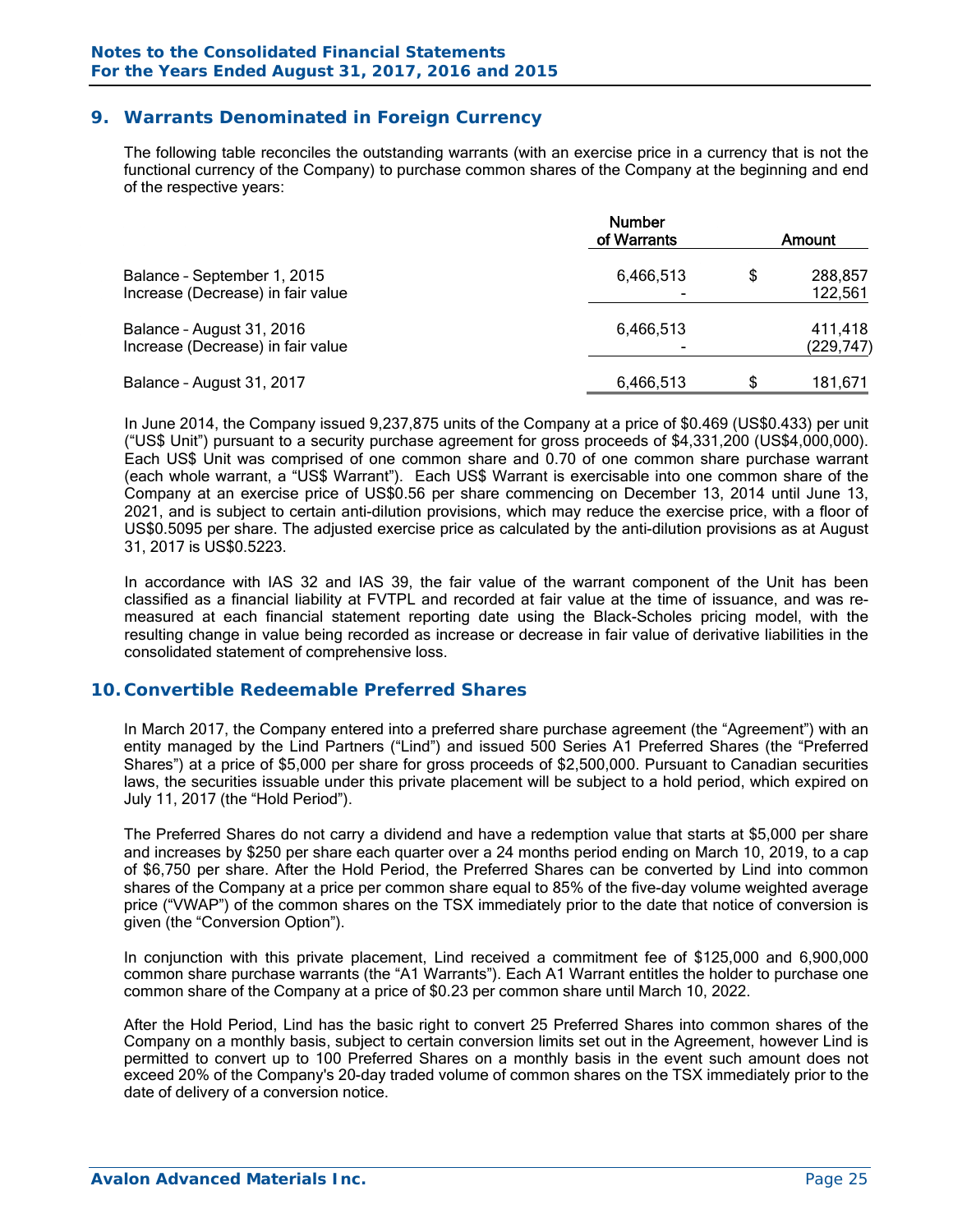# **10. Convertible Redeemable Preferred Shares (continued)**

 Lind is also entitled to accelerate its conversion right to the full amount of the redemption value applicable at such time, or demand repayment of the applicable redemption value per share in cash (the "Put Option"), upon the occurrence of certain events as set out in the Agreement (most of which are beyond the Company's control) (the "Redemption Events"). The triggering Redemption Events include certain key financial and nonfinancial conditions, which include change of control, insolvency and liquidity conditions etc. as defined in the Agreement. These Redemption Events also limit the Company from obtaining other debt or preferred share financings that are not junior to the Preferred Shares other than certain project-related financings, as well as other at-the-market, equity lines or credit type of common share offerings, or convertible security financings where the price of the common share is not fixed at predetermined price. In addition, if the Redemption Event is a change of control event, the redemption amount will be equal to 110% of the applicable redemption amount at that time. No Redemption Event had occurred since the issuance of the Preferred Shares.

The Company has the right to redeem all of the outstanding Preferred Shares at any time after the Hold Period at a 5% premium to the redemption value (the "Call Option"). The Company also has floor price protection such that if any conversion results in an effective conversion price of less than \$0.10 per common share, then the Company has the right to deny the conversion and instead redeem the Preferred Shares that were subject to that conversion for the redemption amount in cash plus a 5% premium.

At any time while any Preferred Shares are outstanding, Lind has the option of subscribing for up to an additional 165 Series A2 Preferred Shares at a price of \$5,000 per share and under the same terms and conditions as the initial financing, subject to certain triggering events and subject to the prior approval of the TSX ("Series A2 Option"). Lind will also receive a certain number of Series A2 warrants ("A2 Warrants") when it exercised the Series A2 Option. The number of A2 Warrants to be issued and the exercise price of A2 Warrants will be calculated by using similar formulas used in determining the number and the exercise price of the A1 Warrants.

In connection with this private placement, the Company also incurred other issuance costs of \$114,847.

The Preferred Share is a hybrid instrument that contains multiple embedded derivatives: the Conversion Option, Put Option and Call Option.

The economic characteristics and risks of the Conversion Option are different from that of the host contract (the Preferred Share) in that it allows Lind to convert the Preferred Shares (a debt instrument) into the Company's common shares (an equity instrument) at a price per common share equal to 85% of the five day VWAP of the common share, thus the Conversion Option can be measured separately from the Preferred Share. In addition, the number of common shares to be issued upon conversion is variable and does not meet the "a fixed amount of cash for a fixed number of equity instruments" requirement to be classified as an equity instrument under IAS 32 Financial Instruments: Presentation ("IAS 32"). As such, the Company had designated the entire hybrid contract (the Preferred Share and all of the embedded derivatives) as a financial liability at FVTPL in accordance with IAS 39 and re-measured at each financial statement reporting date, with the resulting change in value being recorded as increase or decrease in fair value of convertible redeemable preferred shares in the consolidated statement of comprehensive loss.

As the Company has the Call Option to redeem all of the outstanding Preferred Shares at any time after the Hold Period at a 5% premium to the redemption value, the total fair value of the Preferred Shares at issuance is therefore \$2,625,000.

The exercise price of the A1 Warrant is subject to adjustment from time to time in the event of certain common share rights offering, such that the exercise of the A1 Warrants do not result in a fixed number of common shares being issued for a fixed amount of cash. As a result, The A1 Warrant had been classified as a financial liability at FVTPL and re-measured at each financial statement reporting date using the Black-Scholes pricing model, with the resulting change in value being recorded as increase or decrease in fair value of derivative liabilities in the consolidated statement of comprehensive loss.

 The fair value of the A1 Warrants was estimated at \$236,488 (or \$0.0343 for each warrant) at issuance, and this amount was allocated to the warrant component of this private placement. The fair value of the A1 Warrant was estimated using the Black-Scholes pricing model, with the following assumptions: expected dividend yield of Nil; risk free interest rate of 1.10%; expected life of 4.0 years; and expected volatility of 35%.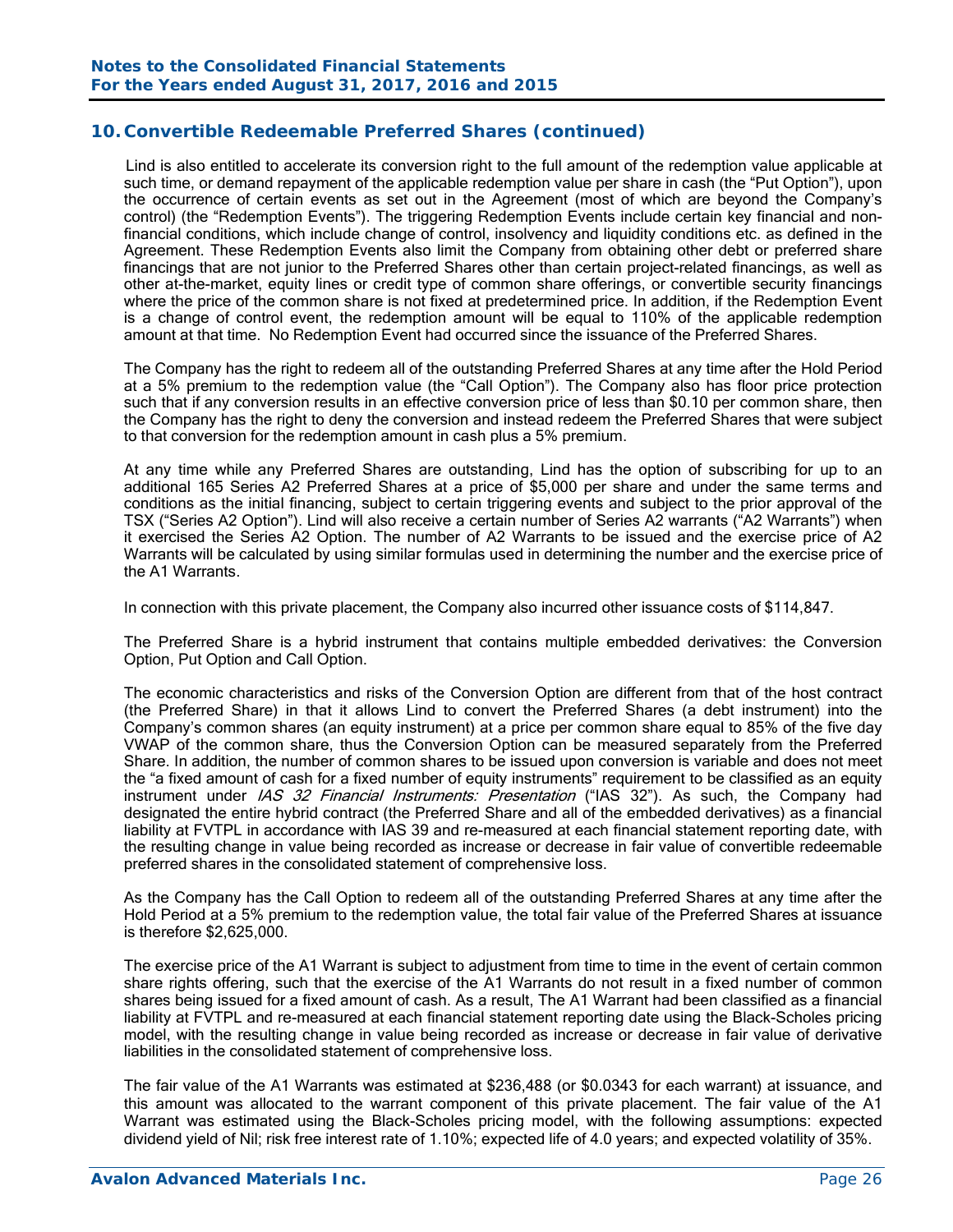# **10. Convertible Redeemable Preferred Shares (continued)**

Cash issuance costs incurred relating to this private placement totaled \$239,847 and had been recorded in the Statement of Comprehensive Loss as financing transaction costs.

The fair values of the Preferred Shares and the A1 warrants at issuance totaled \$2,861,488 and the excess of this amount over the gross proceeds (\$2,500,000) of \$361,488 had been recorded as a financing transaction cost in the Statement of Comprehensive Loss as a financing transaction cost.

A summary of the changes in the convertible redeemable preferred shares amount is set out below:

|                                                 | <b>Number</b> | Amount |            |  |
|-------------------------------------------------|---------------|--------|------------|--|
| Balance - September 1, 2015 and August 31, 2016 | ۰             |        | -          |  |
| Preferred shares issued                         | 500           |        | 2,625,000  |  |
| Increase in fair value                          | ٠             |        | 131,250    |  |
| Converted to common shares                      | (20)          |        | (110, 250) |  |
| Balance - August 31, 2017                       | 480           |        | 2,646,000  |  |

The number of common shares to be issued would be 21,176,470 if all of the outstanding Preferred Shares had been converted into common shares based on the closing price of the Company's common shares on the TSX of \$0.14 on August 31, 2017.

#### **11. Derivative Liabilities**

The derivative liabilities consist of the A1 Warrants.

The following table reconciles the outstanding A1 Warrants to purchase common shares of the Company at the beginning and end of the respective years:

|                                                                                                       | <b>Number</b><br>of Warrants |    | Amount               |  |  |
|-------------------------------------------------------------------------------------------------------|------------------------------|----|----------------------|--|--|
| Balance - September 1, 2015 and August 31, 2016<br><b>Issued</b><br>Increase (decrease) in fair value | ۰<br>6,900,000               | \$ | 236,488<br>(103,326) |  |  |
| Balance - August 31, 2017                                                                             | 6,900,000                    | S  | 133,162              |  |  |

#### **12. Site Closure and Reclamation Provision**

A summary of the changes in the site closure and reclamation provision is set out below:

|                                                                                             |   | August 31,<br>2017 | August 31,<br>2016 |         |  |
|---------------------------------------------------------------------------------------------|---|--------------------|--------------------|---------|--|
| Balance - beginning of year<br>Increase in provision for site closure and reclamation costs | S | 263,600<br>40,000  | \$                 | 263,600 |  |
| Balance - end of year                                                                       |   | 303,600            | S                  | 263,600 |  |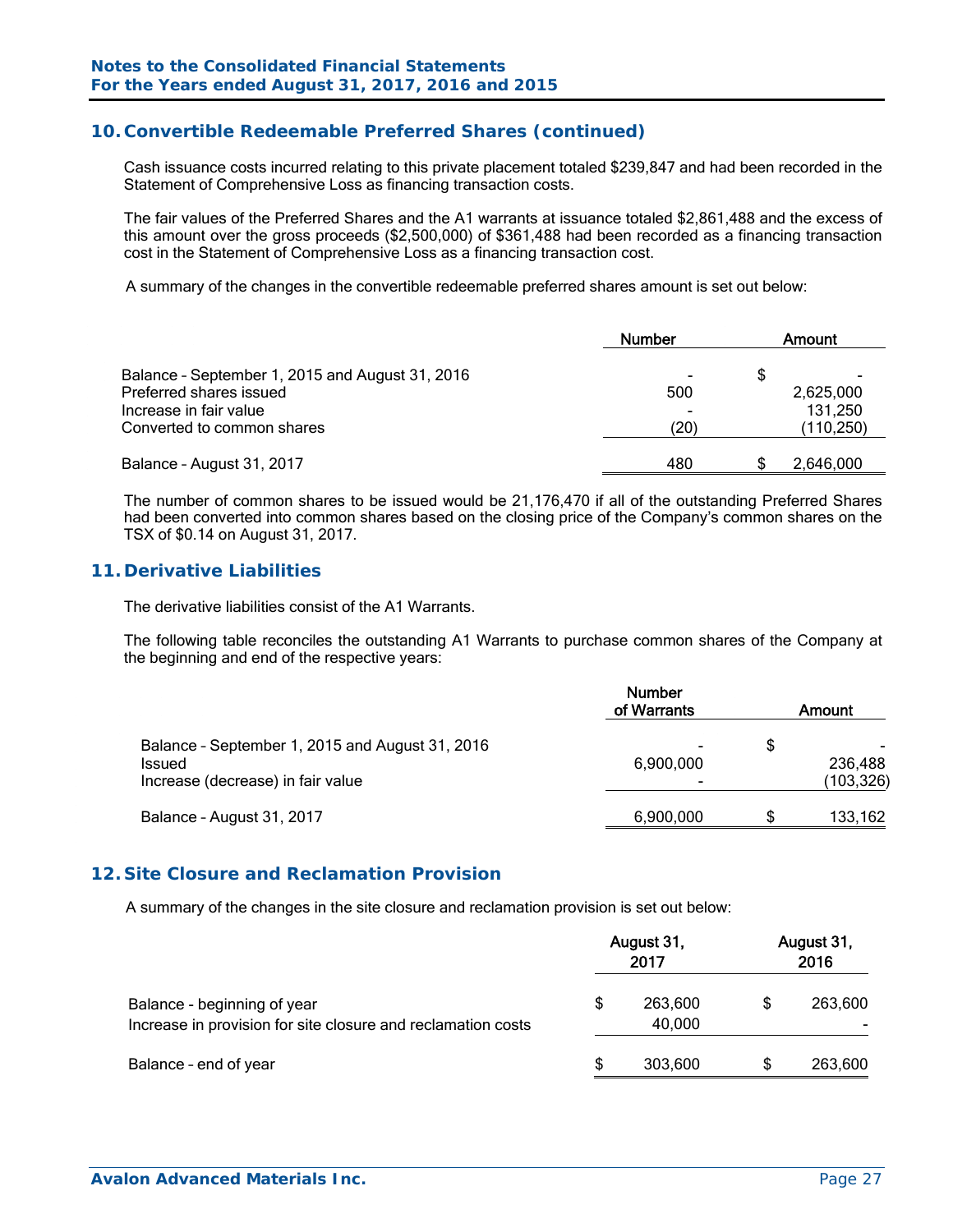#### **12. Site Closure and Reclamation Provision (continued)**

As at August 31, 2017, the current estimated closure costs to reclaim the Company's Nechalacho exploration camp site at Thor Lake, the Separation Rapids and the Warren Township exploration sites are \$250,000, 40,000 and \$13,600 respectively. The closure costs for the Nechalacho exploration camp site are expected to be incurred over the years of 2040 and 2041. The expected undiscounted future cash flow is estimated to be \$508,000 for the Nechalacho exploration camp site, assuming an annual inflation rate of 3%.

#### **13. Share Capital**

#### *a) Authorized*

The Company is presently authorized to issue an unlimited number of common shares without par value. The Company is also authorized to issue up to 25,000,000 preferred shares without par value, of which 500 have been issued and 480 are outstanding as at August 31, 2017.

#### *b) Common Shares*

Common shares issued during the years ended August 31, 2015, 2016 and 2017 are as follows:

i) In September 2013, the Company entered into a sales agreement (the "Sales Agreement") with Cowen and Company, LLC ("Cowen"), pursuant to which the Company could, at its discretion and from time to time during the term of the Sales Agreement, sell, through Cowen, as agent and/or principal, such number of the Company's common shares as would result in aggregate gross proceeds to the Company of up to US\$25,000,000. Sales of common shares could be made through "at the market" issuances on the NYSE MKT at the market price prevailing at the time of each sale, and, as a result, prices varied.

The Company filed a prospectus supplement, dated September 24, 2013, pursuant to which the Company could issue up to US\$8,100,000 in common shares using the Sales Agreement (each prospectus supplement is limited to 10% of the market value of the Company at the end of the month prior to filing) (the "First Supplement").

The Company could pay Cowen a commission, or allowed a discount, equal to 3.0% of the gross proceeds of all common shares sold under the Sales Agreement.

Pursuant to the Sales Agreement, as at August 31, 2015, the Company had issued 9,428,180 common shares for gross proceeds of \$3,855,388 (US\$3,439,916) and paid cash commissions totaling \$115,661 (US\$103,197). During the year ended August 31, 2014, the Company had also incurred other costs (primarily related to the preparation of the Sales Agreement and the First Supplement) of \$399,032, of which \$381,775 had been recognized as share issuance costs as at August 31, 2015, and the balance of \$17,257 was recorded as prepaid transaction costs.

During the year ended August 31, 2016, the Company had issued 1,553,724 common shares for gross proceeds of \$248,086 (US\$187,696) pursuant to the Sales Agreement and paid cash commissions totaling \$7,443 (US\$5,631). The Company had recognized the balance of the prepaid transaction costs of \$17,257 as share issuance costs.

The Sales Agreement expired in October 2015.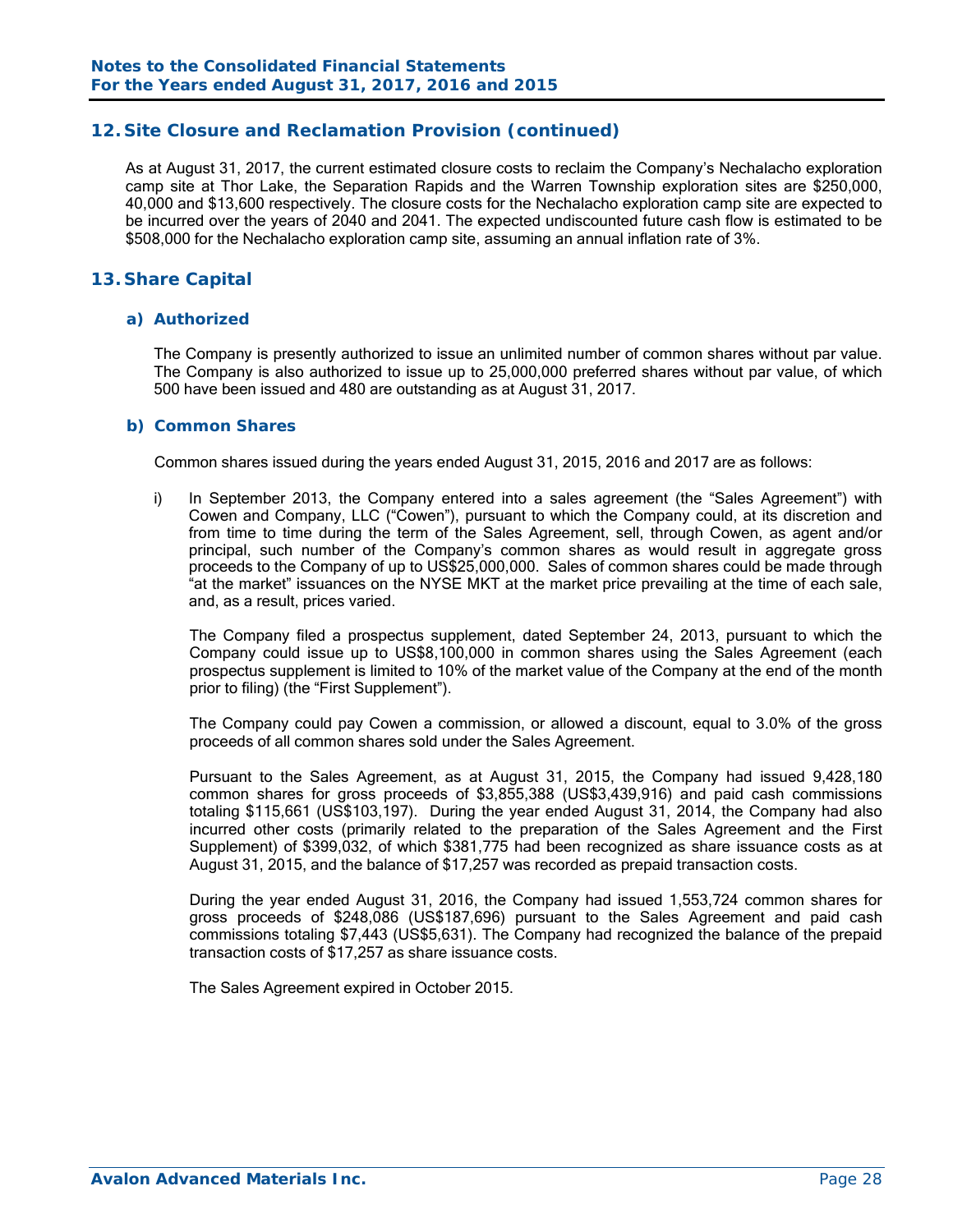ii) In December 2014, the Company completed a private placement (the "December 2014 Private Placement") and issued 8,981,781 flow-through common shares at \$0.27 per share for gross proceeds of \$2,425,081, of which 185,000 flow-through shares were issued to Mr. Donald Bubar, who is a director and the President and CEO of the Company.

 In connection with the December 2014 Private Placement, the Company paid finders' fees of \$142,508, incurred other issuance costs of \$23,652 and issued 527,806 non-transferrable finder's compensation warrants. Each compensation warrant entitles the holder to purchase one common share of the Company at an exercise price of \$0.27 per share from June 20, 2015 to December 19, 2016. The estimated fair value of the compensation warrants totaled \$32,618. The fair values of these compensation warrants were estimated using the Black-Scholes pricing model, with the following assumptions: expected dividend yield of Nil; risk free interest rate of 1.01%; expected life of 2.0 years; and expected volatility of 62%.

 The excess of the cash consideration received over the market price of the Company's shares at the date of the announcement of the flow-through share financing totaling \$449,089 was recorded as a deferred flow-through share premium liability on the consolidated statement of financial position on December 19, 2014.

 As at August 31, 2015, the Company had incurred CEE of \$1,876,977 related to the December 2014 Private Placement and the balance of \$548,104 was incurred by December 31, 2015. Accordingly, the Company had recognized a pro rata amount of the flow-through share premium of \$347,589 and \$101,500 through the consolidated statement of comprehensive loss as a deferred income tax recovery with a corresponding reduction to the deferred flow-through share premium liability during the years ended August 31, 2015 and August 31, 2016, respectively.

iii) In May 2015, the Company completed a prospectus offering (the "Prospectus Offering") and issued 6,410,254 flow-through common shares at \$0.39 per share and 4,431,970 Units at \$0.34 per Unit (the "Unit Price") for total gross proceeds of \$4,006,869, of which 50,000 Units were issued to the spouse of Mr. Donald Bubar. Each Unit consisted of one common share and one-half of one nontransferrable common share purchase warrant. Each whole warrant entitled the holder to purchase one common share of the Company at a price of \$0.425 per share, until November 27, 2016.

The fair value of the warrant component of the Unit was estimated at \$0.0502. Using the relative fair value method, \$0.2984 and \$0.0416 of the Unit Price was allocated to the share component and the warrant component of the Unit respectively. The fair value of the warrant was estimated using the Black-Scholes pricing model, with the following assumptions: expected dividend yield of Nil; risk free interest rate of 0.63%; expected life of 1.5 years; and expected volatility of 69%.

In connection with the Prospectus Offering, the Company paid cash commission of \$240,412, incurred other issuance costs of \$296,451 and issued 650,533 non-transferrable compensation warrants. Each compensation warrant entitled the holder to purchase one common share of the Company at an exercise price of \$0.34 per share until November 27, 2016. The estimated fair value of the compensation warrants totaled \$63,044. The fair values of these compensation warrants were estimated using the Black-Scholes pricing model, with the following assumptions: expected dividend yield of Nil; risk free interest rate of 0.63%; expected life of 1.5 years; and expected volatility of 69%.

Cash issuance costs and the estimated fair value of the compensation warrants were allocated on a pro-rata basis between the warrants and common shares issued as part of the Prospectus Offering. The warrants issued as part of the Units were allocated \$24,703 and \$2,901 of the cash issuance costs and the value of the compensation warrants, respectively. The remaining \$512,160 of the cash issuance costs and \$60,143 of the value of the compensation warrants were allocated to the common shares issued as part of the Prospectus Offering.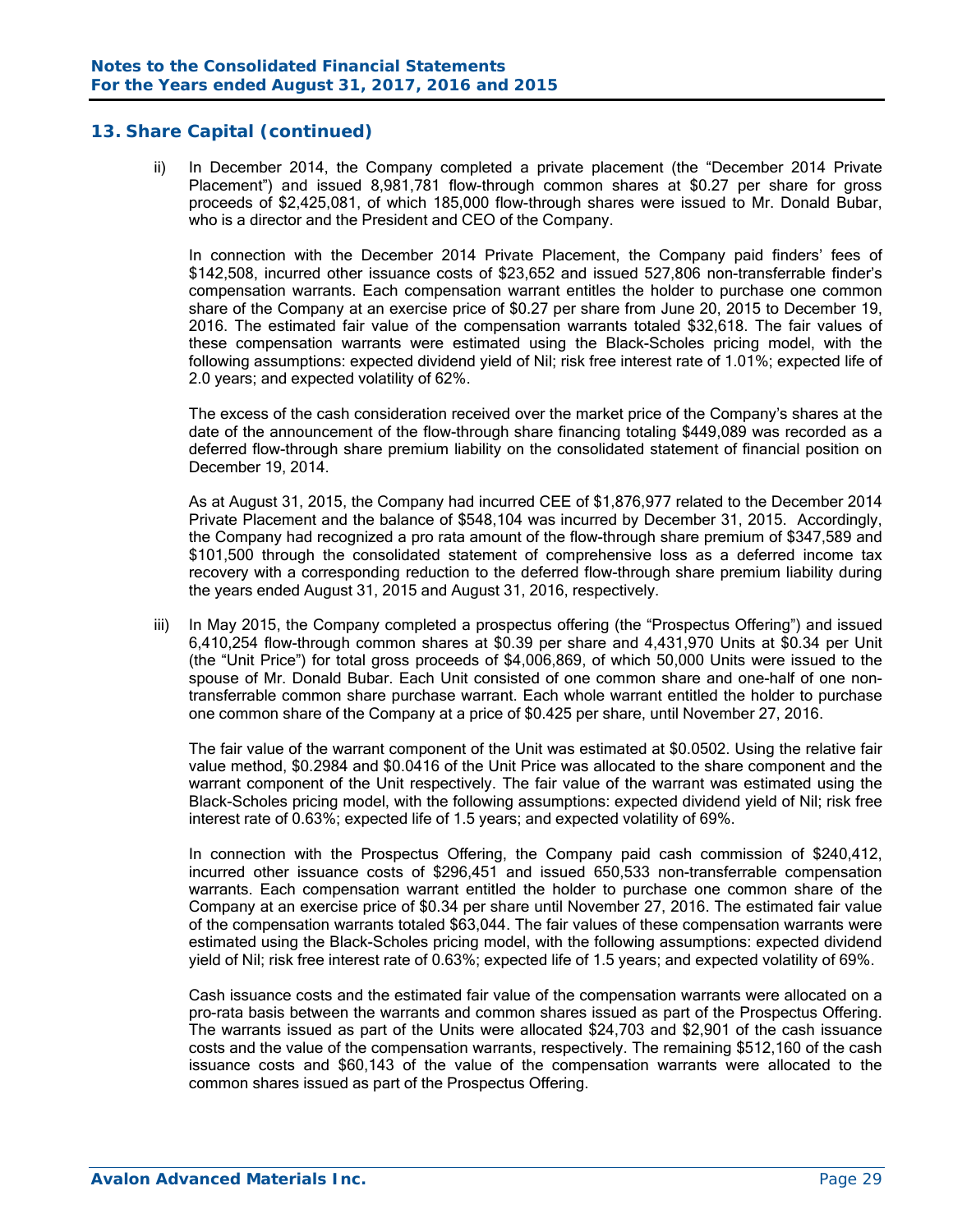The excess of the cash consideration received over the market price of the Company's shares at the date of the announcement of the flow-through share financing totaling \$192,308 was recorded as a deferred flow-through share premium liability on the consolidated statement of financial position on May 27, 2015. The CEE expenditures renounced relating to the Prospectus Offering were incurred during the year ended August 31, 2016, accordingly the Company has recognized a deferred income tax recovery \$192,308 through the consolidated statement of comprehensive loss with a corresponding reduction to the deferred flow-through share premium liability during the year ended August 31, 2016.

iv) On December 24, 2015, the Company completed a private placement (the "December 2015 Private Placement") and issued 6,000,000 flow-through units ("Flow-Through Unit") at \$0.125 per unit (the "Unit Price") for gross proceeds of \$750,000. Each Flow-Through Unit consists of one flow-through common share and one-half of one non-transferrable common share purchase warrant. Each whole warrant entitles the holder to purchase one common share of the Company at a price of \$0.175 per share, until December 24, 2017.

The fair value of the warrant component of the Flow-Through Unit was estimated at \$0.0196 and the fair value of the flow-through feature of the Flow-Through Unit was estimated at \$0.0313. Using the relative fair value method, the Flow-Through Unit price of \$0.125 was allocated between the share component, the warrant component and the flow-through feature as follows: \$0.0917, \$0.0128, and \$0.0205, respectively.

The fair value of the warrant was estimated using the Black-Scholes pricing model, with the following assumptions: expected dividend yield of Nil; risk free interest rate of 0.48%; expected life of 2.0 years; and expected volatility of 64%. The fair value of the flow-through feature (flow-through share premium) is estimated by multiplying the CEE amount to be renounced per Flow-Through Unit of \$0.1249 by the Company's current tax rate of 25%.

In connection with the December 2015 Private Placement, the Company paid cash commission of \$45,000, incurred other issuance costs of \$23,541 and issued 360,000 non-transferrable compensation warrants. Each compensation warrant entitles the holder to purchase one common share of the Company at an exercise price of \$0.125 per share until December 24, 2017. The estimated fair value of the compensation warrants totaled \$19,573. The fair values of these compensation warrants were estimated using the Black-Scholes pricing model, with the following assumptions: expected dividend yield of Nil; risk free interest rate of 0.48%; expected life of 2.0 years; and expected volatility of 64%.

Cash issuance costs and the estimated fair value of the compensation warrants were allocated on a pro-rata basis between the three components of the Flow-Through Unit.

The total flow-through share premium of \$108,549 (net of issuance costs of \$14,451) was recorded as a deferred flow-through share premium liability on the consolidated statement of financial position on December 24, 2015. The CEE expenditures renounced relating to the December 2015 Private Placement were incurred during the year ended August 31, 2016, accordingly the Company has recognized a deferred income tax recovery \$108,549 through the consolidated statement of comprehensive loss with a corresponding reduction to the deferred flow-through share premium liability during the year ended August 31, 2016.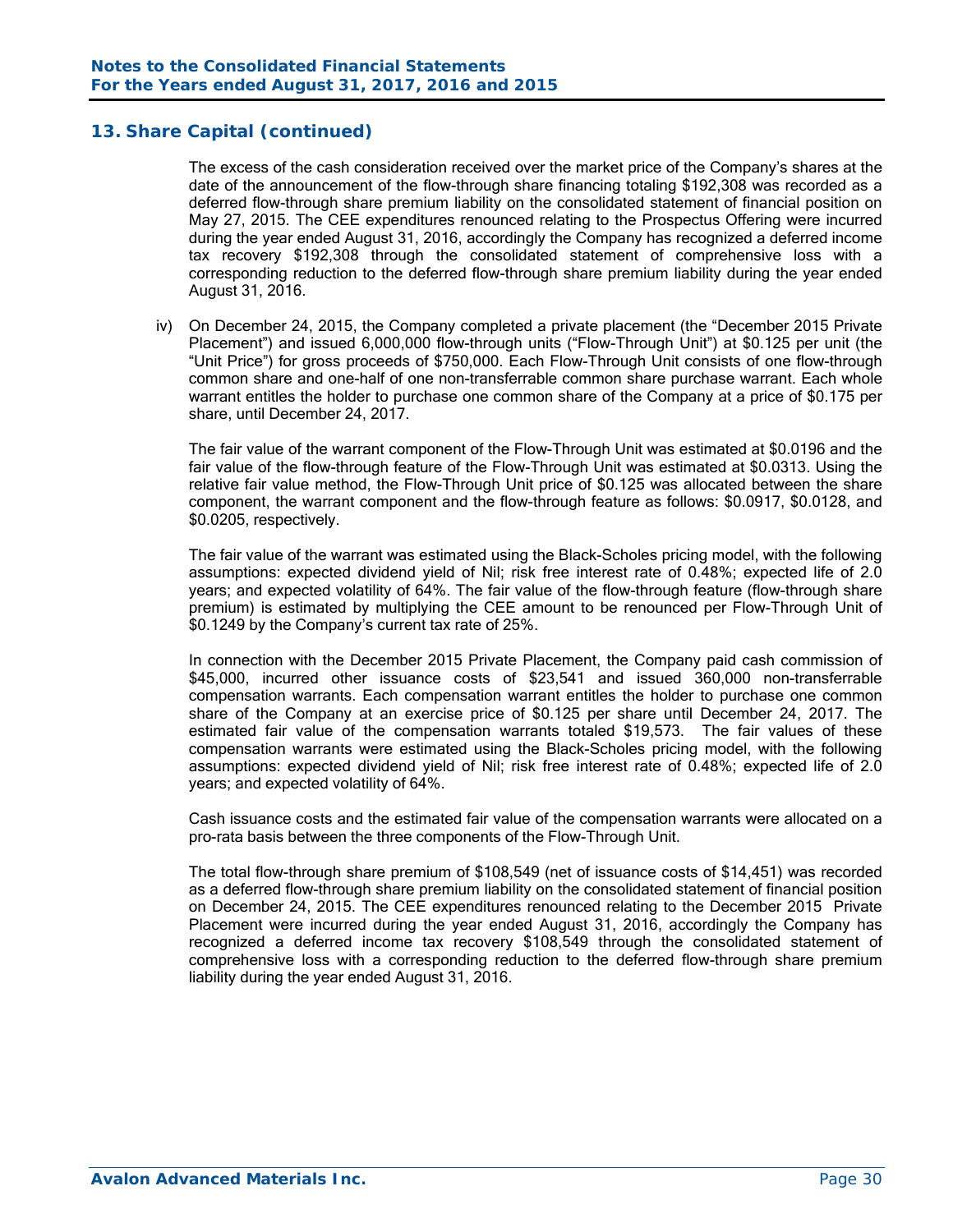v) On March 11, 2016, the Company completed a private placement (the "Private Placement") and issued 13,700,000 units ("PP Unit") at a price of \$0.10 per PP Unit for gross proceeds of \$1,370,000, of which 1,000,000 PP Units were issued to Mr. Donald Bubar. Each PP Unit consists of one common share and one-half of one non-transferrable common share purchase warrant. Each whole warrant entitles the holder to purchase one common share of the Company at a price of \$0.15 per share, until March 11, 2018, or if at any time following September 11, 2016, the closing price of the common shares on the TSX is \$0.25 or higher for a period of twenty consecutive trading days, the Company may, by notice to the holder reduce the expiry date of the warrants to not less than 30 days from the date of such notice (the "Accelerated Expiry Date").

 Of the PP Unit price of \$0.10, \$0.0871 was allocated to the common share component of the PP Unit and the balance of \$0.0129 was allocated to the warrant component of the PP Unit. These values were allocated on a pro rata basis based on the closing trading price of the Company's common shares on the TSX on the date the terms of the private placement were finalized, which was \$0.14, and the estimated fair value of a whole warrant of \$0.0208. The fair value of the warrant was estimated using the Black-Scholes pricing model, with the following assumptions: expected dividend yield of Nil; risk free interest rate of 0.50%; expected life of 1.0 years; and expected volatility of 82%.

In connection with the Private Placement, the Company paid finders' fees of \$30,000, incurred other issuance costs of \$17,864 and issued 300,000 non-transferrable finder's compensation warrants. Each finder's compensation warrant entitles the holder to purchase one common share of the Company at an exercise price of \$0.11 per share until the earlier of March 11, 2018 or the Accelerated Expiry Date. The estimated fair value of the compensation warrants totaled \$26,671.

The fair values of these compensation warrants were estimated using the Black-Scholes pricing model, with the following assumptions: expected dividend yield of Nil; risk free interest rate of 0.50%; expected life of 1.0 years; and expected volatility of 82%.

Cash issuance costs and the estimated fair value of the compensation warrants were allocated on a pro-rata basis between the two components of the Unit.

vi) On March 29, 2016, the Company completed a private placement (the "March 2016 Private Placement") and issued 3,000,000 flow-through units ("FT Unit") at a price of \$0.175 per FT Unit and 2,000,000 units ("Non-FT Unit") at a price of \$0.125 per Non-FT Unit for gross proceeds of \$775,000. Each FT Unit consists of one flow-through common share and one-half of one non-transferrable common share purchase warrant ("FT Warrant"). Each whole FT Warrant entitles the holder to purchase one common share of the Company at a price of \$0.20 per share until March 29, 2018, or if at any time following September 29, 2016, the closing price of the common shares on the TSX is \$0.25 or higher for a period of twenty consecutive trading days, the Company may, by notice to the holder reduce the expiry date of the warrants to not less than 30 days from the date of such notice ("Expiry Date"). Each Non-FT Unit consists of one common share and one-half of one nontransferrable common share purchase warrant (Non-FT Warrant"). Each whole Non-FT Warrant entitles the holder to purchase one common share of the Company at a price of \$0.175 per share until the Expiry Date.

The fair value of the warrant component of the F-T Unit was estimated at \$0.0147 and the fair value of the flow-through feature of the FT Unit was estimated at \$0.0439. Using the relative fair value method, the FT Unit price of \$0.175 was allocated between the share component, the warrant component and the flow-through feature as follows: \$0.1259, \$0.0123, and \$0.0368, respectively.

The fair value of the FT Warrant was estimated using the Black-Scholes pricing model, with the following assumptions: expected dividend yield of Nil; risk free interest rate of 0.50%; expected life of 1.0 years; and expected volatility of 74%. The fair value of the flow-through feature (flow-through share premium") was estimated by multiplying the CEE amount to be renounced per FT Unit of \$0.1749 by the Company's current tax rate of 25%.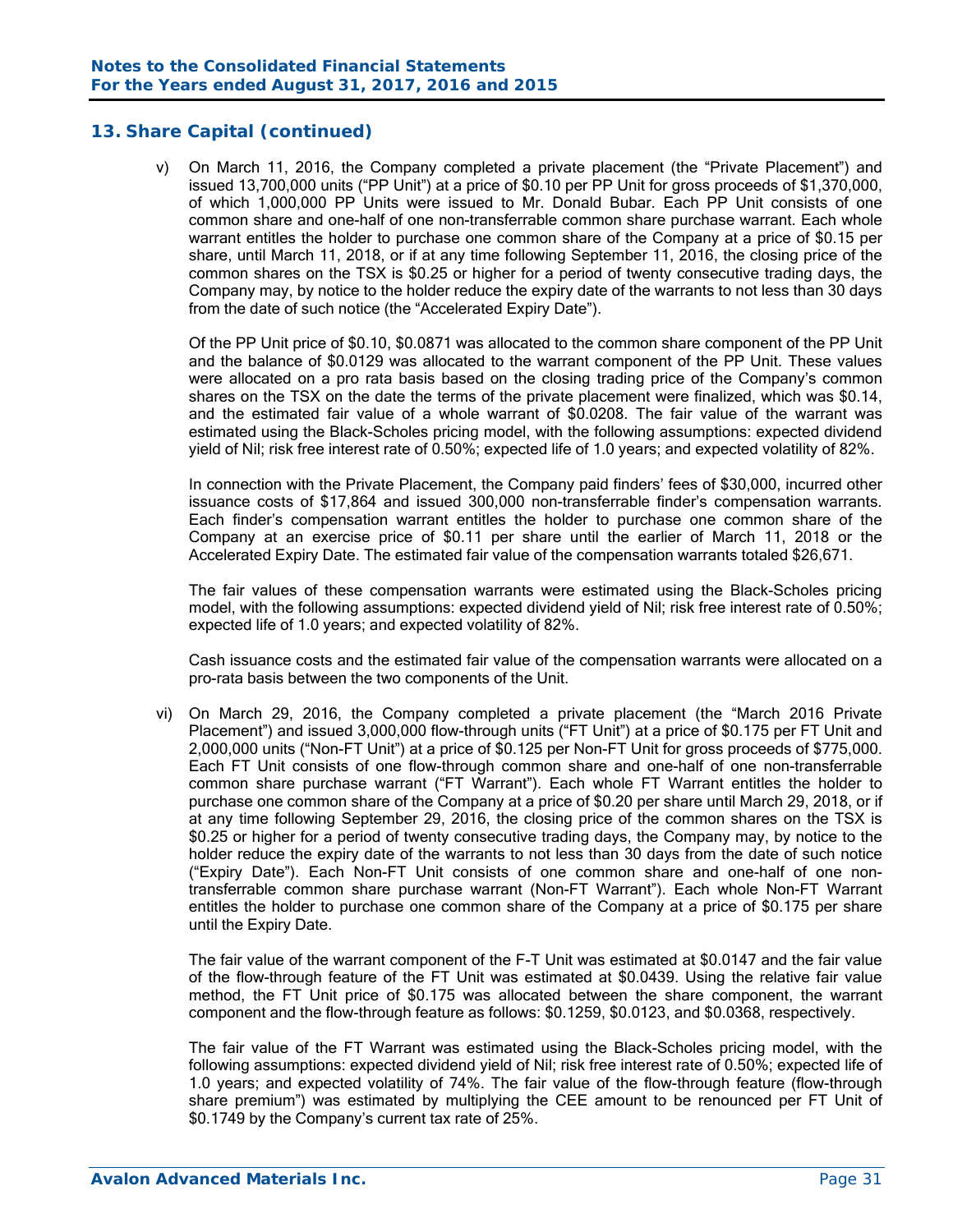Of the Non-FT Unit price of \$0.125, \$0.1117 was allocated to the common share component of the Non-FT Unit and the balance of \$0.0133 was allocated to the warrant component of the Non-FT Unit. These values were allocated on a pro rata basis based on the closing trading price of the Company's common shares on the TSX on the date the terms of the private placement were finalized, which was \$0.15, and the estimated fair value of a whole Non-FT Warrant of \$0.0356. The fair value of the Non-FT Warrant was estimated using the Black-Scholes pricing model, with the same assumptions as for the FT Warrant.

In connection with the issuance of the FT Units, the Company paid finders' fees of \$31,500 and issued 180,000 non-transferrable finder's compensation warrants. Each finder's compensation warrant entitles the holder to purchase one common share of the Company at an exercise price of \$0.175 per share until March 29, 2018. The estimated fair value of the compensation warrants totaled \$8,203. The fair values of these compensation warrants were estimated using the Black-Scholes pricing model, with the following assumptions: expected dividend yield of Nil; risk free interest rate of 0.51%; expected life of 2.0 years; and expected volatility of 72%.

The Company also incurred other issuance costs of \$14,263 relating to the March 2016 Private Placement.

Cash issuance costs and the estimated fair value of the compensation warrants totaling \$50,397 were allocated on a pro-rata basis between the three components of the FT Unit. The balance of the cash issuance costs of \$3,569 were allocated on a pro-rata basis between the two components of the Non-FT Unit.

The total flow-through share premium of \$110,400 was recorded as a deferred flow-through share premium liability on the consolidated statement of financial position on March 29, 2016. As at August 31, 2016, the Company had incurred CEE of \$65,505 related to the March 2016 Private Placement and the balance of \$459,195 had been incurred during the year ended August 31, 2017. Accordingly, the Company had recognized a pro rata amount of the flow-through share premium of \$13,783 and \$96,617 through the consolidated statement of comprehensive loss as a deferred income tax recovery with a corresponding reduction to the deferred flow-through share premium liability during the years ended August 31, 2016 and August 31, 2017, respectively.

vii) On November 7, 2016, the Company completed a private placement (the "November 2016 Private Placement") and issued 4,545,454 flow-through common shares at \$0.22 per share for gross proceeds of \$1,000,000.

In connection with the November 2016 Private Placement, the Company paid finders' fees of \$60,000, incurred other issuance costs of \$11,351 and issued 272,727 non-transferrable finder's compensation warrants. Each compensation warrant entitles the holder to purchase one common share of the Company at an exercise price of \$0.25 per share until November 7, 2018. The estimated fair value of the compensation warrants totaled \$12,747. The fair values of these compensation warrants were estimated using the Black-Scholes pricing model, with the following assumptions: expected dividend yield of Nil; risk free interest rate of 0.70%; expected life of 2.0 years; and expected volatility of 74%.

The excess of the cash consideration received over the market price of the Company's shares at the date of the announcement of the flow-through share financing totaling \$181,818 was recorded as a deferred flow-through share premium liability on the consolidated statement of financial position on November 7, 2016.

viii) On December 23, 2016, the Company completed a private placement (the "December 2016 Private Placement") and issued 2,500,000 flow-through common shares at \$0.15 per share for gross proceeds of \$375,000.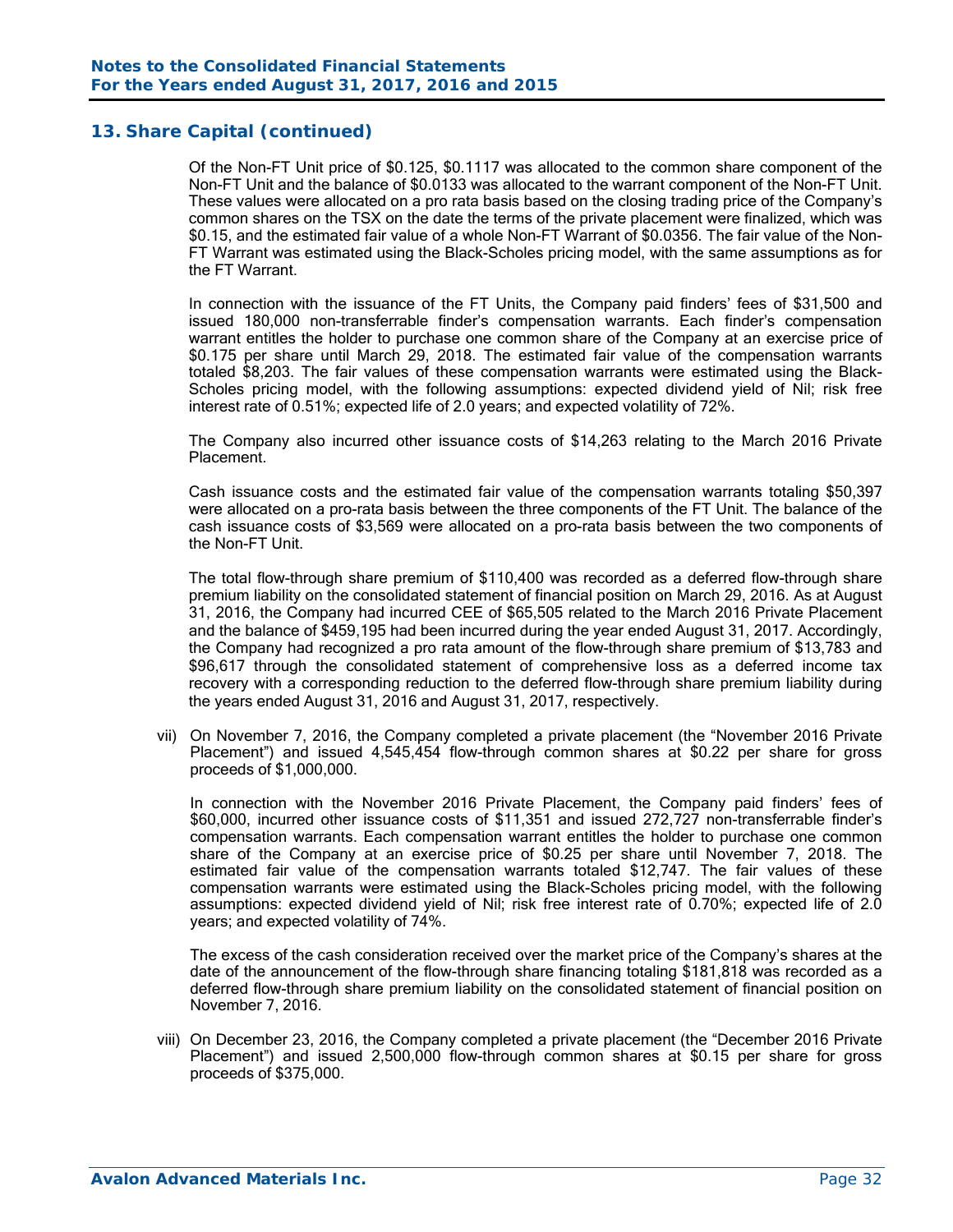In connection with the December 2016 Private Placement, the Company paid finders' fees of \$22,500, incurred other issuance costs of \$15,367 and issued 150,000 non-transferrable finder's compensation warrants. Each compensation warrant entitles the holder to purchase one common share of the Company at an exercise price of \$0.15 per share until December 23, 2018. The estimated fair value of the compensation warrants totaled \$9,189. The fair values of these compensation warrants were estimated using the Black-Scholes pricing model, with the following assumptions: expected dividend yield of Nil; risk free interest rate of 0.78%; expected life of 2.0 years; and expected volatility of 85%.

The excess of the cash consideration received over the market price of the Company's shares at the date of the announcement of the flow-through share financing totaling \$25,000 was recorded as a deferred flow-through share premium liability on the consolidated statement of financial position on December 23, 2016.

ix) On June 12, 2017, the Company completed a private placement (the "June 2017 Private Placement") and issued 3,400,000 flow-through common shares at \$0.15 per share for gross proceeds of \$510,000.

In connection with the June 2017 Private Placement, the Company paid finders' fees of \$30,600, incurred other issuance costs of \$23,069 and issued 204,000 non-transferrable finder's compensation warrants. Each compensation warrant entitles the holder to purchase one common share of the Company at an exercise price of \$0.15 per share until June 12, 2019. The estimated fair value of the compensation warrants totaled \$10,463. The fair values of these compensation warrants were estimated using the Black-Scholes pricing model, with the following assumptions: expected dividend yield of Nil; risk free interest rate of 0.83%; expected life of 2.0 years; and expected volatility of 66%.

The excess of the cash consideration received over the market price of the Company's shares at the date of the announcement of the flow-through share financing totaling \$17,000 was recorded as a deferred flow-through share premium liability on the consolidated statement of financial position on June 12, 2017.

x) On August 16, 2017, the Company completed a private placement (the "August 2017 Private Placement") and issued 3,100,000 flow-through common shares at \$0.145 per share for gross proceeds of \$449,500.

In connection with the August 2017 Private Placement, the Company paid finders' fees of \$26,970, incurred other issuance costs of \$21,908 and issued 186,000 non-transferrable finder's compensation warrants. Each compensation warrant entitles the holder to purchase one common share of the Company at an exercise price of \$0.145 per share until August 16, 2019. The estimated fair value of the compensation warrants totaled \$7,655. The fair values of these compensation warrants were estimated using the Black-Scholes pricing model, with the following assumptions: expected dividend yield of Nil; risk free interest rate of 1.23%; expected life of 2.0 years; and expected volatility of 63%.

The excess of the cash consideration received over the market price of the Company's shares at the date of the announcement of the flow-through share financing totaling \$46,500 was recorded as a deferred flow-through share premium liability on the consolidated statement of financial position on August 16, 2017.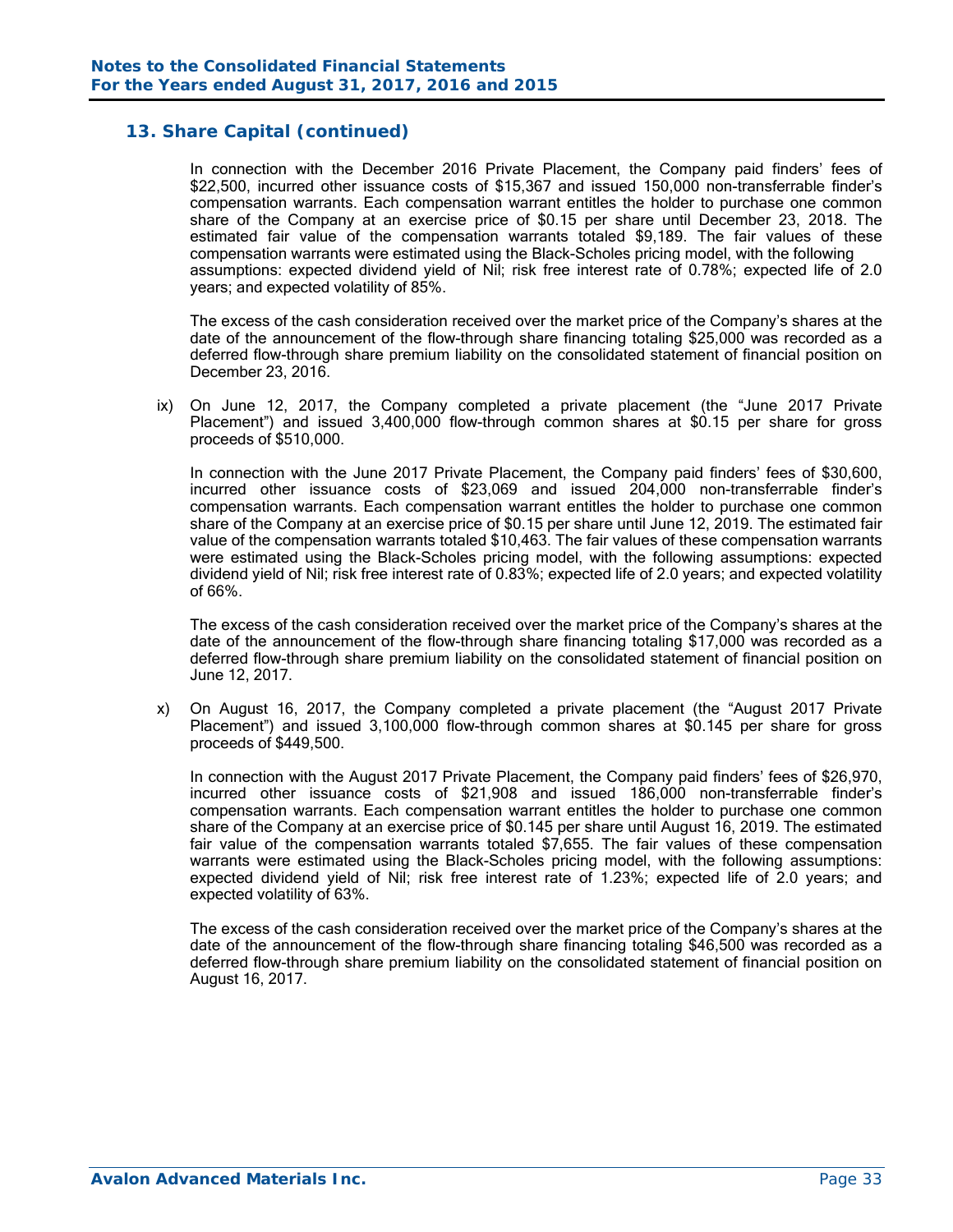#### *c) Warrants*

The following table reconciles the warrants outstanding to purchase common shares of the Company at the beginning and end of the respective years:

|                                                             | <b>Number</b><br>of Warrants | Weighted<br>Average<br><b>Exercise Price</b> |
|-------------------------------------------------------------|------------------------------|----------------------------------------------|
| Balance - September 1, 2014                                 | $1,252,500^{(1)}$            | \$0.607                                      |
| Issued pursuant to equity offerings (Note 13(iii))          | 2,215,985                    | 0.425                                        |
| Issued pursuant to Accommodation Agreement (note 7a)        | 10,000                       | 0.210                                        |
| Balance - August 31, 2015                                   | $3,478,485^{(1)}$            | \$0.490                                      |
| Issued pursuant to equity offerings (Note 13b(iv) (v) (vi)) | 12,350,000                   | 0.164                                        |
| Issued pursuant to Accommodation Agreement (note 7a)        | 10,000                       | 0.230                                        |
| Exercised                                                   | (125,000)                    | 0.150                                        |
| Balance - August 31, 2016                                   | $15,713,485^{(1)}$           | \$0.237                                      |
| Exercised                                                   | (2,275,000)                  | 0.150                                        |
| Expired                                                     | (3, 448, 485)                | 0.490                                        |
| Balance - August 31, 2017                                   | $9,990,000^{(1)}$            | \$0.169                                      |
|                                                             |                              |                                              |

 $<sup>(1)</sup>$  Does not include the 6,466,513 US\$ Warrants and 6,900,000 A1 Warrants as disclosed below.</sup>

The outstanding warrants have a weighted average remaining contract life of 0.5 years.

The warrants reserve, included as a component of the consolidated statement of changes in equity, relates to equity settled instruments issued by the Company to various stakeholders.

As disclosed in Notes 9 and 11, the Company also has the following warrants outstanding as at August 31, 2017:

- i) 6,466,513 US\$ Warrants with an adjusted exercise price of US\$0.5223 per share and are exercisable until June 13, 2021; and
- ii) 6,900,000 A1 Warrants with an exercise price of \$0.23 per share and are exercisable until March 10, 2022.

The Company is also required to issue 20,000 warrants to the Northwest Territory Métis Nation in two equal installments of 10,000 warrants upon the Nechalacho REE Project meeting certain milestones.

#### *d) Share Based Payments*

The shareholders have approved a Stock Option Plan (the "Plan") that provides for the issue of up to 10% of the number of issued and outstanding common shares of the Company to eligible employees, directors and service providers of the Company.

The Plan authorizes the granting of options to purchase common shares of the Company at a price equal to or greater than the closing price of the shares on either the trading day prior to the grant or the day of the grant. The options generally vest over a period of one to four years, and generally have a term of two to five years (but can have a maximum term of up to 10 years).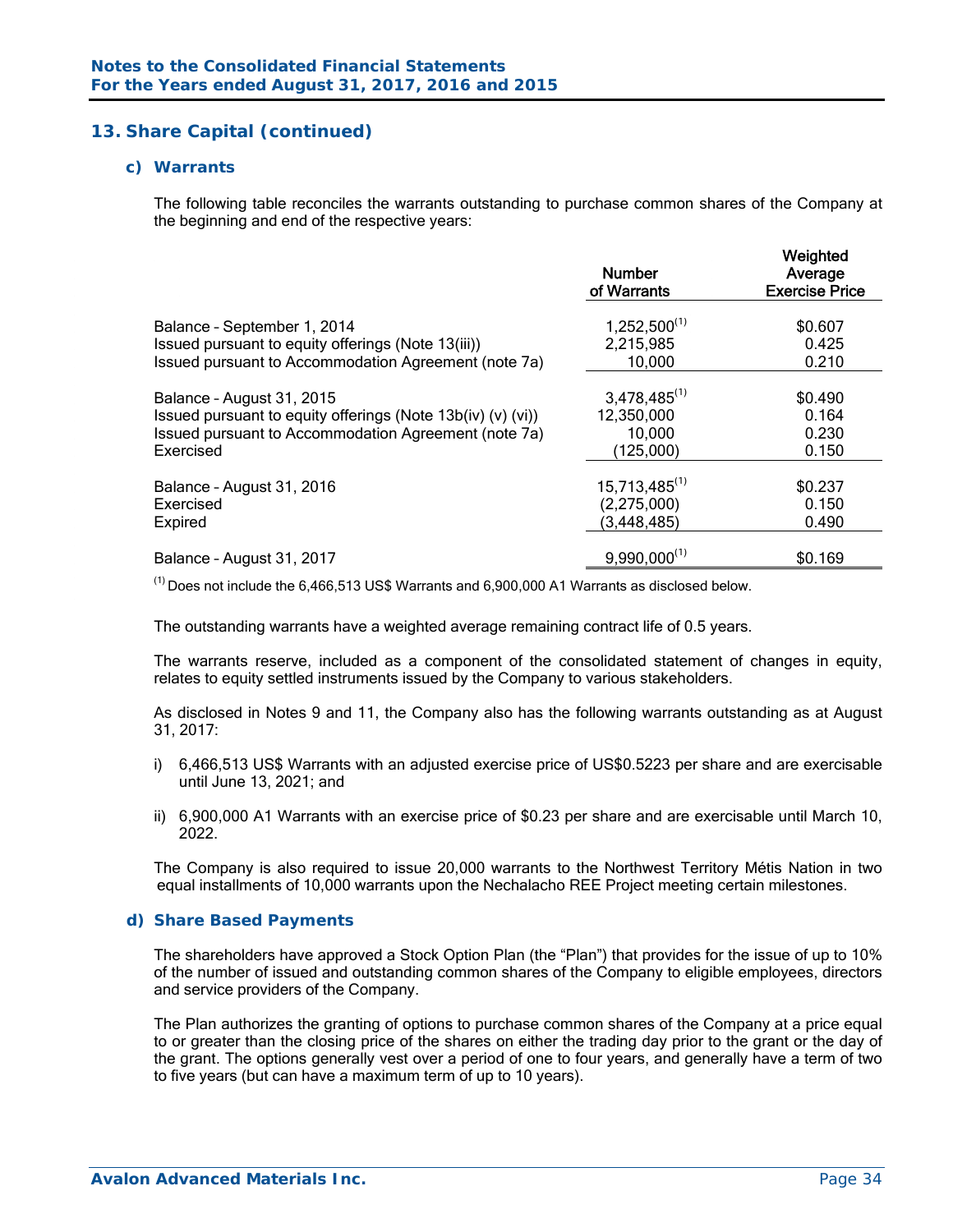The following table reconciles the stock options outstanding at the beginning and end of the respective years:

|                             | <b>Number</b><br>of Options | Weighted<br>Average<br><b>Exercise Price</b> |      |  |  |
|-----------------------------|-----------------------------|----------------------------------------------|------|--|--|
| Balance - September 1, 2014 | 8,630,250                   | \$                                           | 2.02 |  |  |
| Granted                     | 2,620,000                   |                                              | 0.27 |  |  |
| Exercised                   | (50,000)                    |                                              | 0.22 |  |  |
| Expired                     | (1, 200, 250)               |                                              | 1.94 |  |  |
| Forfeited                   | (225,000)                   |                                              | 2.51 |  |  |
| Balance - August 31, 2015   | 9,775,000                   | \$                                           | 1.56 |  |  |
| Granted                     | 2,140,000                   |                                              | 0.16 |  |  |
| Expired                     | (1, 125, 000)               |                                              | 4.46 |  |  |
| Forfeited                   | (150,000)                   |                                              | 2.13 |  |  |
| Balance - August 31, 2016   | 10,640,000                  | \$                                           | 0.96 |  |  |
| Granted                     | 3,180,000                   |                                              | 0.17 |  |  |
| Expired                     | (3,075,000)                 |                                              | 2.15 |  |  |
| Forfeited                   | (410,000)                   |                                              | 0.86 |  |  |
| Balance - August 31, 2017   | 10,335,000                  | \$                                           | 0.37 |  |  |

As at August 31, 2017, there were 7,223,750 options vested (August 31, 2016 – 7,551,250, August 31, 2015 – 6,570,000) with an average exercise price of \$0.42 per share (August 31, 2016 - \$1.15, August 31, 2015 - \$1.89), that were exercisable.

No stock options were exercised during the years ended August 31, 2016 and 2017. During the year ended August 31, 2015, an aggregate of 50,000 stock options were exercised at the weighted average exercise price of \$0.22 per share, and the weighted average closing market share price on the date preceding the date of exercise was \$0.36 per share.

The share based payments reserve, included as a component of the consolidated statement of changes in equity, relates to equity settled compensation options issued by the Company to its directors, officers, employees and consultants.

The estimated fair value of options earned during the year ended August 31, 2017 was \$254,994 (2016 - \$455,475, 2015 - \$978,358), of which \$3,172 (2016 - \$5,633, 2015 - \$98,730) was capitalized to property, plant and equipment, \$66,082 (2016 - \$103,407, 2015 - \$87,812) was capitalized as exploration and evaluation assets, \$2,632 (2016 - \$1,000, 2015 - \$2,936) was charged to operations as general exploration expenses, with the balance of \$183,108 (2016 - \$345,435, 2015 - \$788,880) charged to operations as share based compensation expense.

The fair value of each option granted is estimated at the time of grant using the Black-Scholes optionpricing model. The Black-Scholes option-pricing model requires the input of subjective assumptions, including expected life of the option award, share price volatility and other assumptions. The expected life of options granted is derived from historical data on employee exercises and post-vesting employment termination behavior. Expected volatility is based on the historic volatility of the Company's shares. These assumptions involve inherent uncertainties and the application of management judgment. In addition, the Company is required to estimate the expected forfeiture rate and only recognize expense for those options expected to vest.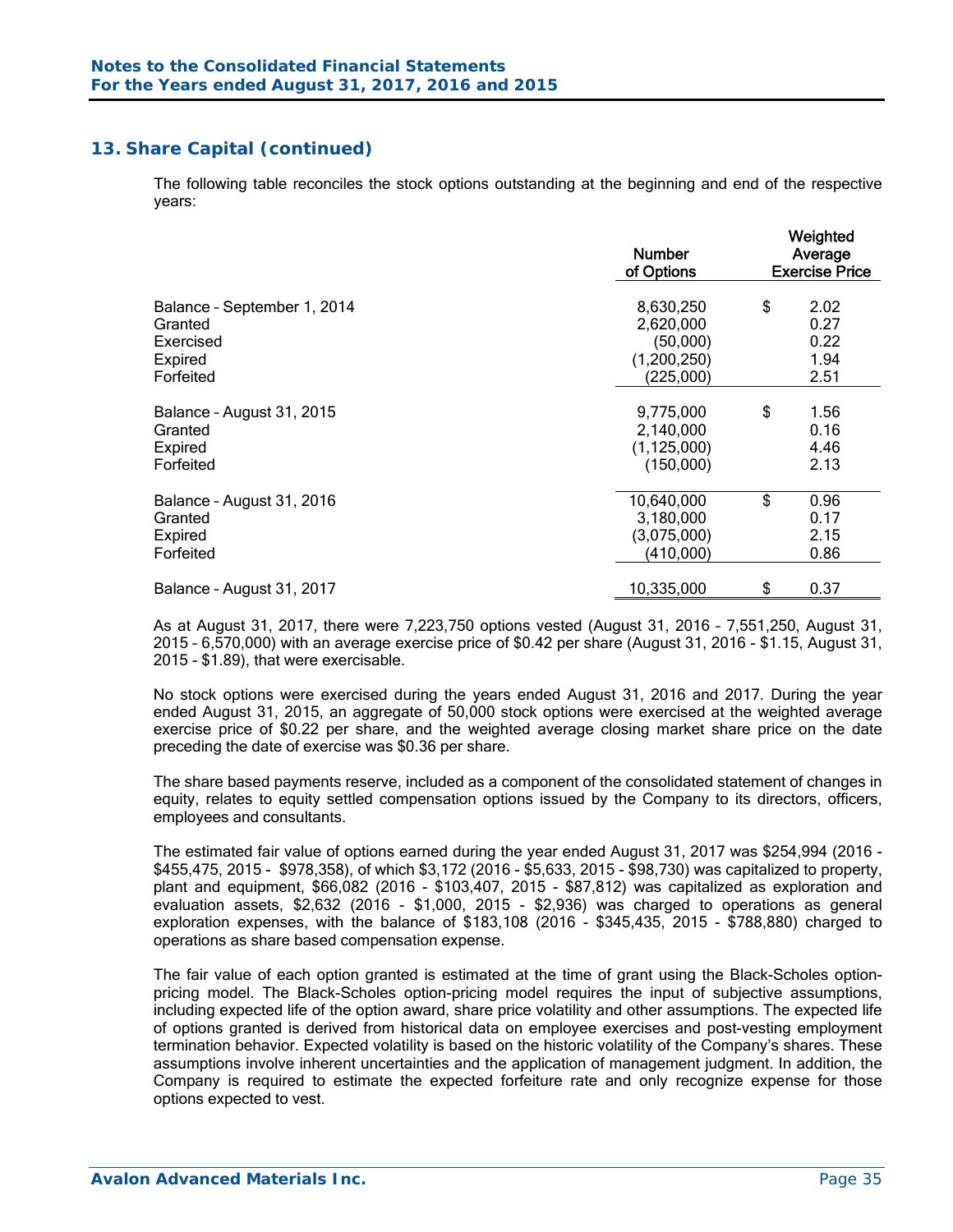The weighted average assumptions for grants during the years ended August 31, 2017, August 31, 2016 and August 31, 2015 are as follows:

|                                                     | August 31,<br>2017 | August 31,<br>2016 | August 31,<br>2015 |
|-----------------------------------------------------|--------------------|--------------------|--------------------|
| Exercise price                                      | \$0.17             | \$0.16             | \$0.27             |
| Closing market price on day preceding date of grant | \$0.17             | \$0.16             | \$0.27             |
| Risk-free interest rate                             | 0.75%              | 0.53%              | 0.94%              |
| Expected life (years)                               | 3.0                | 3.5                | 3.1                |
| <b>Expected volatility</b>                          | 77%                | 71%                | 64%                |
| Expected dividend yield                             | Nil                | Nil                | Nil                |
| Grant date fair value                               | \$0.08             | \$0.08             | \$0.12             |
| Forfeiture rate                                     | 16%                | 16%                | 17%                |

The following table summarizes information concerning outstanding and exercisable options as at August 31, 2017:

| <b>Weighted Average</b><br>Remaining | <b>Number of Options</b> |             |                             |  |  |
|--------------------------------------|--------------------------|-------------|-----------------------------|--|--|
| <b>Contractual Life</b>              | <b>Exercisable</b>       | Outstanding | <b>Exercise Price Range</b> |  |  |
| $0.4$ years                          | 515,000                  | 515,000     | $$1.00 - $1.44$             |  |  |
| 1.3 years                            | 1,153,750                | 1,385,000   | $$0.70 - $0.99$             |  |  |
| 1.7 years                            | 1,113,750                | 1,290,000   | $$0.40 - $0.69$             |  |  |
| 2.6 years                            | 1,841,250                | 2,555,000   | $$0.20 - $0.39$             |  |  |
| 2.8 years                            | 2,600,000                | 4,590,000   | $$0.11 - $0.19$             |  |  |
|                                      | 7,223,750                | 10,335,000  |                             |  |  |
|                                      |                          |             |                             |  |  |

#### *e) Brokers' Compensation Warrants*

The following table summarizes information concerning outstanding brokers' compensation warrants as at August 31, 2015, August 31, 2016 and August 31, 2017:

|                                                              | Number of<br>Compensation<br><b>Warrants</b> | Weighted<br>Average<br><b>Exercise Price</b> |              |  |
|--------------------------------------------------------------|----------------------------------------------|----------------------------------------------|--------------|--|
| Balance - September 1, 2014                                  | 554,273                                      | \$                                           | 0.61         |  |
| Issued pursuant to equity offerings (Note 13b(ii)(iii))      | 1,178,339                                    |                                              | 0.31         |  |
| Balance - August 31, 2015                                    | 1,732,612                                    | \$                                           | $0.45^{(1)}$ |  |
| Issued pursuant to equity offerings (Note $13b(iv)(v)(vi)$ ) | 840,000                                      |                                              | 0.13         |  |
| Exercised                                                    | (360,000)                                    |                                              | 0.13         |  |
| Balance - August 31, 2016                                    | 2,212,612                                    | \$                                           | $0.38^{(1)}$ |  |
| Issued pursuant to equity offerings (Note 13b(viii)(ix)(x))  | 812,727                                      |                                              | 0.18         |  |
| Expired                                                      | (1,732,612)                                  |                                              | 0.44         |  |
| Balance - August 31, 2017                                    | 1,292,727                                    | \$                                           | 0.16         |  |

 $^{(1)}$  554,273 of the compensation warrants outstanding as at August 31, 2015 and throughout the period to August 31, 2016 were denominated in US\$. The effect of the change in the foreign exchange rate between the Canadian\$ and the US\$ had been reflected in the weighted average exercise price as at August 31, 2015 and as at August 31, 2016.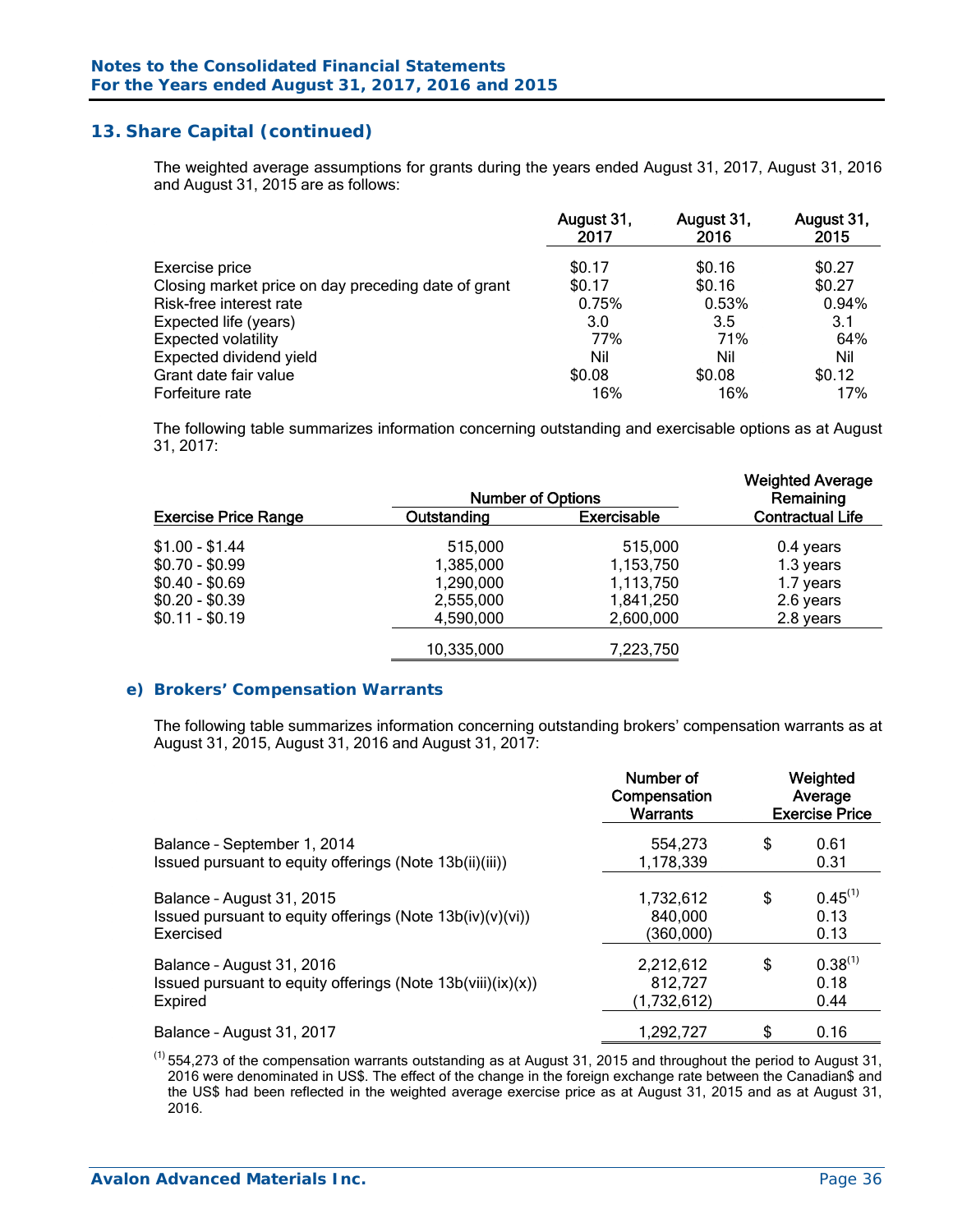The brokers' compensation warrants reserve, included as a component of the consolidated statement of changes in equity, relates to equity settled compensation instruments issued by the Company to external service providers.

As at August 31, 2017, the Company has the following compensation warrants outstanding:

- (i) 300,000 compensation warrants with an exercise price of \$0.11 per common share, which are exercisable until the earlier of March 11, 2018 or the Accelerated Expiry Date;
- (ii) 180,000 compensation warrants with an exercise price of \$0.175 per common share, which are exercisable until March 29, 2018.
- (iii) 272,727 compensation warrants with an exercise price of \$0.25 per common share, which are exercisable until November 7, 2018;
- (iv) 150,000 compensation warrants with an exercise price of \$0.15 per common share, which are exercisable until December 23, 2018;
- (v) 204,000 compensation warrants with an exercise price of \$0.15 per common share, which are exercisable until June 12, 2019; and
- (vi) 186,000 compensation warrants with an exercise price of \$0.145 per common share, which are exercisable until August 16, 2019.

#### **14. Corporate and Administrative Expenses**

 Corporate and administrative expenses for the years ended August 31, 2017, 2016 and 2015 consist of the following:

|                                              |    | August 31,<br>2017 | August 31,<br>2016 | August 31,<br>2015 |           |
|----------------------------------------------|----|--------------------|--------------------|--------------------|-----------|
| Salaries and benefits <sup>(1)</sup>         | \$ | 1,509,865          | \$<br>1,607,078    | \$                 | 1,981,542 |
| Directors' fees                              |    | 83,404             | 86,321             |                    | 125,631   |
| Consulting and professional fees             |    | 368,610            | 546,675            |                    | 691,196   |
| Office, insurance and other expenses         |    | 336,744            | 381,710            |                    | 430,441   |
| Occupancy                                    |    | 310,842            | 303,096            |                    | 340,322   |
| Shareholders' communications and filing fees |    | 150,607            | 176,624            |                    | 233,796   |
| Travel and related costs                     |    | 117,720            | 119,914            |                    | 146,392   |
|                                              | \$ | 2,877,792          | \$<br>3,221,418    | \$                 | 3,949,320 |

 $<sup>(1)</sup>$  These figures do not include share based compensation. Employees' salaries, benefits including share</sup> based compensation expensed for the year ended August 31, 2017 totaled \$1,694,241 (2016 - \$1,830,114, 2015 – \$2,424,197).

#### **15. Write-off of Land Acquisition Option Payments**

During the year ended August 31, 2014, the Company entered into an option agreement to purchase a land parcel in Geismar, Louisiana. During the year ended August 31, 2015, the option payments made totaling \$212,960 were written off after the option agreement had expired.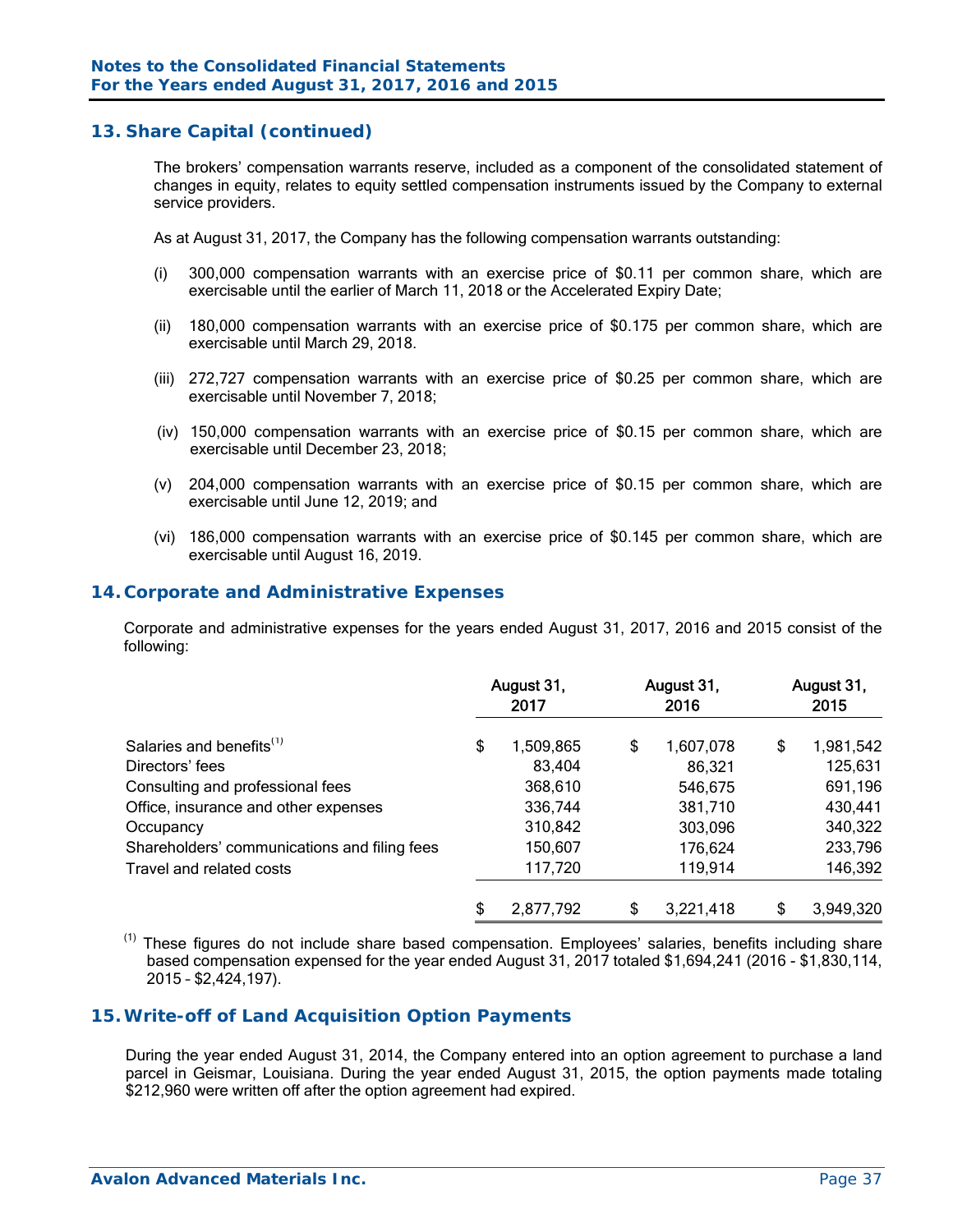#### **16. Capital Management**

Capital of the Company consists of the components of shareholders' equity, convertible and redeemable preferred shares, warrants denominated in foreign currency and the A1 Warrants.

The Company's objectives when managing capital are as follows:

- (i) to safeguard the Company's assets and ensure the Company's ability to continue as a going concern;
- (ii) to raise sufficient capital to finance its exploration and development activities on its resource properties; and
- (iii) to raise sufficient capital to meet its general and administrative expenditures.

The Company manages its capital structure and makes adjustments to it based on the funds available to the Company in light of changes in general economic conditions, the Company's short term working capital requirements, and its planned exploration and development program expenditure requirements.

As the Company is in the development stage, its principal source of capital is from the issuance of common shares. In order to achieve its objectives, the Company expects to spend its existing working capital and raise additional funds as required.

As disclosed in Note 9, the holder of the Preferred Shares Lind is also entitled to accelerate its conversion right, or demand repayment of the applicable redemption value per share in cash, upon the occurrence of certain Redemption Events. The Redemption Events also limit the Company from obtaining other debt or preferred share financings that are not junior to the Preferred Shares other than certain project-related financings, as well as other at-the-market, equity lines or credit type of common share offerings, or convertible security financings where the price of the common share is not fixed at predetermined price. No Redemption Event had occurred since the issuance of the Preferred Shares.

The Company does not have any externally imposed capital requirements other than those Redemption Events as discussed above. There were no significant changes to the Company's approach to capital management during the year ended August 31, 2017.

# **17. Related Party Disclosures**

Balances and transactions between the Company and its subsidiaries have been eliminated on consolidation and are not disclosed in this note. Details of the transactions between the Company and other related parties are disclosed below:

a) Trading transactions

There had been no material trading transactions with related parties during each of the years ended August 31, 2017, 2016 and 2015, other than the participation by certain related parties in certain equity offerings as listed below:

- (i) in December 2014, pursuant to the December 2014 Private Placement, Mr. Donald Bubar subscribed for 185,000 flow-through shares at \$0.27 per share (note 12(b)(ii));
- (ii) in May 2015, pursuant to the Prospectus Offering, the spouse of Mr. Donald Bubar subscribed for 50,000 Units at \$0.34 per (note 12(b)(iii)); and
- (iii) on March 11, 2016, pursuant to the Private Placement, Mr. Donald Bubar subscribed for 1,000,000 PP Units at \$0.10 per unit (note 12(b)(v)).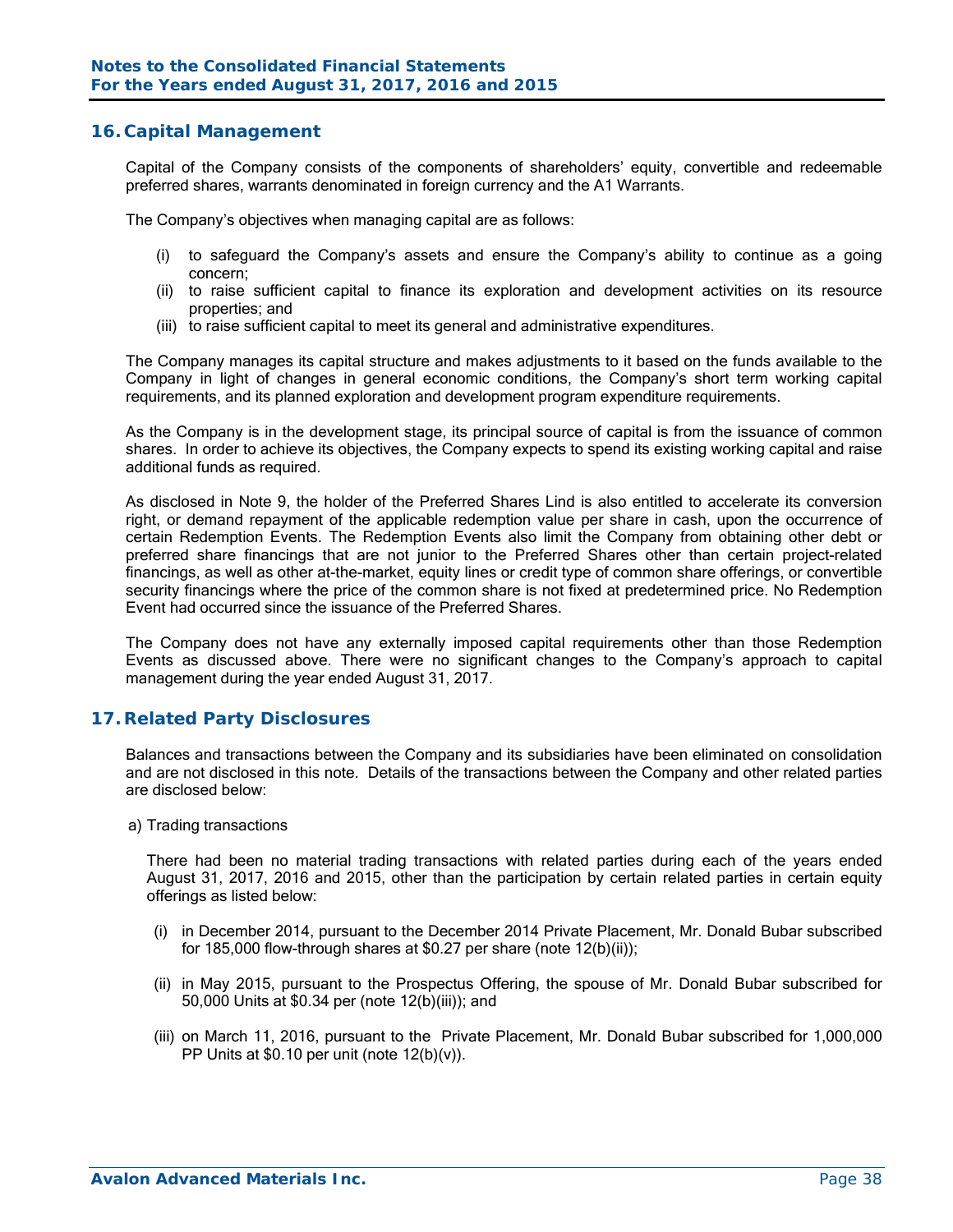# **17. Related Party Disclosures (continued)**

b) Compensation of key management personnel

The remuneration of directors and other key members of the Company's senior management team during the years ended August 31, 2017, August 31, 2016 and August 31, 2015 are as follows:

|                                                                                                  | August 31,<br>2017         | August 31,<br>2016   | August 31,<br>2015 |                      |  |
|--------------------------------------------------------------------------------------------------|----------------------------|----------------------|--------------------|----------------------|--|
| Salaries, benefits and directors' fees <sup>(1)</sup><br>Share based compensation <sup>(2)</sup> | \$<br>1,744,508<br>281,657 | 1,803,314<br>337,541 | \$                 | 1,957,710<br>691,224 |  |
|                                                                                                  | \$<br>2,026,165            | 2,140,855            |                    | 2,648,934            |  |

- (1)Salaries and benefits of key management personnel capitalized to exploration and evaluation assets and PPE totaled \$571,471 (2016 - \$603,415, 2015 - \$580,535).
- (2)Fair value of stock options earned and recognized as share based compensation during the respective reporting period.

# **18. Financial Instruments**

IFRS 7 establishes a fair value hierarchy that reflects the significance of inputs used in making fair value measurements as follows:

- Level 1 quoted prices in active markets for identical assets or liabilities;
- Level 2 inputs other than quoted prices included in Level 1 that are observable for the asset or liability, either directly (i.e. as prices) or indirectly (i.e. from derived prices); and
- Level 3 inputs for the asset or liability that are not based upon observable market data.

Assets are classified in their entirety based on the lowest level of input that is significant to the fair value measurement. The fair values of the Company's warrants denominated in a currency that is not the functional currency of the Company and the A1 Warrants are based on Level 2 inputs that are observable for the liability such as interest rate, dividend yield and historical volatility. The fair value of the Company's Preferred Shares is based on Level 3 inputs, including applicable redemption amounts and redemption premium. As the Company has the right to redeem the Preferred Shares at any time and the fair value of the Preferred Shares is the amount the Company has to pay to redeem the Preferred Shares, and is the redemption amount as specified in the Agreement plus 5% redemption premium.

#### *Fair Values*

Except as disclosed elsewhere in these consolidated financial statements, the carrying amounts for the Company's financial instruments approximate their fair values because of the short-term nature of these items.

The Company's risk exposures and the impact on the Company's financial instruments are summarized below:

#### *Credit risk*

The Company is not exposed to any significant credit risk as at August 31, 2017. The Company's cash and cash equivalents are either on deposit with two major Canadian Chartered banking groups in Canada or invested in bankers' acceptance notes or guaranteed investment certificates issued by two major Canadian Chartered banking groups. The Company's receivables primarily consist of Goods and Services Tax/Harmonized Sales Tax receivable, government grants and refundable security deposits with various federal and provincial governments and are therefore not subject to significant credit risk.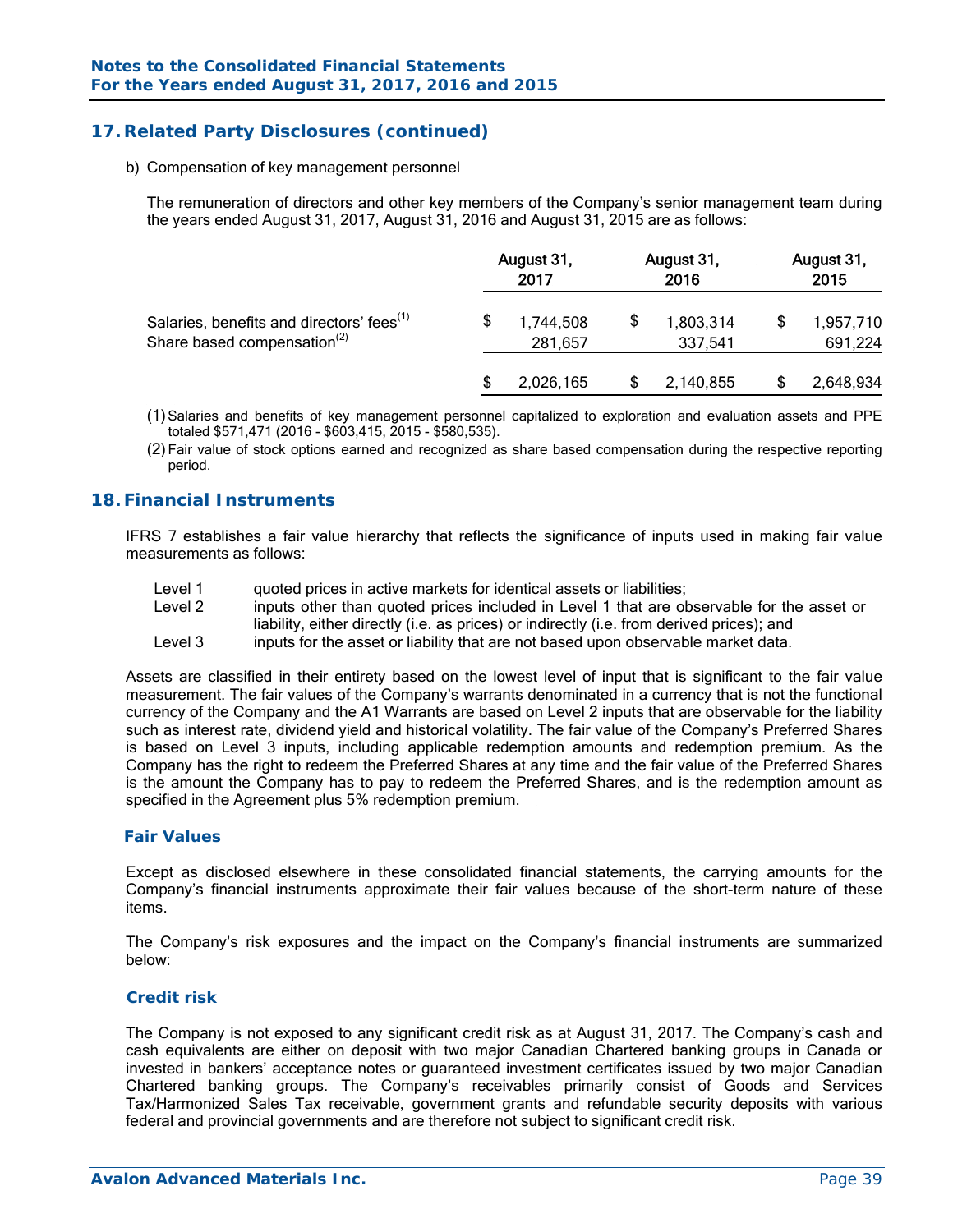# **18. Financial Instruments (continued)**

#### *Liquidity risk*

Liquidity risk is the risk that an entity will not be able to meet its financial obligations as they come due. The Company has in place a planning and budgeting process to assist in determining the funds required to support the Company's normal operating requirements on an on-going basis and its plans for exploration and development expenditures. The Company ensures that there are sufficient funds to meet its short-term requirements, taking into account its anticipated cash flows from operations and its holdings of cash and cash equivalents.

As at August 31, 2017, the Company has current assets of \$1,367,481 and current liabilities of \$1,042,507. As disclosed in Note 10, the holder of the Preferred Shares is entitled to demand repayment of the applicable redemption value per share in cash (which totaled \$2,520,000 as at August 31, 2017) upon the occurrence of certain Redemption Events. Excluding the deferred flow-through share premium of \$49,467 and the liability for warrants denominated in foreign currency of \$181,671, the Company's adjusted working capital as at August 31, 2017 was \$556,112, (calculated by adding back the deferred flow-through share premium of \$49,467 and the liability for warrants denominated in foreign currency of \$181,671 to the working capital of \$324,974). As the de-recognition of the deferred flow-through share premium and the liability for warrants denominated in foreign currency will not require the future out flow of resources by the Company, it is management's belief that the adjusted working capital figure provides useful information in assessing the Company's liquidity risk.

Repayments due by period as of August 31, 2017:

|                                                                            |  | <b>Within</b><br>1 Year |  | 1-3<br>Years |  | $4 - 5$<br>Years    |  | Total              |  |
|----------------------------------------------------------------------------|--|-------------------------|--|--------------|--|---------------------|--|--------------------|--|
| Accounts payable and accrued liabilities \$<br>Operating lease obligations |  | 811,369<br>315,995      |  | ۰<br>421,327 |  | ٠<br>$\blacksquare$ |  | 811,369<br>737,322 |  |
|                                                                            |  | \$1,127,364             |  | 421.327      |  | ۰.                  |  | 1,548,691          |  |

#### *Market risk*

(i) Interest rate risk

 The Company has cash and cash equivalents balances and it has no interest-bearing debt. The Company's current policy is to invest its excess cash in highly liquid money market investments such as bankers' acceptance notes, treasury bills and GICs. These short term money market investments are subject to interest rate fluctuations.

(ii) Foreign currency risk

 The Company's functional currency is the Canadian dollar. The majority of the Company's purchases are transacted in Canadian dollars. Other than the US\$ Warrants as disclosed in Note 10, the Company had no other significant financial assets or financial liabilities denominated in foreign currencies as at August 31, 2017.

(iii) Price risk

 The prices of metals and minerals fluctuate widely and are affected by many factors outside of the Company's control. The prices of metals and minerals and future expectation of such prices have a significant impact on the market sentiment for investment in mining and mineral exploration companies. This in turn may impact the Company's ability to raise equity financing for its long term working capital requirements.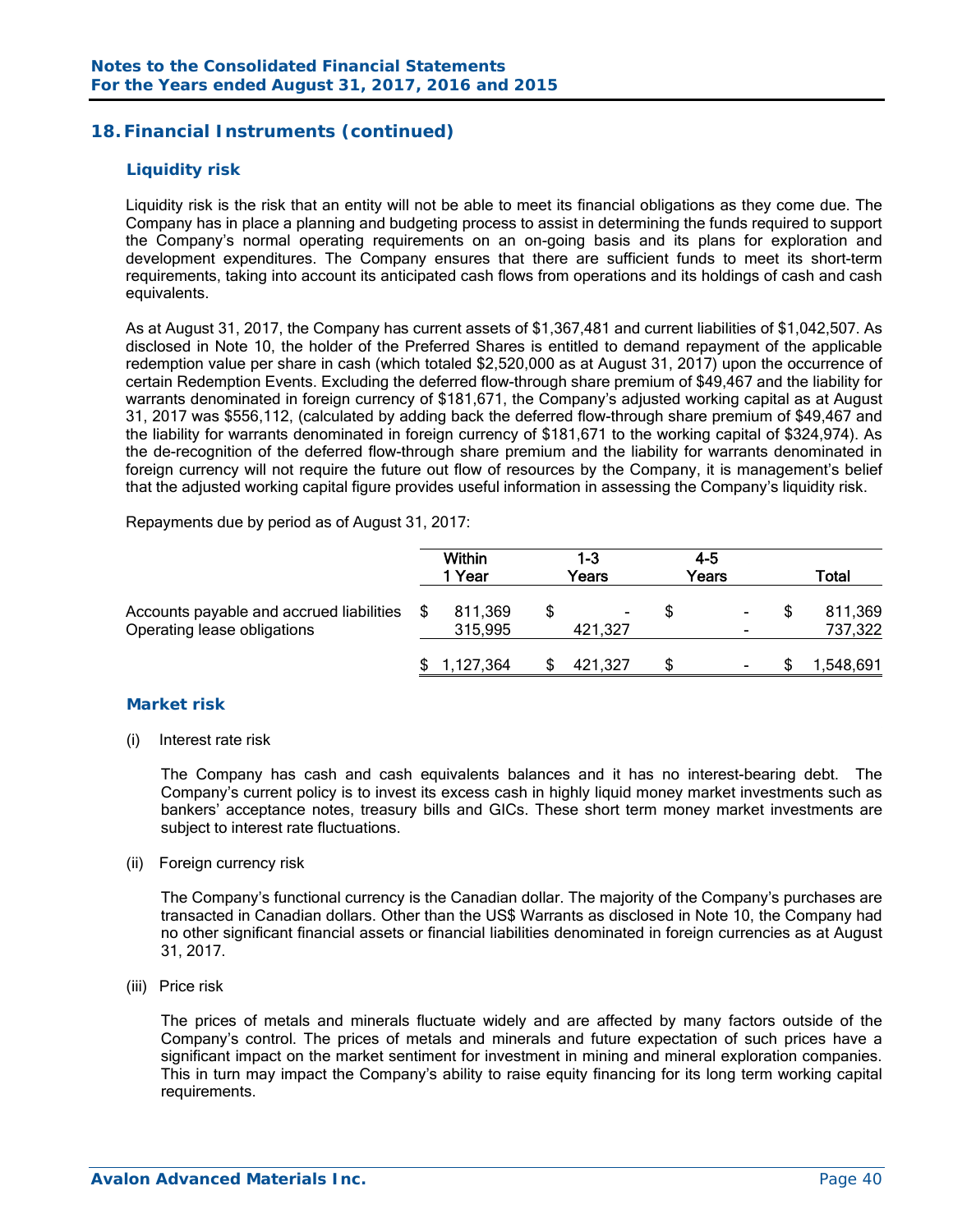# **18. Financial Instruments (continued)**

#### *Sensitivity analysis*

 Considering the Company's budget expenditures for the next twelve months and its current cash and cash equivalents of \$1,073,574, with other variables held constant, sensitivity to a plus or minus 25 basis points change in interest rates would not have any significant effect on the Company's net loss over a twelve month period.

Other than the US\$ Warrants as disclosed in note 10, the Company had no other significant financial assets or financial liabilities denominated in foreign currencies as at August 31, 2017, and its anticipated on-going expenditures to be transacted in US dollars for the next twelve month period is approximately US\$250,000. If the Canadian dollar weakens (or strengthens) 5% against the US dollar with other variables held constant, it would not have any significant effect on the Company's expenditures over a twelve month period.

#### **19. Supplemental Cash Flow Information**

Non-cash financing and investing transactions not reflected in the Consolidated Statements of Cash Flows for the years ended August 31, 2017, August 31, 2016 and August 31, 2015 are as follows:

|                                                                                         | August 31,<br>2017 | August 31,<br>2016 | August 31,<br>2015 |
|-----------------------------------------------------------------------------------------|--------------------|--------------------|--------------------|
| Share based compensation capitalized as property,                                       |                    |                    |                    |
| plant and equipment (note 13d)                                                          | \$<br>3,172        | \$<br>5,633        | \$<br>98,730       |
| Share based compensation capitalized as<br>exploration and evaluation assets (note 13d) | 66,082             | 103,407            | 87,812             |
| Depreciation expense capitalized as<br>property, plant and equipment                    | 46,912             | 57,265             | 76,218             |
| Depreciation expense capitalized as<br>exploration and evaluation assets                | 8,424              | 8,883              | 1,351              |
| Warrants issued pursuant to the Accommodation<br>Agreement and capitalized as property, |                    |                    |                    |
| plant and equipment (note 7a)                                                           |                    | 1,353              | 1,184              |
| Common shares issued for exploration and<br>evaluation assets                           | 92,500             |                    |                    |
|                                                                                         | 217,090            | \$<br>176,541      | \$<br>265,295      |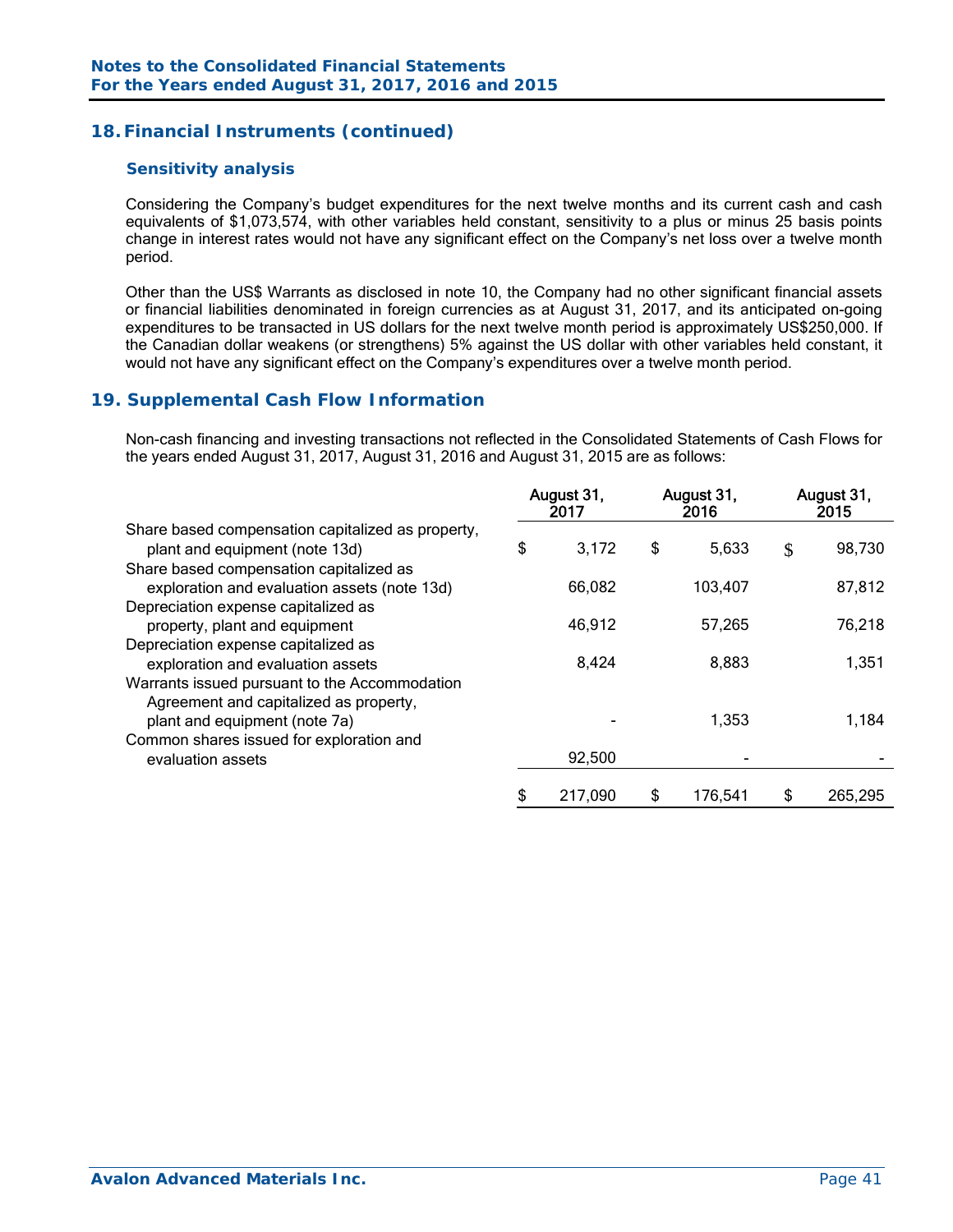# **20. Income Taxes**

# *a) Provision for Income Taxes*

The following table reconciles the income tax provision from the expected income tax amount based on the statutory rates to the amount recognized in the statements of comprehensive loss:

|                                                                                                                    | August 31,<br>2017   |    | August 31,<br>2016    | August 31,<br>2015   |
|--------------------------------------------------------------------------------------------------------------------|----------------------|----|-----------------------|----------------------|
| Net loss for the year before income taxes                                                                          | \$<br>3,674,789      | \$ | 3,955,785             | \$<br>3,523,963      |
| Combined Canadian federal and provincial tax rate                                                                  | 25.0%                |    | 25.4%                 | 25.1%                |
| Expected income tax recovery at statutory rates<br>Share based compensation                                        | 918,697<br>(45, 777) |    | 1,004,769<br>(87,740) | 884,515<br>(198,009) |
| Non-deductible financing transaction costs                                                                         | (90, 372)            |    |                       |                      |
| Other non-deductible expenses<br>Non-allowable portion of capital loss<br>Exploration expenditures to be renounced | (6,708)              |    | (8,697)<br>(16, 638)  | (6,279)<br>(26, 726) |
| Non-taxable (non-deductible) change in fair value<br>of financial instruments                                      | 50,456               |    | (31, 130)             | 359,373              |
| Losses and other deductions for which no benefit<br>has been recognized                                            | (508, 828)           |    | (444, 424)            | (665, 285)           |
| Deferred income tax recoveries                                                                                     | \$<br>317,468        | S  | 416,140               | \$<br>347,589        |

#### *b) Income Tax Effect of Temporary Differences Recognized*

The tax effects of temporary differences recognized as at August 31, 2017 and August 31, 2016 are as follows:

|                                                                 | August 31,<br>2017 | August 31,<br>2016 |
|-----------------------------------------------------------------|--------------------|--------------------|
| Deferred income tax assets                                      |                    |                    |
| Exploration and evaluation assets                               | \$<br>20,988,308   | \$<br>20,954,149   |
| Scientific research and experimental developmental expenditures | 4,594,950          | 4,502,603          |
|                                                                 | 25,583,258         | 25,456,752         |
| Deferred income tax liabilities                                 |                    |                    |
| Property plant and equipment                                    | (25,583,258)       | (25,456,752)       |
|                                                                 |                    |                    |
| Net deferred income tax assets                                  | \$                 | \$                 |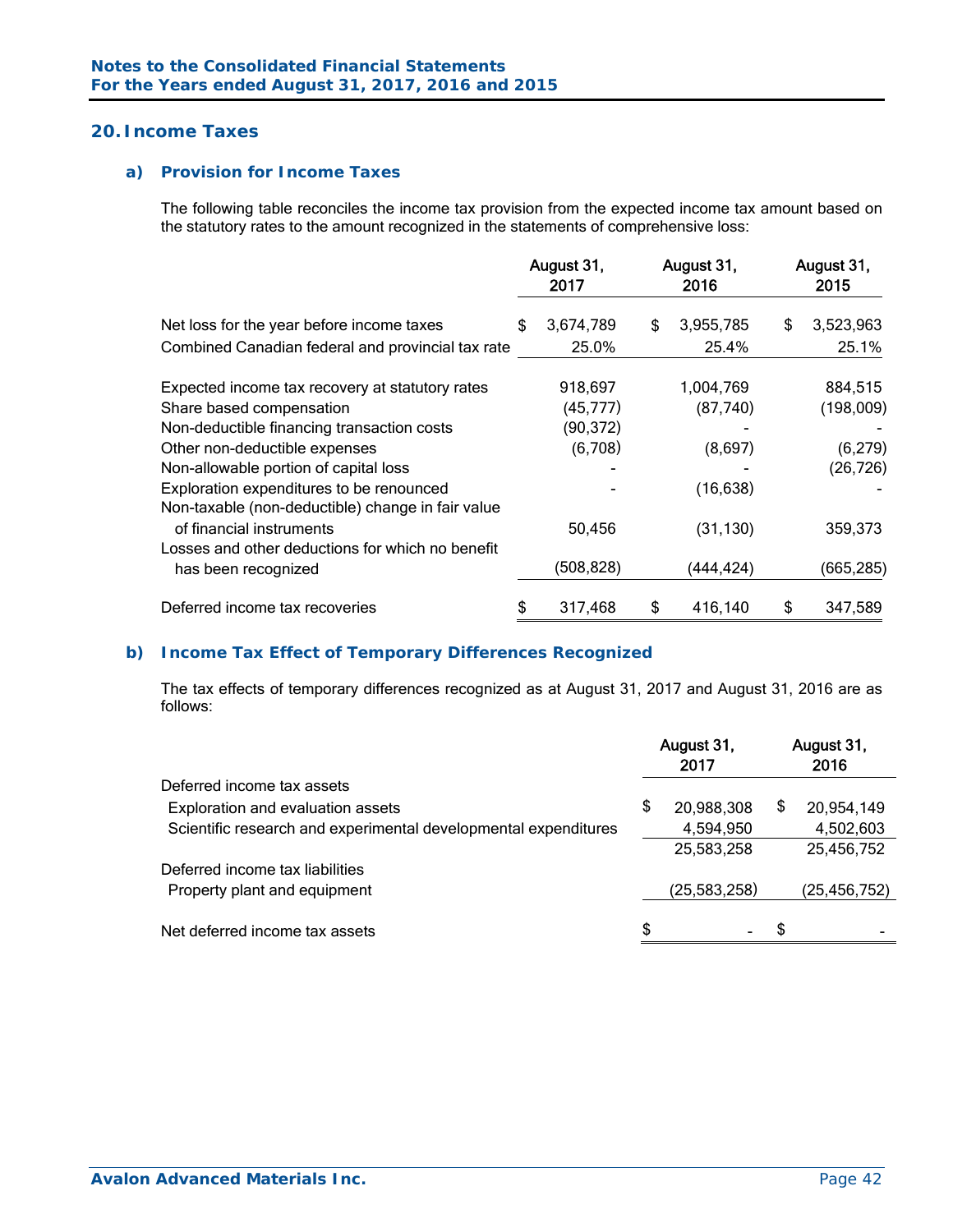# **20. Income Taxes (continued)**

#### *c) Income Tax Temporary Differences Not Recognized*

The deductible income tax temporary differences that have not been recognized as deferred income tax assets as at August 31, 2017 and August 31, 2016 are as follows:

|                                                                 | August 31,<br>2017 | August 31,<br>2016 |
|-----------------------------------------------------------------|--------------------|--------------------|
| Non-capital loss carryforwards                                  | \$<br>28,092,197   | \$<br>26,034,890   |
| Scientific research and experimental developmental expenditures | 8,987,956          | 9,640,972          |
| Share issuance costs                                            | 1,226,581          | 1,453,037          |
| Capital loss carry forwards                                     | 2,294,535          | 2,294,535          |
| Deductible temporary differences not recognized                 | 40,601,269         | \$<br>39,423,434   |

The Company also has non-refundable investment tax credit carry forwards of \$5,817,339 (2016 - \$5,817,339), which has not been recognized as a deferred income tax asset.

#### *d) Non-Capital Losses*

The Company has non-capital losses carried forward of approximately \$26,424,000 (2016 - \$24,367,000, 2015 - \$22,253,000) available to reduce future years' Canadian taxable income. These losses will expire as follows:

| \$<br>156,000 |
|---------------|
| 232,000       |
| 847,000       |
| 914,000       |
| 1,584,000     |
| 3,050,000     |
| 3,601,000     |
| 4,151,000     |
| 4,211,000     |
| 3,507,000     |
| 2,114,000     |
| 2,057,000     |
|               |

 The Company also has net operating losses of approximately \$1,668,000 (2016 - \$1,668,000, 2015 - \$1,668,000) to reduce future years' U.S. taxable income. These losses will expire as follows:

| 2031<br>\$ | 5,000     |
|------------|-----------|
| 2032       | 2,000     |
| 2033       | 3,000     |
| 2034       | 1,658,000 |

#### *e) Capital Losses*

 The Company has capital losses carried forward of approximately \$2,295,000 (2016 - 2,295,000, 2015 - \$2,295,000) available to reduce future years' Canadian taxable capital gains.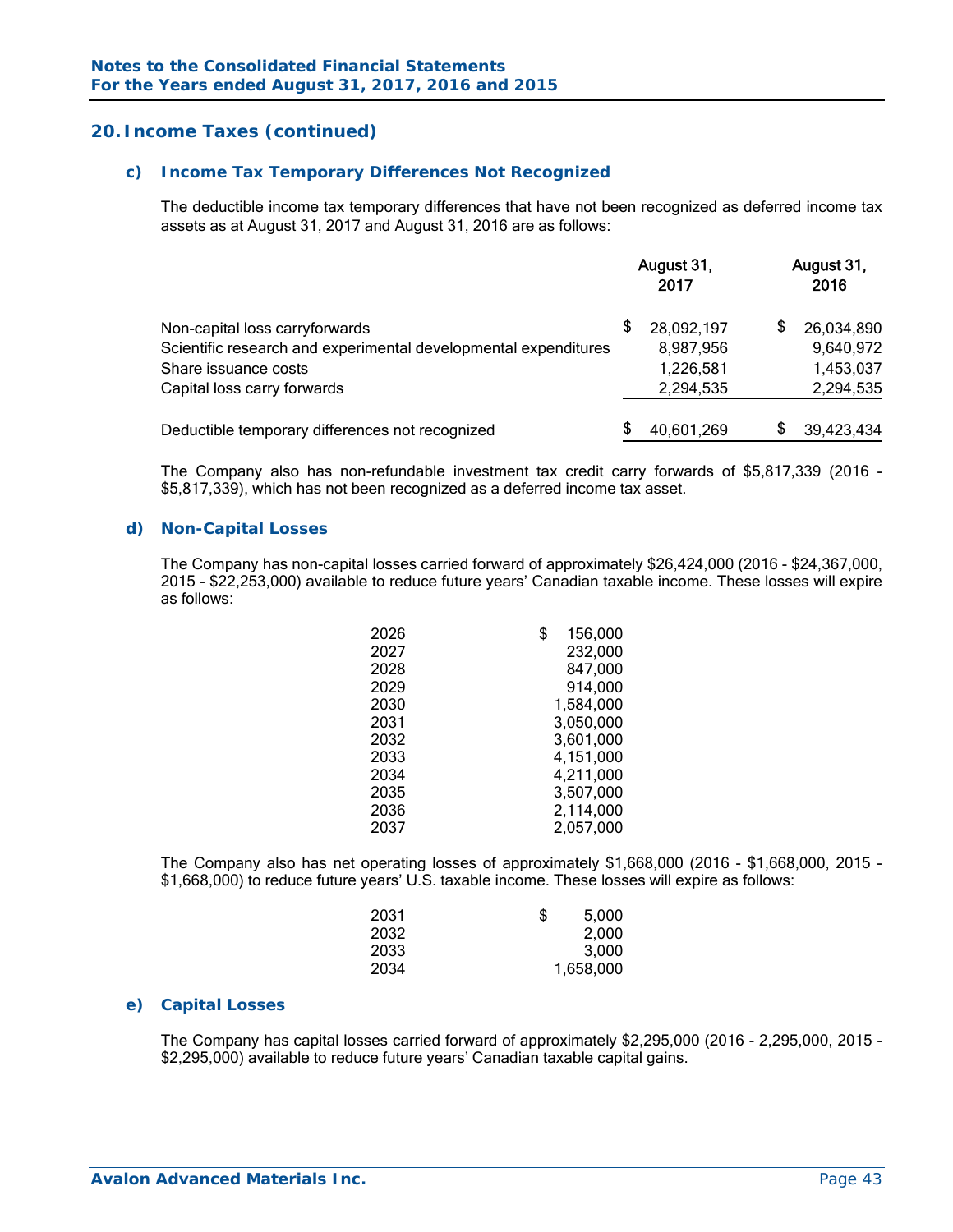# **21. Loss per Share**

The weighted average number of common shares for the purposes of diluted loss per share reconciles to the weighted average number of common shares used in the calculation of basic loss per share as follows:

|                                                                                             | August 31,<br>2017 | August 31,<br>2016 | August 31,<br>2015 |
|---------------------------------------------------------------------------------------------|--------------------|--------------------|--------------------|
| Weighted average number of common shares<br>used in the calculation of basic loss per share | 187,869,637        | 167, 184, 272      | 139,893,312        |
| Diluted impact of convertible redeemable preferred shares                                   |                    |                    |                    |
| Diluted impact of warrants                                                                  |                    |                    |                    |
| Diluted impact of stock options                                                             |                    |                    |                    |
| Weighted average number of common used in<br>the calculation of diluted loss per share      | 187,869,637        | 167, 184, 272      | 139,893,312        |

The loss used to calculate the basic and diluted loss per common share for the year ended August 31, 2017 was \$3,357,321 (2016 - \$3,539,645, 2015 - \$3,176,374).

As at August 31, 2017, the Company had 24,649,240 (2016 - 24,392,610, 2015 - 11,677,610) warrants and 10,335,000 (2016 - 10,640,000, 2015 - 9,775,000) stock options outstanding. The Company also had 480 Preferred Shares outstanding as at August 31, 2017 (2016 and 2015 – Nil), which could had been converted into 21,176,470 common shares based on the closing price of the Company's common shares on the TSX of \$0.14 on August 31, 2017. These warrants, options and Preferred Shares could potentially dilute earnings per share in the future, but have not been included in the diluted loss per share calculation because they were antidilutive for the years ended August 31, 2017, August 31, 2016 and August 31, 2015.

# **22. Operating Lease Arrangements**

The Company has entered into commercial leases on its premises and the future minimum lease payments under non-cancellable operating leases are as follows:

| 2018 | 315,995 |
|------|---------|
| 2019 | 315,995 |
| 2020 | 105,332 |

#### **23. Commitments**

As at August 31, 2017, pursuant to the subscription agreements entered into for the June and August private placements the Company is required to incur additional CEE of \$538,510 by December 31, 2018. The Company is also required to incur additional CEE of \$466,175 by December 31, 2018 pursuant the private placement completed in November 2017.

# **24. Events After the Reporting Period**

Subsequent to the year ended August 31, 2017, the Company:

- a) granted an aggregate of 100,000 stock options with a weighted average exercise price of \$0.14 per share to certain employees of the Company. The weighted average contract life of these options was 5.0 years;
- b) issued 3,743,559 common shares pursuant to the conversion of 75 Preferred Shares;